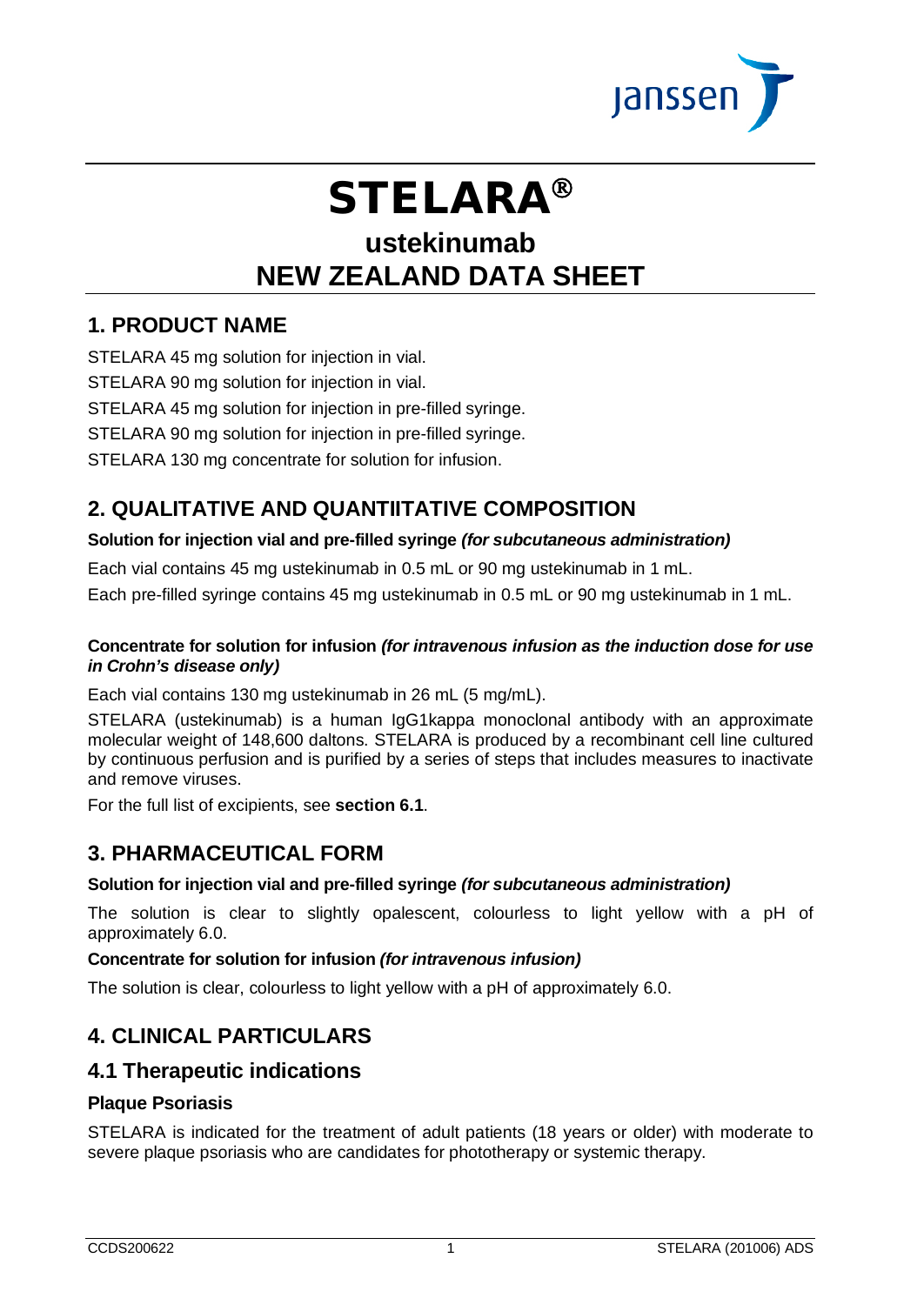# **Psoriatic Arthritis (PsA)**

STELARA, alone or in combination with methotrexate, is indicated for the treatment signs and symptoms, including reduction of the rate of progression of peripheral joint damage as measured by X-ray, of active psoriatic arthritis in adult patients (18 years or older).

# **Crohn's Disease**

STELARA is indicated for the treatment of adult patients with moderately to severely active Crohn's disease who have had an inadequate response, lost response, or were intolerant to either conventional therapy or a TNFα antagonist or have medical contraindications to such therapies.

# **Ulcerative Colitis**

STELARA is indicated for the treatment of adult patients with moderately to severely active ulcerative colitis.

# **4.2 Dose and method of administration**

# **Dosing (Adults)**

## *Plaque Psoriasis*

For the treatment of plaque psoriasis, STELARA is administered by subcutaneous injection. The recommended dose of STELARA is 45 mg administered at Weeks 0 and 4, then every 12 weeks thereafter. Alternatively, 90 mg administered over Weeks 0 and 4, then every 12 weeks thereafter may be used in patients with a body weight greater than 100 kg.

## *Dose Adjustment*

For patients who inadequately respond to dosing every 12 weeks, consideration may be given to treating as often as every 8 weeks. Treatment should be discontinued in patients who have shown no response after 28 weeks of treatment.

#### *Re-treatment*

After interruption of therapy, re-treatment with a dosing regimen of Weeks 0 and 4, then every 12 weeks thereafter has been shown to be safe and effective.

#### *Psoriatic Arthritis*

For the treatment of psoriatic arthritis, STELARA is administered by subcutaneous injection. The recommended dose of STELARA is 45 mg administered at Weeks 0 and 4, then every 12 weeks thereafter. Alternatively, 90 mg administered over Weeks 0 and 4, then every 12 weeks thereafter may be used in patients with a body weight greater than 100 kg.

#### *Crohn's Disease and Ulcerative Colitis*

For the treatment of Crohn's disease and Ulcerative Colitis, the recommended treatment regimen is to initiate STELARA with a single intravenous (IV) tiered dose of STELARA based on body weight (Table 1). The infusion solution is to be composed of the number of vials of STELARA 130 mg as specified in Table 1.

# **Table 1. Initial IV dosing of STELARA**

| <b>Body Weight of Patient at</b><br>the time of dosing | <b>Dose</b> | <b>Number of</b><br>130 mg STELARA Vials |
|--------------------------------------------------------|-------------|------------------------------------------|
| $\leq 55$ kg                                           | 260 mg      |                                          |
| $> 55$ kg to $\leq 85$ kg                              | 390 mg      | 3                                        |
| > 85 kg                                                | 520 mg      | 4                                        |

After the initial IV dose, STELARA should then be administered subcutaneously. The first subcutaneous dose of 90 mg STELARA should be administered 8 weeks after the initial intravenous dose, then every 8 weeks thereafter.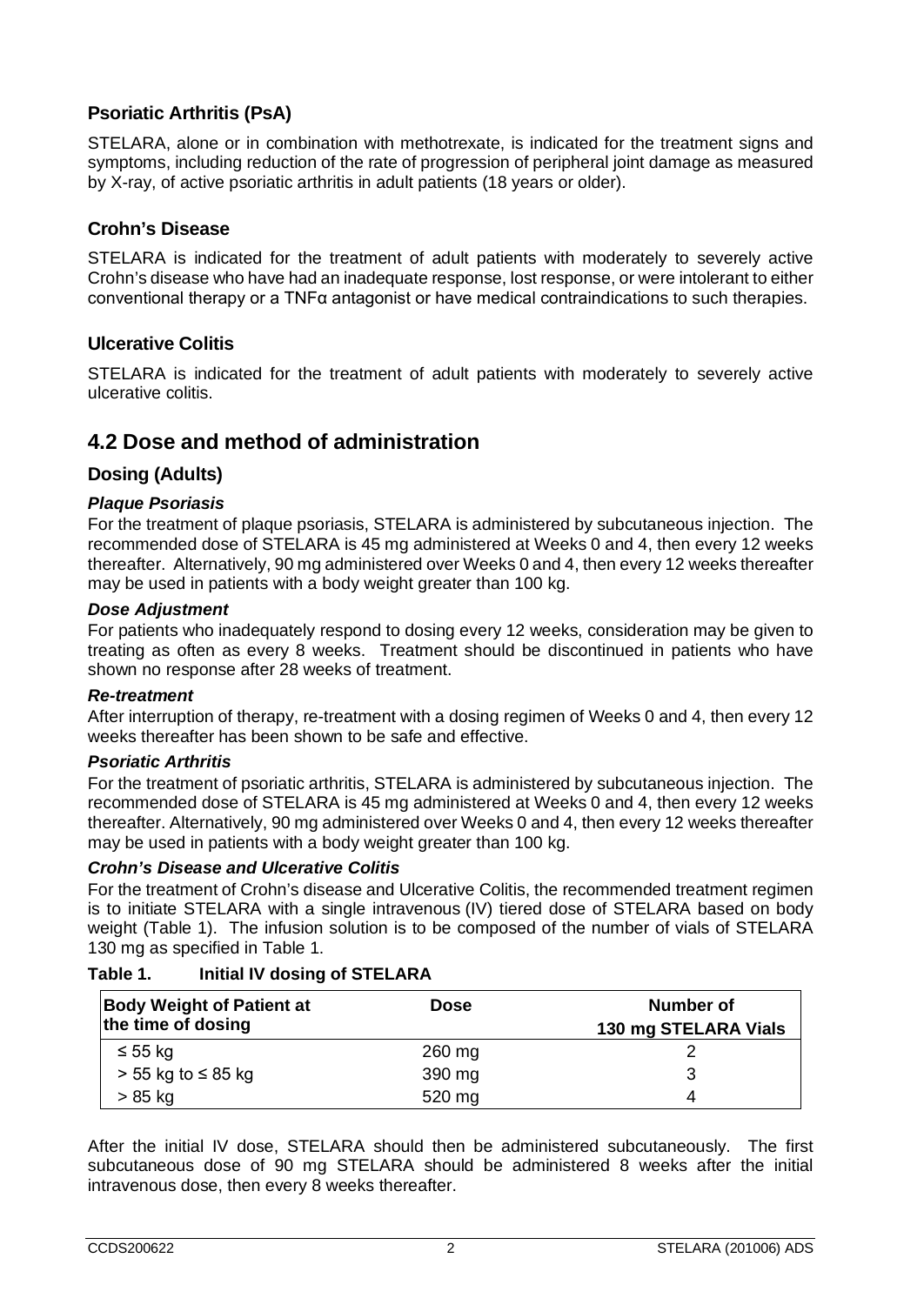For some patients, the single IV dose followed by a 90 mg subcutaneous dose 8 weeks later, then every 12 weeks thereafter may be acceptable according to clinical judgment. Patients who inadequately respond to 90 mg subcutaneous dosing every 12 weeks may benefit from an increase in dosing frequency to every 8 weeks (see section 5.1).

Immunomodulators and/or corticosteroids may be continued during treatment with STELARA. In patients who have responded to treatment with STELARA corticosteroids may be reduced or discontinued in accordance with standard of care.

If therapy in Crohn's disease or Ulcerative Colitis is interrupted, treatment may be resumed with subcutaneous dosing every 8 weeks (see section 5.1).

Consideration should be given to discontinuing treatment in patients who show no evidence of therapeutic benefit by week 16.

# **Method of Administration**

## *Subcutaneous administration*

STELARA injections are for single use in one patient only.

STELARA is intended for use under the guidance and supervision of a healthcare professional. A patient may self-inject with STELARA if a physician determines that it is appropriate and with medical follow-up as necessary, after proper training in subcutaneous injection technique.

Comprehensive instructions for the subcutaneous administration of STELARA are given in the Consumer Medicine Information. Patients should be instructed to inject the full amount of STELARA according to the directions provided in the Consumer Medicine Information. When using the single-use vial, a 27 gauge, ½ inch needle is recommended.

Following administration of STELARA, the syringe should be disposed of in accordance with accepted medical practices for used syringes.

# *Intravenous infusion (Crohn's Disease and Ulcerative Colitis)*

STELARA 130 mg vial is for IV infusion only. See section 6.6.

# **4.3 Contraindications**

Severe hypersensitivity to ustekinumab or to any of the excipients (see sections 4.4 and 6.1).

# **4.4 Special warnings and precautions for use**

# **Serious Infections**

STELARA is a selective immunosuppressant and may have the potential to increase the risk of infections and reactivate latent infections.

In clinical studies, serious bacterial, fungal, and viral infections have been observed in patients receiving STELARA. STELARA should not be given to patients with a clinically important, active infection. Caution should be exercised when considering the use of STELARA in patients with a chronic infection or a history of recurrent infection.

Prior to initiating treatment with STELARA, patients should be evaluated for tuberculosis infection. STELARA should not be given to patients with active tuberculosis. Treatment of latent tuberculosis infection should be initiated prior to administering STELARA. Anti-tuberculosis therapy should also be considered prior to initiation of STELARA in patients with a past history of latent or active tuberculosis in whom an adequate course of treatment cannot be confirmed. Patients receiving STELARA should be monitored closely for signs and symptoms of active tuberculosis during and after treatment.

Patients should be instructed to seek medical advice if signs or symptoms suggestive of an infection occur. If a patient develops a serious infection they should be closely monitored and STELARA should not be administered until the infection resolves (see section 4.8).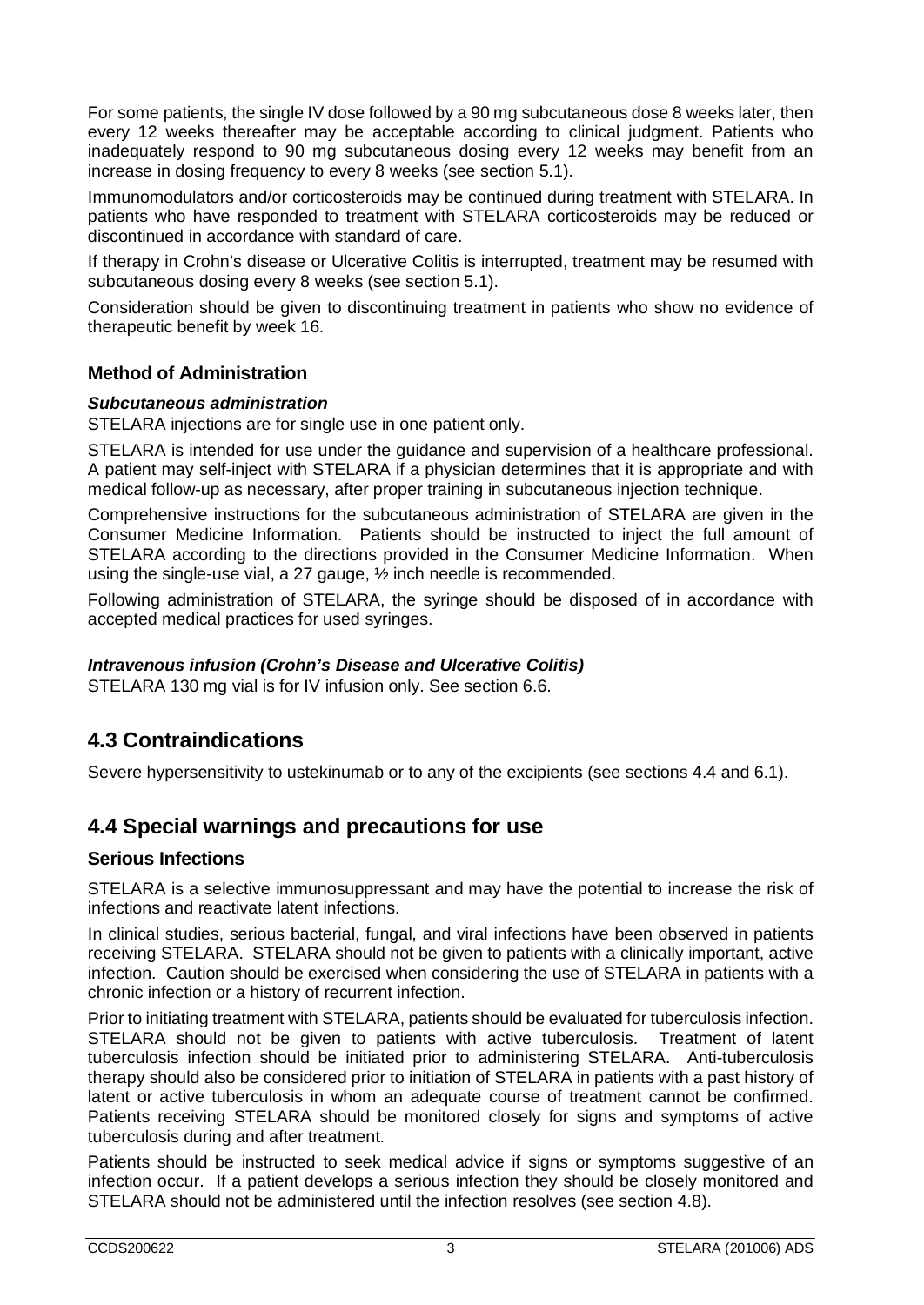# **Malignancies**

STELARA is a selective immunosuppressant. Immunosuppressive agents have the potential to increase the risk of malignancy. Some patients who received STELARA in clinical studies developed cutaneous and non-cutaneous malignancies (see section 4.8).

STELARA has not been studied in patients with a history of malignancy. Caution should be exercised when considering the use of STELARA in patients with a history of malignancy or when considering continuing treatment in patients who develop a malignancy.

All patients, in particular those greater than 60 years of age, patients with a medical history of prolonged immunosuppressant therapy or those with a history of PUVA treatment, should be monitored for the appearance of nonmelanoma skin cancer (see section 4.8).

# **Hypersensitivity reactions**

In post-marketing experience, serious hypersensitivity reactions, including anaphylaxis and angioedema, have been reported. If an anaphylactic or other serious hypersensitivity reaction occurs, appropriate therapy should be instituted and administration of STELARA should be discontinued (see section 4.8).

## **Immunisations**

It is recommended that live viral or live bacterial vaccines not be given concurrently with STELARA.

No data are available on the secondary transmission of infection by live vaccines in patients receiving STELARA. Caution is advised when administering some live vaccines to household contacts of patients receiving STELARA because of the potential risk for shedding from the household contact and transmission to the patient.

Patients receiving STELARA may receive concurrent inactivated or non-live vaccinations.

Long-term treatment with STELARA does not suppress the humoral immune response to pneumococcal polysaccharide or tetanus vaccines (see section 5.1).

# **Immunosuppression**

In psoriasis studies, the safety and efficacy of STELARA in combination with immunosuppressive agents or phototherapy have not been evaluated. In psoriatic arthritis studies, concomitant MTX use did not appear to influence the safety or efficacy of STELARA. In Crohn's disease and ulcerative colitis studies, concomitant use of immunomodulators (6-mercaptopurine (6-MP), azathioprine (AZA), MTX) or corticosteroids did not appear to influence the safety or efficacy of STELARA. Caution should be exercised when considering concomitant use of immunosuppressive agents and STELARA or when transitioning from other biologic agents.

#### **Immunotherapy**

STELARA has not been evaluated in patients who have undergone allergy immunotherapy. STELARA may affect allergy immunotherapy. Caution should be exercised in patients receiving or who have received allergy immunotherapy particularly for anaphylaxis.

# **Reversible Posterior Leukoencephalopathy Syndrome**

One case of reversible posterior leukoencephalopathy syndrome (RPLS) was observed during the clinical development program which included 3523 STELARA-treated subjects. The subject, who had received 12 doses of STELARA over approximately two years, presented with headache, seizures and confusion. No additional STELARA injections were administered and the subject fully recovered with appropriate treatment. A causal relationship to STELARA is uncertain.

RPLS is a neurological disorder, which is not caused by demyelination or a known infectious agent. RPLS can present with headache, seizures, confusion and visual disturbances. Conditions with which it has been associated include preeclampsia, eclampsia, acute hypertension, cytotoxic agents and immunosuppressive therapy. Fatal outcomes have been reported in this condition.

If RPLS is suspected, STELARA should be discontinued and appropriate treatment administered.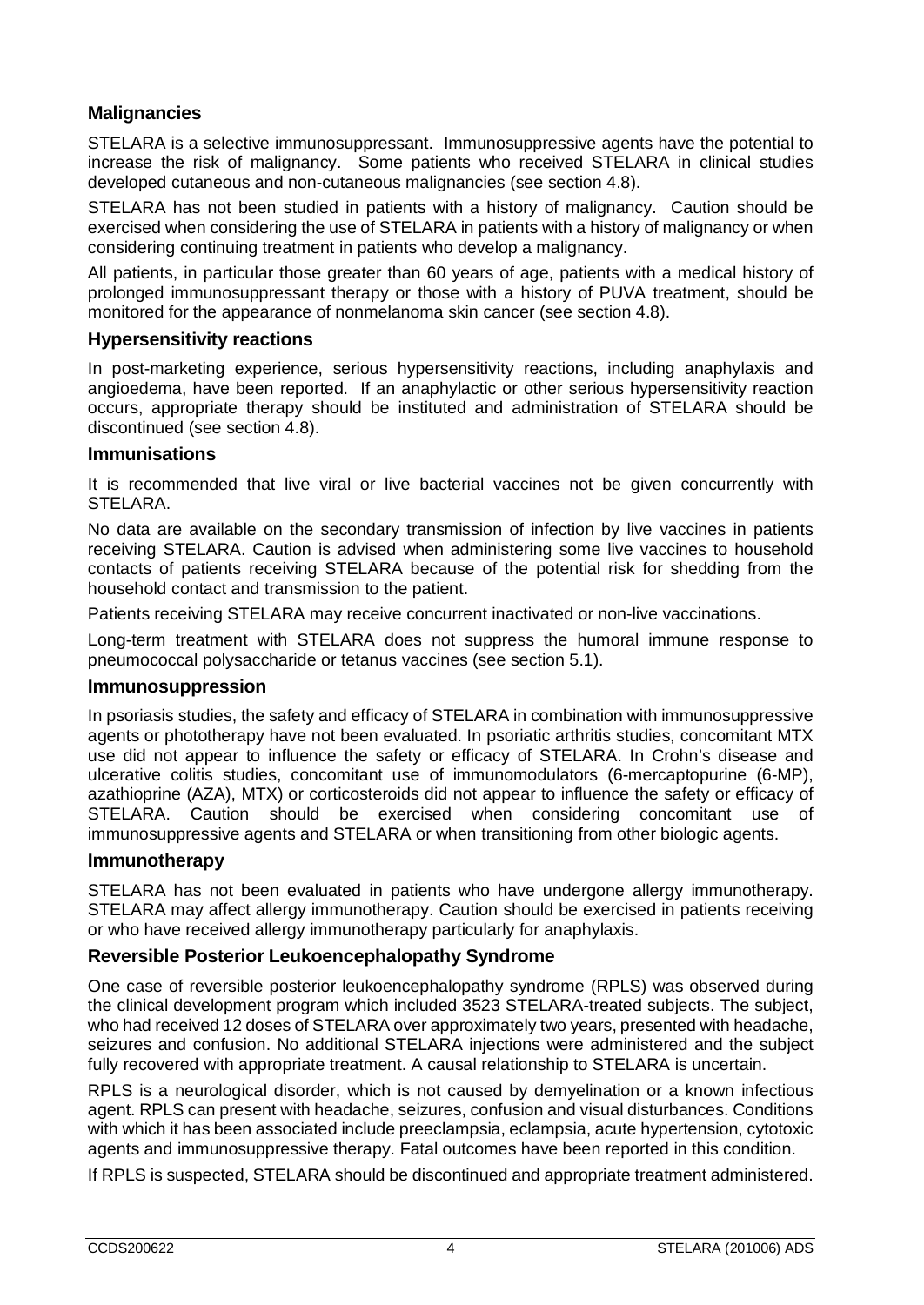# **Serious skin conditions**

In patients with psoriasis, exfoliative dermatitis has been reported following ustekinumab treatment. Patients with plaque psoriasis may develop erythrodermic psoriasis, with symptoms that may be clinically indistinguishable from exfoliative dermatitis, as part of the natural course of their disease. As part of the monitoring of the patient's psoriasis, physicians should be alert for symptoms of erythrodermic psoriasis or exfoliative dermatitis. If these symptoms occur, appropriate therapy should be instituted. STELARA should be discontinued if a drug reaction is suspected.

# **General**

The needle cover on the pre-filled syringe contains dry natural rubber (a derivative of latex), which may cause allergic reactions in individuals sensitive to latex.

# **Special Populations**

# *Paediatric Use*

Specific studies of STELARA in paediatric patients have not been conducted. There are no safety or efficacy data in children or adolescents < 18 years of age.

# *Use in the Elderly*

Of the 6709 patients exposed to STELARA, a total of 353 were 65 years or older (183 patients with psoriasis, 69 patients with psoriatic arthritis, 58 with Crohn's disease and 43 patients with ulcerative colitis. No major age-related differences in clearance or volume of distribution were observed in clinical studies. Although no overall difference in safety or efficacy were observed between older and younger patients in clinical studies in approved indications, the number of patients aged 65 and over is not sufficient to determine whether they respond differently from younger patients.

# **4.5 Interactions with other medicines and other forms of interactions**

Specific drug interaction studies have not been conducted in humans with STELARA (see section 5.2).

Live vaccines should not be given concurrently with STELARA (see section 4.4).

# **CYP450 Substrates**

The formation of CYP450 enzymes can be altered by increased levels of certain cytokines (e.g., IL-1, IL-6, IL-10, TNFα, IFN) during chronic inflammation. Thus, STELARA, an antagonist of IL-12 and IL-23, could normalize the formation of CYP450 enzymes. Upon initiation of STELARA in patients who are receiving concomitant CYP450 substrates, particularly those with a narrow therapeutic index, monitoring for therapeutic effect (e.g. for warfarin) or drug concentration (e.g. for cyclosporine) should be considered and the individual dose of the drug adjusted as needed.

The effects of IL-12 or IL-23 on the regulation of CYP450 enzymes were evaluated in an *in vitro* study using human hepatocytes, which showed that IL-12 and/or IL-23 at levels of 10 ng/mL did not alter human CYP450 enzyme activities (CYP1A2, 2B6, 2C9, 2C19, 2D6, or 3A4). These results do not suggest the need for dose adjustments in patients who are receiving concomitant CYP450 substrate (see section 5.2).

# **4.6 Fertility, pregnancy and lactation**

# **Pregnancy**

# Category B1.

It is not known whether STELARA can cause fetal harm when administered to a pregnant woman or can affect reproduction capacity. STELARA should be given to a pregnant woman only if the benefit clearly outweighs the risk.

Developmental toxicity studies of STELARA were conducted in cynomolgus monkeys. No evidence of maternal toxicity, embryotoxicity or teratogenicity was observed at doses up to 45 mg/kg following weekly or twice weekly administration via the IV or SC routes, respectively, during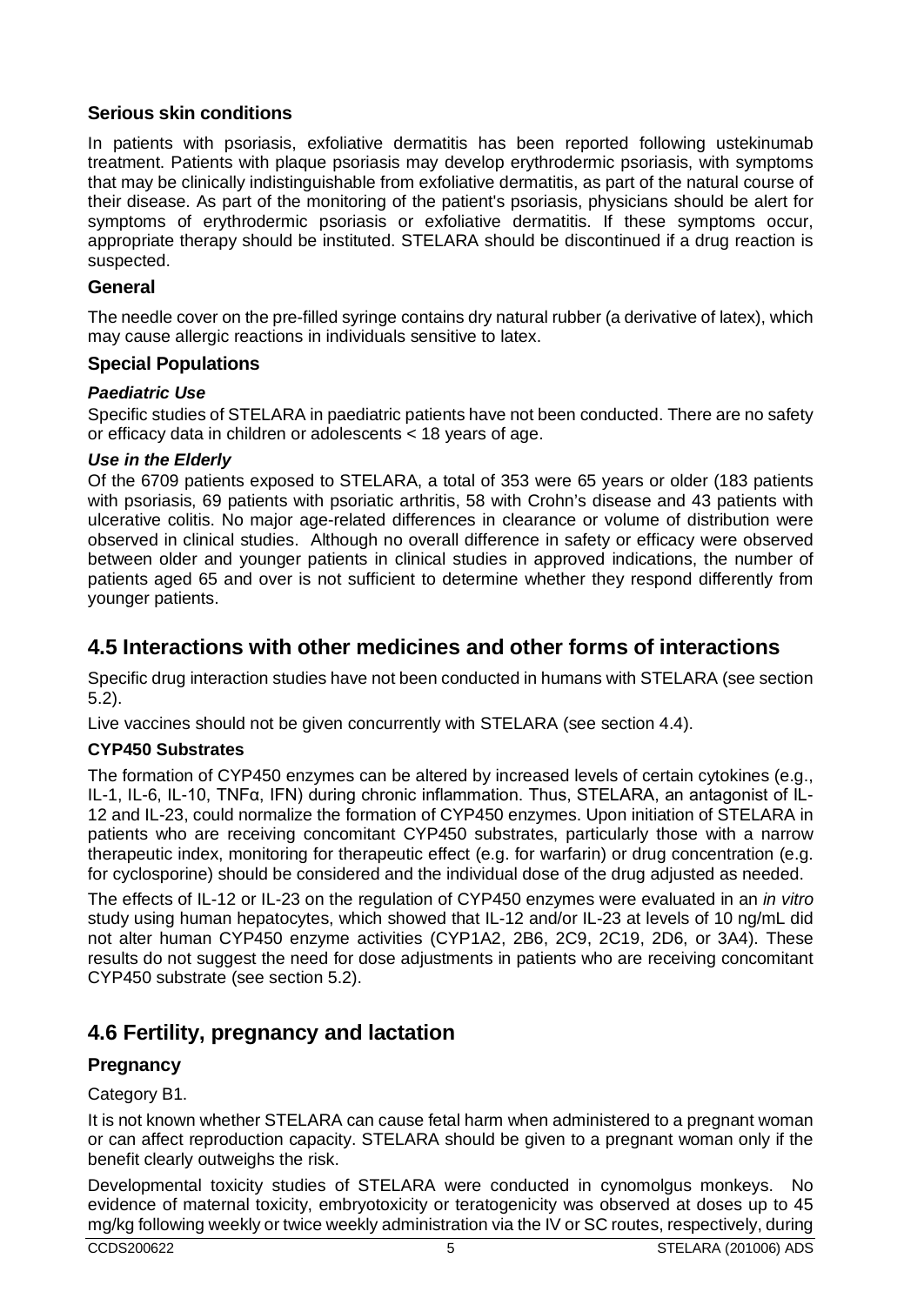the period of organogenesis. However, animal reproductive and developmental studies are not always predictive of human response.

# **Breastfeeding**

Ustekinumab is excreted in the milk of lactating monkeys administered ustekinumab. It is not known if STELARA is absorbed systemically after ingestion. Because many drugs and immunoglobulins are excreted in human milk, and because of the potential for adverse reactions in nursing infants from STELARA, a decision should be made whether to discontinue nursing or to discontinue the drug.

Maternal treatment of monkeys with STELARA at doses up to 45 mg/kg twice weekly SC from gestation Day 20 to post-partum Day 33 had no adverse effects on offspring development. However, animal reproductive and developmental studies are not always predictive of human response.

# **Fertility**

In a male fertility study in cynomolgus monkeys, no ustekinumab-related effects on mating behaviour, sperm parameters, or serum concentrations of male hormones were observed following twice weekly subcutaneous administration of ustekinumab at doses up to 45 mg/kg.

The effect of STELARA on female fertility has not been evaluated. A female fertility toxicity study was conducted in mice using an analogous antibody that binds to and inhibits IL-12 and IL-23 activity in mice. Twice weekly subcutaneous administration of the anti-mouse IL-12/23 antibody was well tolerated at doses up to 50 mg/kg and no adverse effects on female fertility parameters were observed.

# **4.7 Effect on ability to drive and use machines**

No studies on the effects on the ability to drive and use machines have been performed.

# **4.8 Undesirable effects**

# **Clinical Studies Experience in Patients with Psoriasis, Psoriatic Arthritis, Crohn's Disease and Ulcerative Colitis**

The safety data described below reflect exposure to STELARA in 14 Phase 2 and Phase 3 studies in 6709 patients (4135 with psoriasis and/or psoriatic arthritis 1749 with Crohn's disease and 825 with ulcerative colitis in UC-1 and UC-2 clinical trials) with duration of exposure to STELARA presented in Table 2.

# **Table 2. Long-term exposure to STELARA in Phase 2 and Phase 3 clinical studies**

| <b>Exposure</b> | <b>Number of patients</b> |
|-----------------|---------------------------|
| 6 months        | 4577 <sup>a</sup>         |
| vear            | $3253^a$                  |
| $\geq$ 4 years  | $1482^{b}$                |
| $\geq$ 5 years  | 838 <sup>b</sup>          |

<sup>a</sup> Total number of patients in the psoriasis, psoriatic arthritis, Crohn's disease and ulcerative colitis studies

**b Number of patients with psoriasis** 

The most common adverse reactions (>5%) in controlled periods of the clinical studies with STELARA among all indications were nasopharyngitis and headache. Most were considered to be mild and did not necessitate drug discontinuation. The overall safety profile of STELARA was similar for among all indications.

Table 3 provides a summary of Adverse Drug Reactions from the clinical studies. The frequency of these adverse reactions was based on those that occurred during the initial controlled periods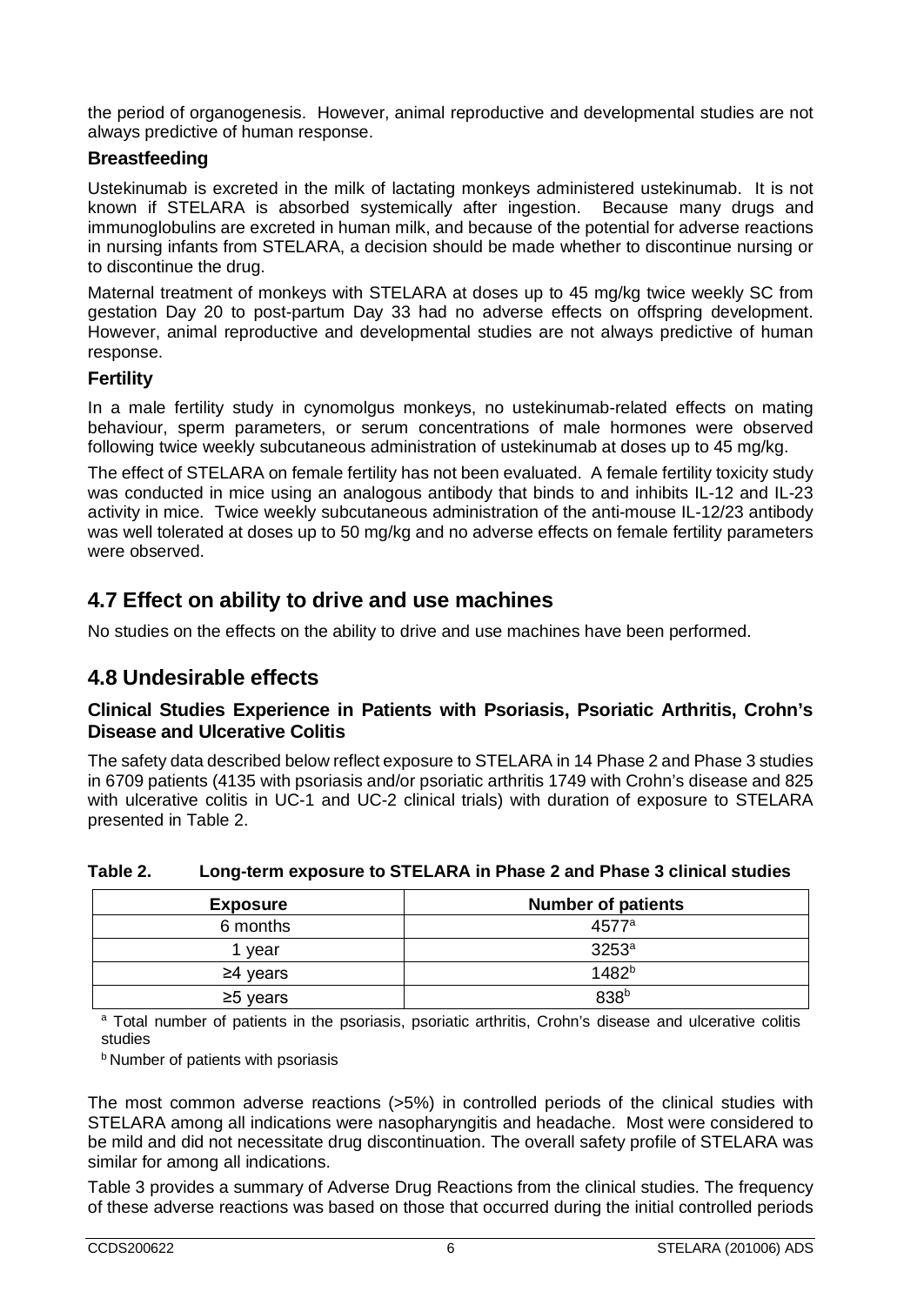of the clinical studies. The adverse drug reactions are ranked by frequency, using the following convention:

Very common (>1/10) Common (frequent) (>1/100, <1/10) Uncommon (infrequent)  $(≥1/1,000, <1/100)$ Rare (>1/10,000, <1/1,000)

#### **Table 3. Summary of ADRs in Clinical Studies**

| Infections and<br>infestations | Common: Upper respiratory tract infection, nasopharyngitis,<br>sinusitis                                                               |
|--------------------------------|----------------------------------------------------------------------------------------------------------------------------------------|
|                                | Uncommon: Herpes zoster, cellulitis, dental infections, viral<br>upper respiratory tract infection, vulvovaginal mycotic<br>infection. |
| Psychiatric disorders          | Uncommon: Depression.                                                                                                                  |
| Nervous system<br>disorders    | Common: Dizziness, headache.                                                                                                           |
| Respiratory, thoracic          | Common: Oropharyngeal pain.                                                                                                            |
| and mediastinal                | Uncommon: Nasal congestion.                                                                                                            |
| disorders                      |                                                                                                                                        |
| Gastrointestinal               | Common: Diarrhoea, nausea, vomiting.                                                                                                   |
| disorders                      |                                                                                                                                        |
| Skin and subcutaneous          | Common: Pruritus.                                                                                                                      |
| tissue disorders               | Uncommon: Acne.                                                                                                                        |
| Musculoskeletal and            | Common: Back pain, myalgia, arthralgia.                                                                                                |
| connective tissue              |                                                                                                                                        |
| disorders                      |                                                                                                                                        |
| General disorders and          | Common: Fatigue, injection site erythema, injection site pain                                                                          |
| administration site            | Uncommon: Injection site reactions (including haemorrhage,                                                                             |
| conditions                     | haematoma, induration, swelling and pruritis), asthenia.                                                                               |

# **Infections**

In the placebo-controlled studies of patients with psoriasis, psoriatic arthritis Crohn's disease and ulcerative colitis, the rates of infection or serious infection were similar between STELARA-treated patients and those treated with placebo. In the placebo-controlled period of clinical studies of patients with psoriasis, patients with psoriatic arthritis, patients with Crohn's disease and patients with ulcerative colitis, the rate of infection was 1.36 per patient-year of follow-up in STELARAtreated patients, and 1.34 per patient-year of follow-up in placebo-treated patients. Serious infections occurred at a rate of 0.03 per patient-year of follow-up in STELARA-treated patients (30 serious infections in 930 patient-years of follow-up) and 0.03 per patient-year of follow-up in placebo-treated patients (15 serious infections in 434 patient-years of follow-up) (see section 4.4).

In the controlled and non-controlled portions of psoriasis, psoriatic arthritis, Crohn's disease and ulcerative colitis clinical studies representing 11581 patients-years of exposure in 6709 patients, the median follow-up was 1.0 years; 1.1 years for psoriatic disease studies, 0.6 years for Crohn's disease studies and 1.0 years for ulcerative colitis studies. The rate of infection was 0.91 per patient-year of follow-up in STELARA-treated patients. The rate of serious infections was 0.02 per patient-year of follow-up in STELARA-treated patients (199 serious infections in 11581 patient-years of follow-up) and included pneumonia, anal abscess, cellulitis, diverticulitis, osteomyelitis, viral infections, gastroenteritis, and urinary tract infections.

In clinical studies, patients with latent tuberculosis who were concurrently treated with isoniazid did not develop tuberculosis.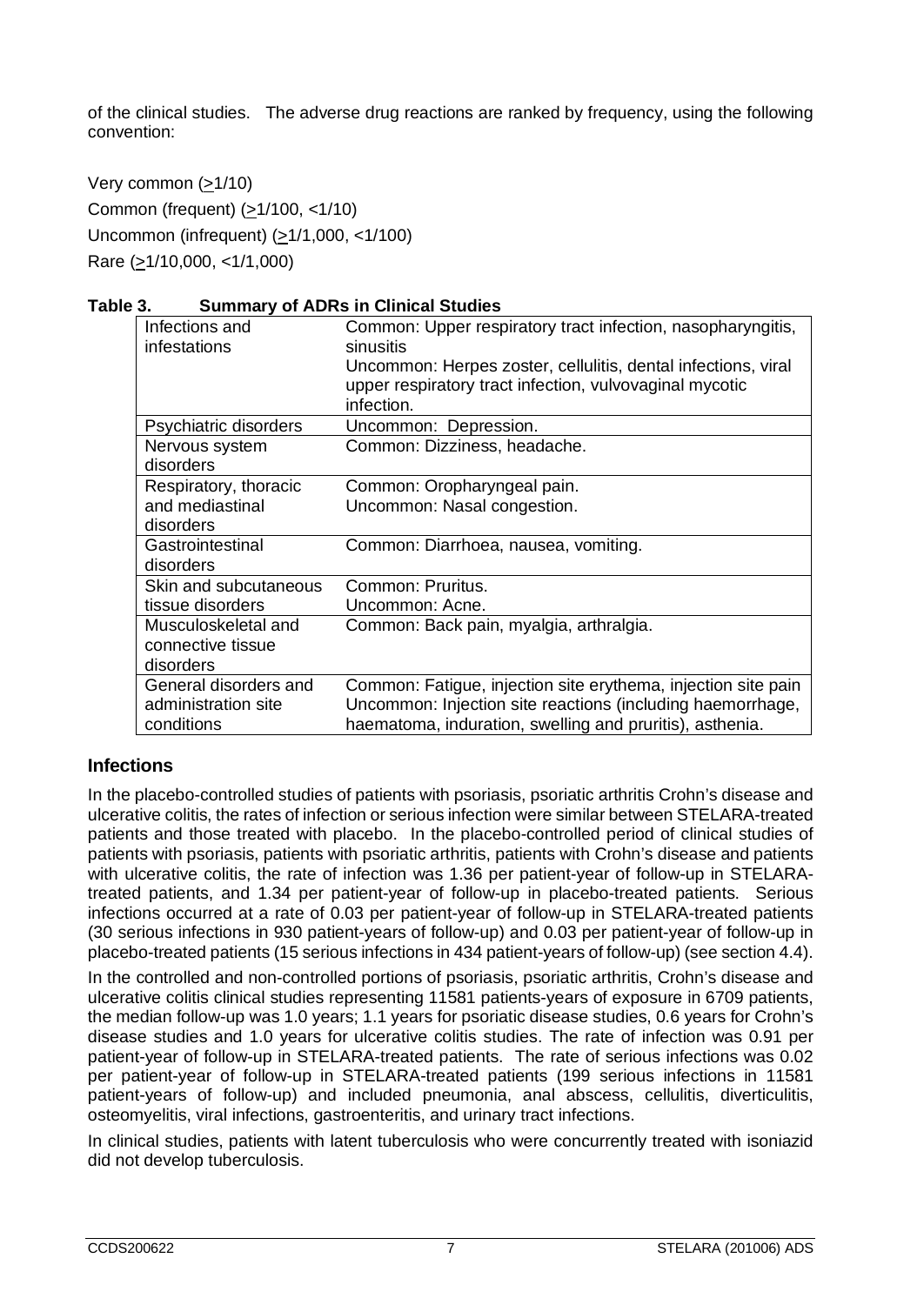# **Malignancy**

In the placebo-controlled period of the psoriasis, psoriatic arthritis, Crohn's disease and ulcerative colitis clinical studies, the incidence of malignancies excluding non-melanoma skin cancer was 0.11 per 100 patient-years of follow-up for STELARA-treated patients (1 patient in 929 patientyears of follow-up) compared with 0.26 per 100 patient-years of follow-up for placebo-treated patients (1 patient in 434 patient-years of follow-up).

The incidence of non-melanoma skin cancer was 0.43 per 100 patient-years of follow-up for STELARA-treated patients (4 patients in 929 patient-years of follow-up) compared with 0.46 per 100 patient-years of follow-up for placebo-treated patients (2 patients in 433 patient-years of follow-up).

In the controlled and non-controlled periods of psoriasis, psoriatic arthritis, Crohn's disease and ulcerative colitis clinical studies representing 11561 patient-years of exposure in 6709 patients, the median follow-up was 1.0 years; 1.1 years for psoriatic disease studies, 0.6 years for Crohn's disease studies and 1.0 years for ulcerative colitis studies. Malignancies, excluding nonmelanoma skin cancers were reported in 62 patients in 11561 patient-years of follow-up (incidence of 0.54 per 100 patient-years of follow-up for STELARA-treated patients). The incidence of malignancies reported in STELARA-treated patients was comparable to the incidence expected in the general population (standardized incidence ratio  $= 0.93$  [95%] confidence interval: 0.71, 1.20], adjusted for age, gender and race). The most frequently observed malignancies, other than non-melanoma skin cancer, were prostate, colorectal, melanoma and breast. The incidence of non-melanoma skin cancer was 0.49 per 100 patient-years of follow-up for STELARA-treated patients (56 patients in 11545 patient-years of follow-up). The ratio of patients with basal versus squamous cell skin cancers (3:1) is comparable with the ratio expected in the general population.

# **Hypersensitivity and Infusion Reactions**

# *Subcutaneous administration*

During the controlled periods of the psoriasis and psoriatic arthritis clinical studies of STELARA, rash and urticaria have each been observed in <1% of patients.

# *IV administration*

In Crohn's disease and ulcerative colitis intravenous induction studies, no events of anaphylaxis or other serious infusion reactions with ustekinumab were reported. In these studies, 2.2% of 785 placebo treated patients and 1.9% of 790 patients treated with the recommended dose of STELARA reported adverse events occurring during or within an hour of the infusion.

# **Immunogenicity**

In psoriasis and psoriatic arthritis clinical studies, up to 12.4% of patients treated with STELARA developed antibodies to ustekinumab, which were generally low-titre. In psoriasis studies, the majority of patients who were positive for antibodies to ustekinumab had neutralizing antibodies. Patients positive for antibodies to ustekinumab tended to have lower efficacy, however, antibody positivity did not preclude a clinical response.

In Crohn's disease and ulcerative colitis clinical studies, 2.9 and 4.6% respectively, developed antibodies to ustekinumab for approximately one year. No apparent association between the development of antibodies to ustekinumab and the development of injection site reactions was observed.

# **Adverse Events**

The following adverse events have been reported in patients treated with STELARA. A causal relationship to STELARA is uncertain.

In psoriasis clinical trials of STELARA, serious cardiovascular events, including cardiovascular death, myocardial infarction, and stroke, were reported in 0.3% of patients who received STELARA compared with 0% of patients treated with placebo, during the placebo-controlled period. Individuals with chronic inflammatory diseases, such as psoriasis, have higher rates of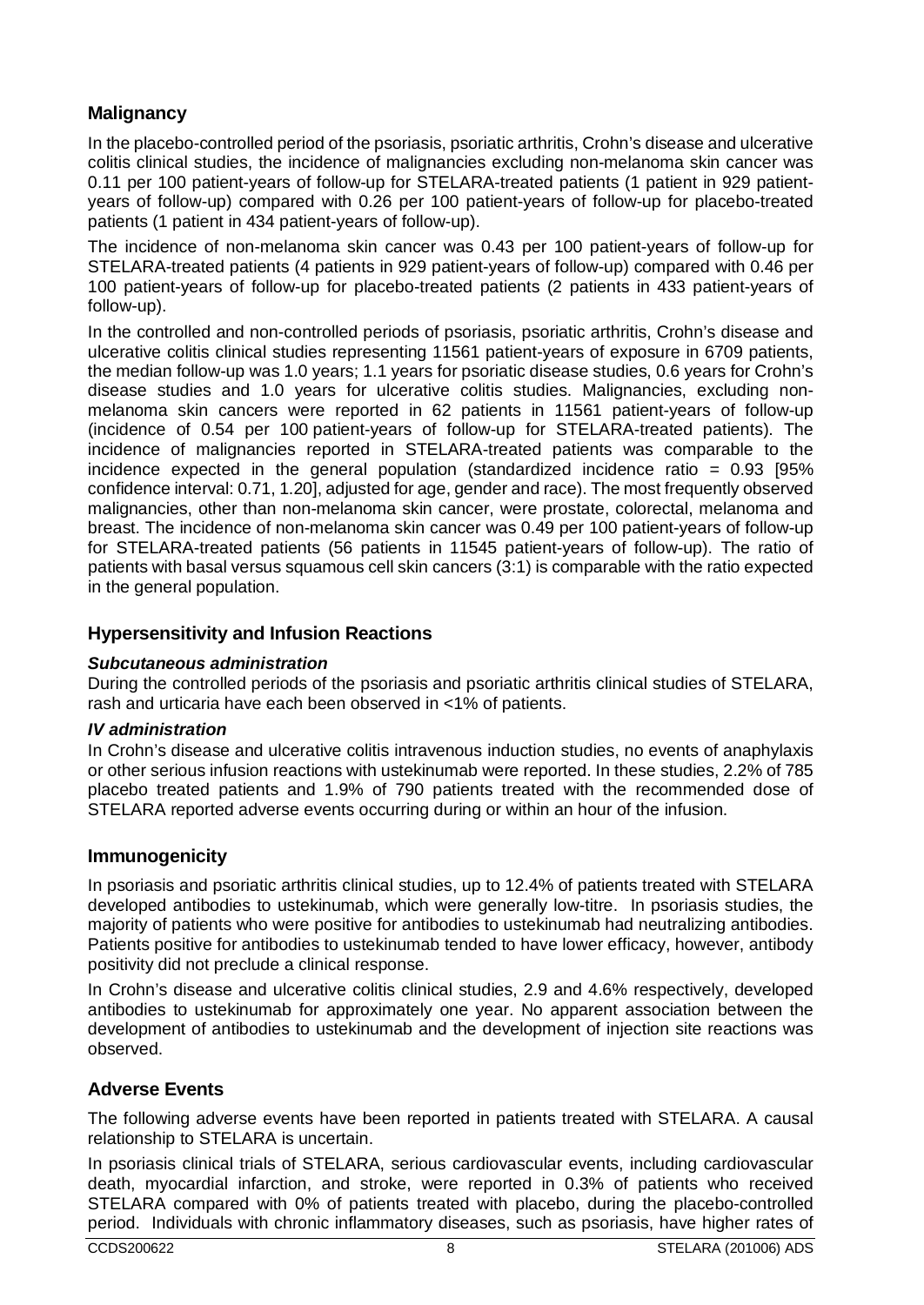cardiovascular risk factors and cardiovascular events. Rates of myocardial infarction and stroke reported in STELARA-treated patients were comparable to rates expected in the general population.

In clinical trials for Crohn's disease, there is no consistent evidence that ustekinumab increases cardiovascular risk in patients treated with STELARA through approximately 1 year of treatment. Results from the Crohn's disease studies, up to 1 year, did not change the previous assessment of the impact of ustekinumab on serious major adverse cardiovascular event (MACE).

Adverse events of depression were reported in some patients who received STELARA in psoriasis clinical trials, including rare events of suicidality. Individuals with psoriasis have higher rates of depression, and it is not known if STELARA may have contributed to these events since STELARA also resulted in improvements of the Hospital Anxiety and Depression Scale (see section 5.1 – Clinical Trials).

# **Post Marketing Experience**

The adverse drug reactions in Table 4 are ranked by frequency\* using the following convention:

Very common: ≥1/10 Common: ≥1/100 and <1/10 Uncommon: ≥1/1,000 and <1/100 Rare: ≥1/10,000 and <1/1000 Very rare: <1/10,000, including isolated reports

| Table 4. | <b>Post-Marketing Reports</b> |
|----------|-------------------------------|
|----------|-------------------------------|

| Immune system disorders                               | Uncommon: Hypersensitivity reactions (including rash,<br>urticaria)<br>Rare: Serious hypersensitivity<br>reactions<br>(including)<br>anaphylaxis and angioedema) |  |  |  |  |
|-------------------------------------------------------|------------------------------------------------------------------------------------------------------------------------------------------------------------------|--|--|--|--|
| Infections and infestations                           | Uncommon: Lower respiratory tract infection                                                                                                                      |  |  |  |  |
| Respiratory, thoracic<br>and<br>mediastinal disorders | Rare: Allergic alveolitis, eosinophilic pneumonia                                                                                                                |  |  |  |  |
| Skin and subcutaneous tissue<br>disorders             | Uncommon: Pustular psoriasis, exfoliative dermatitis<br>Rare: erythrodermic psoriasis; hypersensitivity vasculitis                                               |  |  |  |  |

\*Post-marketing adverse reaction frequency is derived from clinical trials if the adverse reaction was observed during trials or is estimated to be lower than a certain frequency given the exposure in adequately designed clinical trials where the adverse reaction was not observed.

# **Reporting of suspected adverse reactions**

Reporting suspected adverse reactions after authorisation of the medicine is important. It allows continued monitoring of the benefit/risk balance of the medicine. Healthcare professionals are asked to report any suspected adverse reactions [https://nzphvc.otago.ac.nz/reporting/.](https://nzphvc.otago.ac.nz/reporting/)

# **4.9 Overdose**

Single doses up to 6 mg/kg intravenously have been administered in clinical studies without doselimiting toxicity. In case of overdosage, it is recommended that the patient be monitored for any signs or symptoms of adverse reactions or effects and appropriate symptomatic treatment be instituted immediately.

For advice on the management of overdose, please contact the National Poisons Centre on 0800 POISON or 0800 764 766.

# **5. PHARMACOLOGICAL PROPERTIES**

# **5.1 Pharmacodynamic properties**

Pharmacotherapeutic group: Immunosuppressants, interleukin inhibitors, ATC code: L04AC05.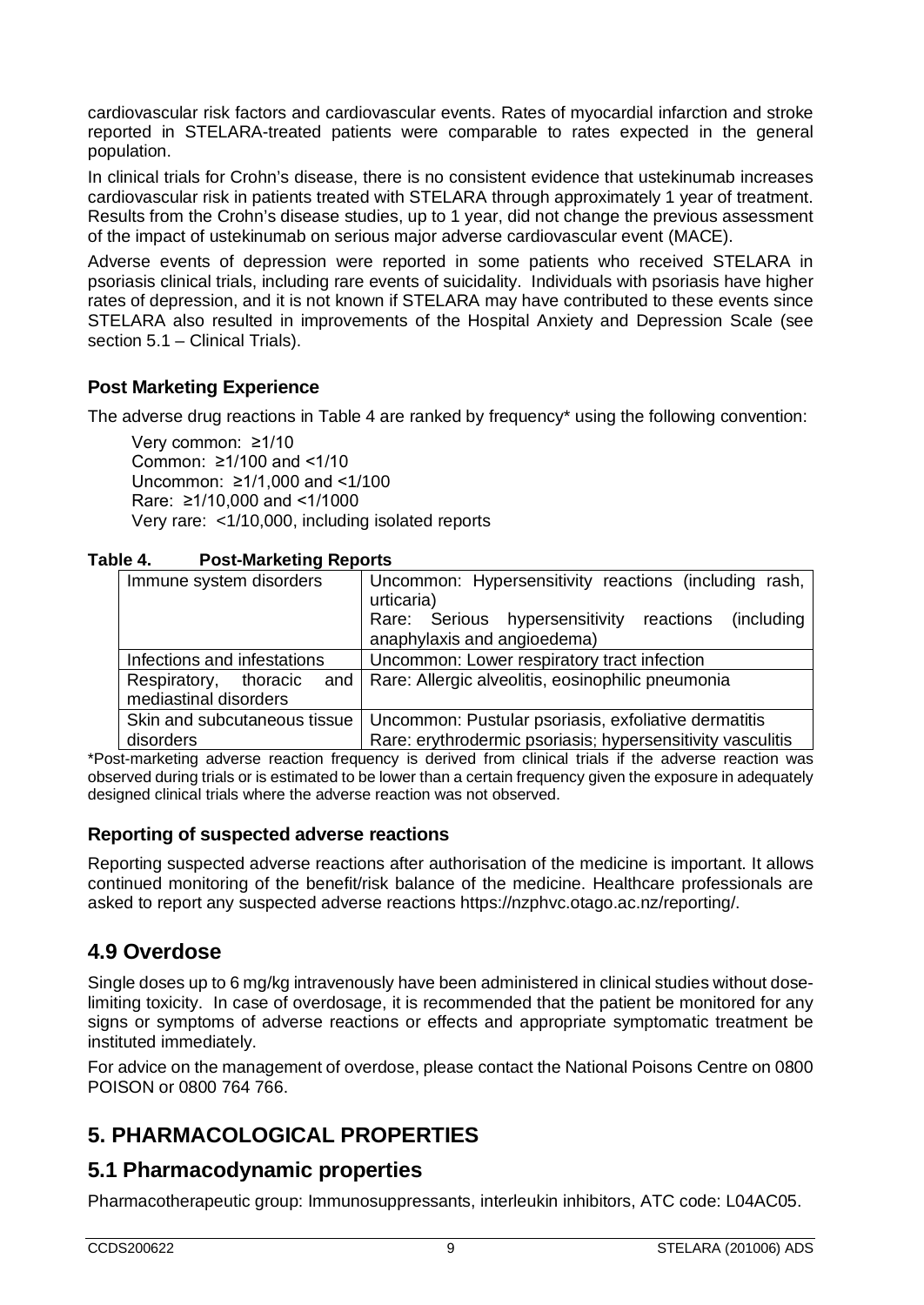# **Mechanism of action**

STELARA is a human IgG1kappa monoclonal antibody that specifically binds to the shared p40 protein subunit of human cytokines interleukin (IL)-12 and IL-23. STELARA inhibits the bioactivity of human IL-12 and IL-23 by preventing p40 from binding to the IL-12Rbeta1 receptor protein expressed on the surface of immune cells. STELARA cannot bind to IL-12 or IL-23 that is already bound to IL-12Rbeta1 cell surface receptors. Thus, STELARA is not expected to contribute to complement- or antibody-mediated cytotoxicity of cells with IL-12 and/or IL-23 receptors.

IL-12 and IL-23 are heterodimeric cytokines secreted by activated antigen presenting cells, such as macrophages and dendritic cells. IL-12 stimulates natural killer (NK) cells and drives the differentiation of CD4+ T cells toward the T helper 1 (Th1) phenotype and stimulates interferon gamma (IFNγ) production. IL-23 induces the T helper 17 (Th17) pathway and promotes secretion of IL-17A, IL-21, and IL-22. Levels of IL-12 and IL-23 are elevated in the skin and blood of patients with psoriasis, and serum IL12/23p40 distinguishes patients with psoriatic arthritis from healthy individuals, implicating IL-12 and IL-12 in the pathophysiology of psoriatic inflammatory diseases. Genetic polymorphisms in IL23A, IL23R and IL-12B genes confer susceptibility to these disorders. IL-12 and IL-23 are highly expressed in lesional psoriatic skin, and IL-12-mediated induction of IFNγ correlates with psoriasis disease activity. IL-23 responsive T-cells have been found in the enthuses in a mouse model of inflammatory arthritis, where IL-23 drives entheseal inflammation. In addition, there is pre-clinical evidence implicating IL-23 and downstream pathways in bone erosion and destruction through up-regulation of receptor activator of nuclear factor κB ligand (RANKL), which activates osteoclasts.

In patients with Crohn's disease, IL-12 and IL-23 are elevated in the intestines and lymph nodes. This is accompanied by increases in serum IFNγ and IL-17A levels, suggesting that IL-12 and IL-23 promote Th1 and Th17 activation in Crohn's disease. Both IL-12 and IL-23 can also stimulate TNF $\alpha$  production by T cells, resulting in chronic intestinal inflammation and epithelial cell injury. Significant associations have been found between Crohn's disease and genetic polymorphisms in the IL23R and IL12B genes, suggesting a potential causal role for IL-12/23 signaling in the disease. This is supported by pre-clinical data demonstrating that IL-12/23 signaling is required for intestinal injury in mouse models of inflammatory bowel disease.

By binding the shared p40 subunit of IL-12 and IL-23, STELARA may exert its clinical effects in psoriasis, psoriatic arthritis, Crohn's disease and ulcerative colitis through interruption of the Th1 and Th17 cytokine pathways, which are central to the pathology of these diseases.

# **Pharmacodynamic effects**

Treatment with STELARA resulted in significant improvement in histological measures of psoriasis including epidermal hyperplasia and cell proliferation. These results are consistent with the clinical efficacy observed.

In patients with psoriasis and/or psoriatic arthritis, STELARA had no apparent effect on the percentages of circulating immune cell populations including memory and naive T cell subsets or circulating cytokine levels. Systemic markers of inflammation were measurable in the serum at baseline and 4 markers (MDC, VEGF, MCSF-1 and YKL-40) showed modest differences in concentration post-treatment in STELARA-treated patients as compared to placebo.

In psoriasis and psoriatic arthritis studies, clinical response (improvement in Psoriasis Area and Severity Index [PASI] or ACR measurements, respectively) appeared to be related to serum ustekinumab levels. Patients with psoriasis with PASI response had higher median serum concentrations of ustekinumab than those with lower clinical responses. In psoriasis studies the proportion of patients with psoriasis who achieved PASI 75 response increased with increasing serum levels of ustekinumab. The proportion of patients who achieved PASI 75 response at Week 28 increased with increasing serum ustekinumab trough levels at Week 28. In psoriatic arthritis studies, patients achieving an ACR 20 response had higher median serum concentrations of ustekinumab than ACR 20 non-responders. The proportion of patients who achieved ACR 20 and ACR 50 response increased with increasing serum levels of ustekinumab.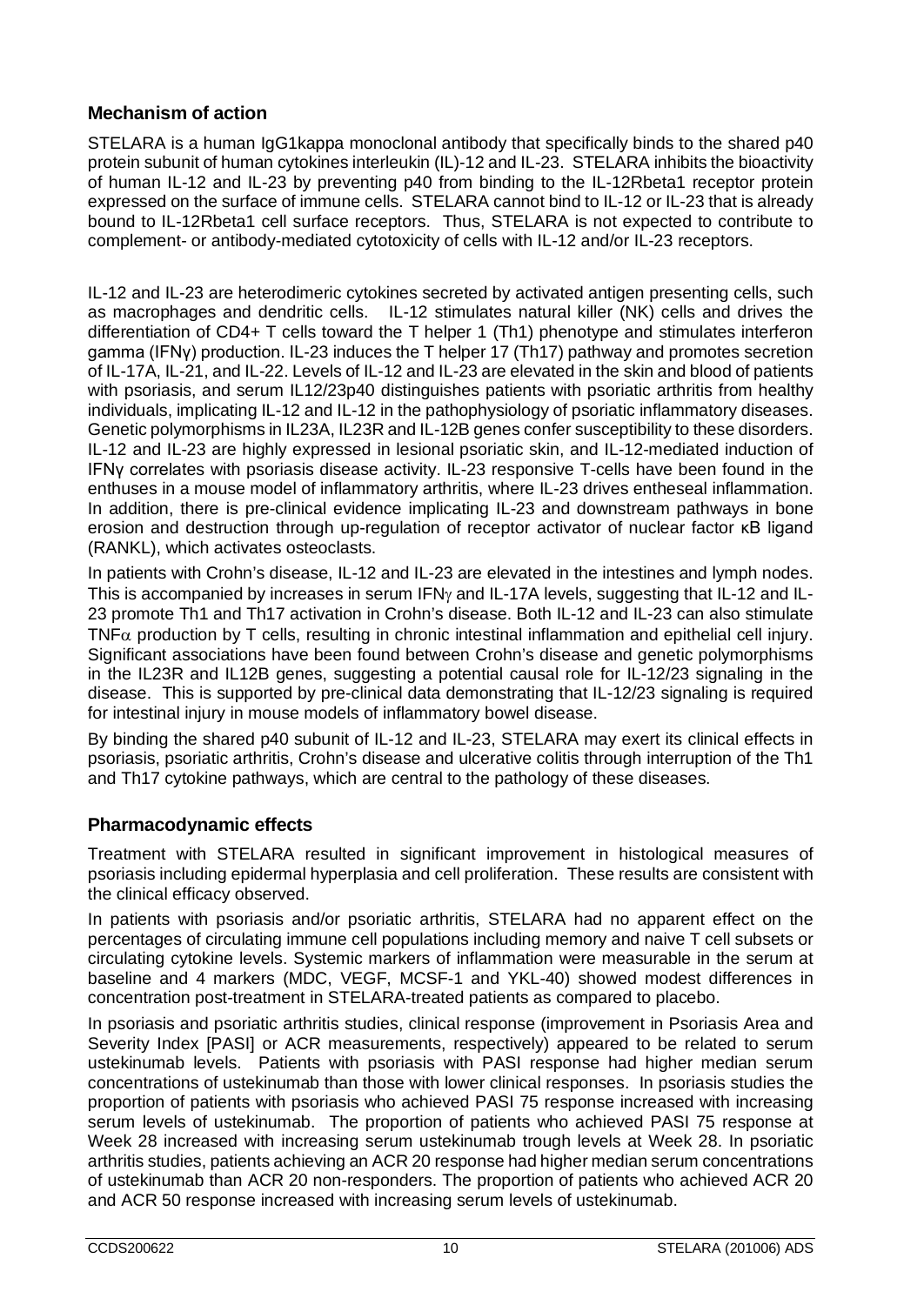In patients with Crohn's disease, treatment with STELARA resulted in a significant decrease in inflammatory markers including C-Reactive Protein (CRP) and fecal calprotectin. CRP was assessed during the study extension and the reductions observed during maintenance were generally sustained through week 252. Reductions in serum IFNγ and IL-17A, which are IL-12 and IL-23 regulated pro-inflammatory cytokines, were achieved and maintained in STELARA treated patients through Week 44 compared to placebo (52 weeks since the first dose of STELARA). At week 6, expression of genes such as IL-12Rβ1 and IL-23 were reduced in inflamed colon tissue from Crohn's disease patients, who were responders to STELARA treatment while no significant changes were observed in placebo treated patients.

In patients with ulcerative colitis, treatment with STELARA resulted in a decrease in inflammatory markers including CRP and fecal calprotectin during the induction phase, which were maintained throughout the maintenance phase and study extension through week 92.

# **Immunisation**

During the long-term extension of a Phase 3 psoriasis study (PHOENIX 2), patients treated with STELARA for at least 3.5 years mounted similar antibody responses to both pneumococcal polysaccharide and tetanus vaccines as a non-systemically treated psoriasis control group. Similar proportions of patients developed protective levels of anti-pneumococcal and anti-tetanus antibodies and antibody titers were similar among STELARA-treated and control patients.

# **Clinical Trials**

## *Plaque Psoriasis*

The safety and efficacy of STELARA was assessed in 2 Phase 3 studies (A Phase 3 multicenter, randomised, double-blind, placebo-controlled trial evaluating the efficacy and safety of CNTO 1275 in the treatment of subjects with moderate to severe plaque-type psoriasis followed by longterm extension [PHOENIX] 1 and PHOENIX 2). A total of 1996 patients were enrolled in these studies.

The studies enrolled adults ( $\geq 18$  years) with chronic ( $> 6$  months) plaque psoriasis who had a minimum body surface area (BSA) involvement of 10%, and PASI score  $\geq$  12 and who were candidates for systemic therapy or phototherapy. Patients with guttate, erythrodermic, or pustular psoriasis were excluded from the studies. No concomitant anti-psoriatic therapies were allowed during the study with the exception of low-potency topical corticosteroids on the face and groin after week 12.

The Psoriasis Area and Severity Index (PASI) is a composite score that assesses the fraction of body surface area involved with psoriasis and the severity of psoriatic changes within the affected regions (plaque thickness/induration, erythema, and scaling). PASI numeric scores range from 0 to 72, with higher scores representing more severe disease.

Patients achieving ≥ 75% improvement in PASI from baseline (PASI 75) were considered PASI 75 responders. Patients originally randomised to STELARA who were PASI 75 responders at both Weeks 28 and 40 were considered long-term PASI 75 responders. Patients achieving ≥ 90% improvement in PASI from baseline (PASI 90) were considered PASI 90 responders and patients with ≥ 50% improvement in PASI from baseline (PASI 50) were considered PASI 50 responders. Patients who achieved ≥ 50% but less than 75% improvement in PASI from baseline were considered partial responders. Patients with < 50% improvement in PASI from baseline were considered non-responders.

Other key efficacy assessments included:

- The Physician's Global Assessment (PGA), a 6-category scale focusing on plaque thickness/induration, erythema, and scaling.
- The Dermatology Life Quality Index (DLQI), a dermatology-specific quality of life instrument, with a lower score indicating an improved quality of life.
- The SF-36, a health survey questionnaire consisting of multi-item scales measuring 8 health concepts (PHOENIX 1 only).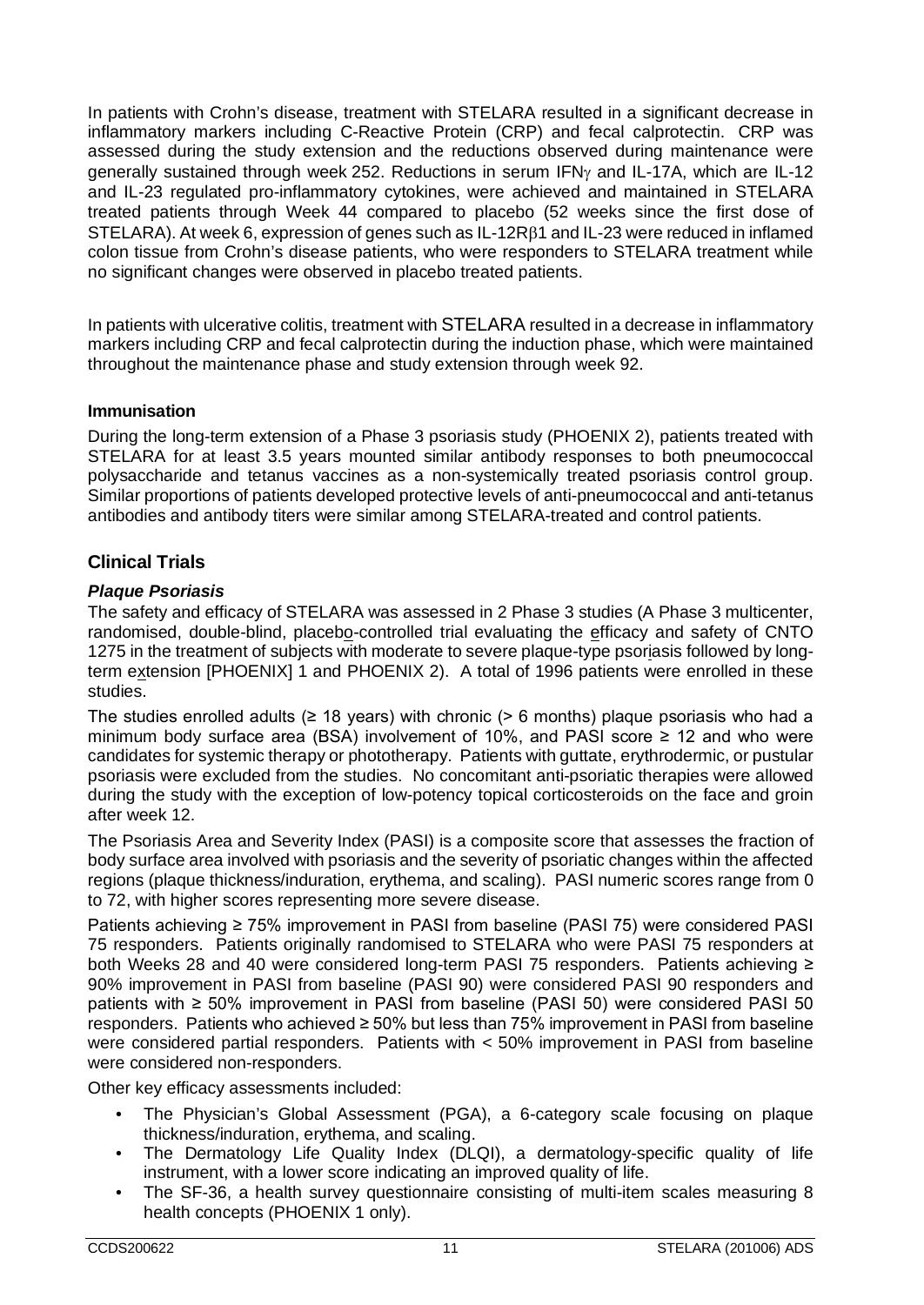- The Nail Psoriasis Severity Index (NAPSI), a physician-assessed score that measures the severity of nail involvement (PHOENIX 1 only).
- The Hospital Anxiety and Depression Scale (HADS), a self-rating tool developed to evaluate psychological measures in patients with physical ailments (PHOENIX 2 only).
- The Work Limitations Questionnaire (WLQ), a 25-item, self-administered questionnaire that was used to measure the impact of chronic health conditions on job performance and work productivity among employed populations (PHOENIX 2 only).
- The Itch Visual Analogue Scale, (Itch VAS) used to assess the severity of itch at the time of the assessment (PHOENIX 1 only).

## PHOENIX 1

PHOENIX 1 evaluated the safety and efficacy of STELARA versus placebo in 766 patients with plaque psoriasis and the efficacy of every 12 week dosing for patients who were PASI 75 responders. Patients randomised to STELARA received 45 mg or 90 mg doses at Weeks 0 and 4 followed by the same doses every 12 weeks. Patients randomised to receive placebo at Weeks 0 and 4 crossed over to receive STELARA (either 45 mg or 90 mg) at Weeks 12 and 16 followed by the same dose every 12 weeks.

#### **Maintenance dosing (every 12 weeks)**

To evaluate the therapeutic benefit of maintenance dosing with STELARA, patients originally randomised to STELARA who were PASI 75 responders at both Weeks 28 and 40 were rerandomised to either maintenance dosing of STELARA every 12 weeks or to placebo (i.e., withdrawal of therapy). Patients who were re-randomised to placebo at Week 40 reinitiated STELARA at their original dosing regimen when they experienced at least a 50% loss of their PASI improvement obtained at Week 40.

#### **Dose Adjustment (every 8 weeks)**

At Week 28, patients who were non-responders discontinued treatment and patients who were partial responders were adjusted to every-8-week dosing. PASI 75 responders at week 28 who became partial responders or non-responders at Week 40 were adjusted to every-8-week dosing. All patients were followed for at least 52 weeks following first administration of study treatment.

#### PHOENIX<sub>2</sub>

PHOENIX 2 evaluated the safety and efficacy of STELARA versus placebo in 1230 patients with plaque psoriasis. Patients randomised to STELARA received 45 mg or 90 mg doses at Weeks 0 and 4 followed by an additional dose at Week 16. Patients randomised to receive placebo at Weeks 0 and 4 crossed over to receive STELARA (either 45 mg or 90 mg) at Weeks 12 and 16. Patients were followed for 28 weeks.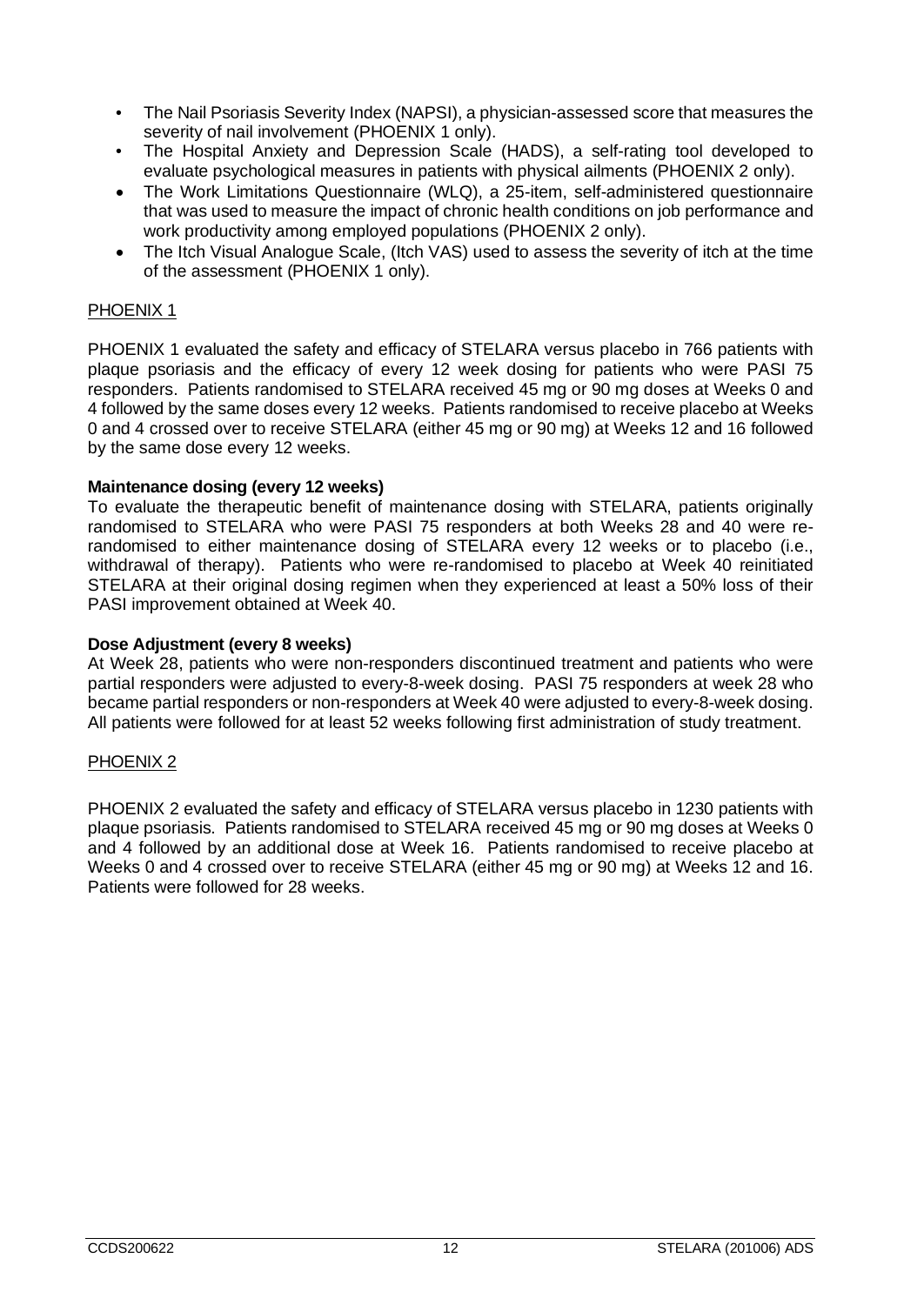#### Baseline disease characteristics: PHOENIX 1 and 2

Baseline disease characteristics across PHOENIX 1 and 2 were similar (Table 5).

|                                        |           | PHOENIX <sub>1</sub> |           | PHOENIX <sub>2</sub> |
|----------------------------------------|-----------|----------------------|-----------|----------------------|
|                                        | Placebo   | <b>STELARA</b>       | Placebo   | <b>STELARA</b>       |
| Patients randomised at Week 0          | $N = 255$ | $N = 511$            | $N = 410$ | $N = 820$            |
| Median BSA                             | 22.0      | 21.0                 | 20.0      | 21.0                 |
| Patients with BSA > 20%                | 145 (57%) | 276 (54%)            | 217 (53%) | 445 (54%)            |
| Median PASI                            | 17.80     | 17.40                | 16.90     | 17.60                |
| PASI > 20                              | 91 (36%)  | 169 (33%)            | 133 (32%) | 300 (37%)            |
| PGA of marked or severe                | 112 (44%) | 223 (44%)            | 160 (39%) | 328 (40%)            |
| History of psoriatic arthritis         | 90 (35%)  | 168 (33%)            | 105 (26%) | 200 (24%)            |
| Prior phototherapy                     | 150 (59%) | 342 (67%)            | 276 (67%) | 553 (67%)            |
| Prior conventional systemic            | 142 (56%) | 282 (55%)            | 241 (59%) | 447 (55%)            |
| therapy excluding biologics            |           |                      |           |                      |
| Prior conventional systemic or         | 189 (74%) | 364 (71%)            | 287 (70%) | 536 (65%)            |
| biologic therapy                       |           |                      |           |                      |
| Failed to respond to, had              | 139 (55%) | 270 (53%)            | 254 (62%) | 490 (60%)            |
| contraindication for, or intolerant to |           |                      |           |                      |
| > 1 conventional therapy               |           |                      |           |                      |
| Failed to respond to, had              | 30 (12%)  | 54 (11%)             | 66 (16%)  | 134 (16%)            |
| contraindication for, or intolerant to |           |                      |           |                      |
| $\geq$ 3 conventional therapies        |           |                      |           |                      |

#### **Table 5. Baseline Disease Characteristics**

## Efficacy at the Primary Endpoint, PHOENIX 1 and 2

In both the PHOENIX 1 and PHOENIX 2 studies, a significantly greater proportion of patients randomised to treatment with STELARA were PASI 75 responders compared with placebo at Week 12 (Table 6). In the PHOENIX 1 study, 67% and 66% of patients receiving STELARA 45 mg and 90 mg, respectively, achieved a PASI 75 response at Week 12 compared with 3% of patients receiving placebo. In the PHOENIX 2 study, 67% and 76% of patients receiving STELARA 45 mg and 90 mg respectively achieved a PASI 75 response at Week 12 compared with 4% of patients receiving placebo.

All 3 components of the PASI (plaque thickness/induration, erythema, and scaling) contributed comparably to the improvement in PASI.

The efficacy of STELARA was significantly superior  $(p<0.001)$  to placebo across all subgroups defined by baseline demographics, clinical disease characteristics (including patients with a history of psoriatic arthritis) and prior medication usage. While pharmacokinetic modelling suggested a trend towards higher CL/F in patients with diabetes, a consistent effect on efficacy was not observed.

#### Other efficacy measures at Week 12

In both PHOENIX 1 and PHOENIX 2, compared with placebo, significantly greater proportions of patients randomised to 45 mg or 90 mg STELARA achieved a cleared or minimal PGA score, and significantly greater proportions of patients randomised to 45 mg or 90 mg STELARA were PASI 90 and PASI 50 responders at Week 12 (Table 6). In the PHOENIX 1 study, 60% and 62% of the patients treated with 45 mg and 90 mg STELARA, respectively, achieved PGA scores of cleared or minimal compared with 4% of placebo-treated patients. In PHOENIX 2, 68% and 73 % of patients receiving 45 mg or 90 mg STELARA, respectively, had cleared or minimal PGA scores compared with 5% of the placebo patients. In PHOENIX 1, PASI 90 was achieved by 42% and 37% of the patients treated with 45 mg and 90 mg STELARA, respectively, compared with 2% of placebo-treated patients. In PHOENIX 2, the percentage of patients achieving PASI 90 was 42% in the 45 mg STELARA group, 51% in the 90 mg STELARA group and 1% in the placebo group. The percentage of patients achieving PASI 50 in PHOENIX 1 was 84% and 86% in the 45 mg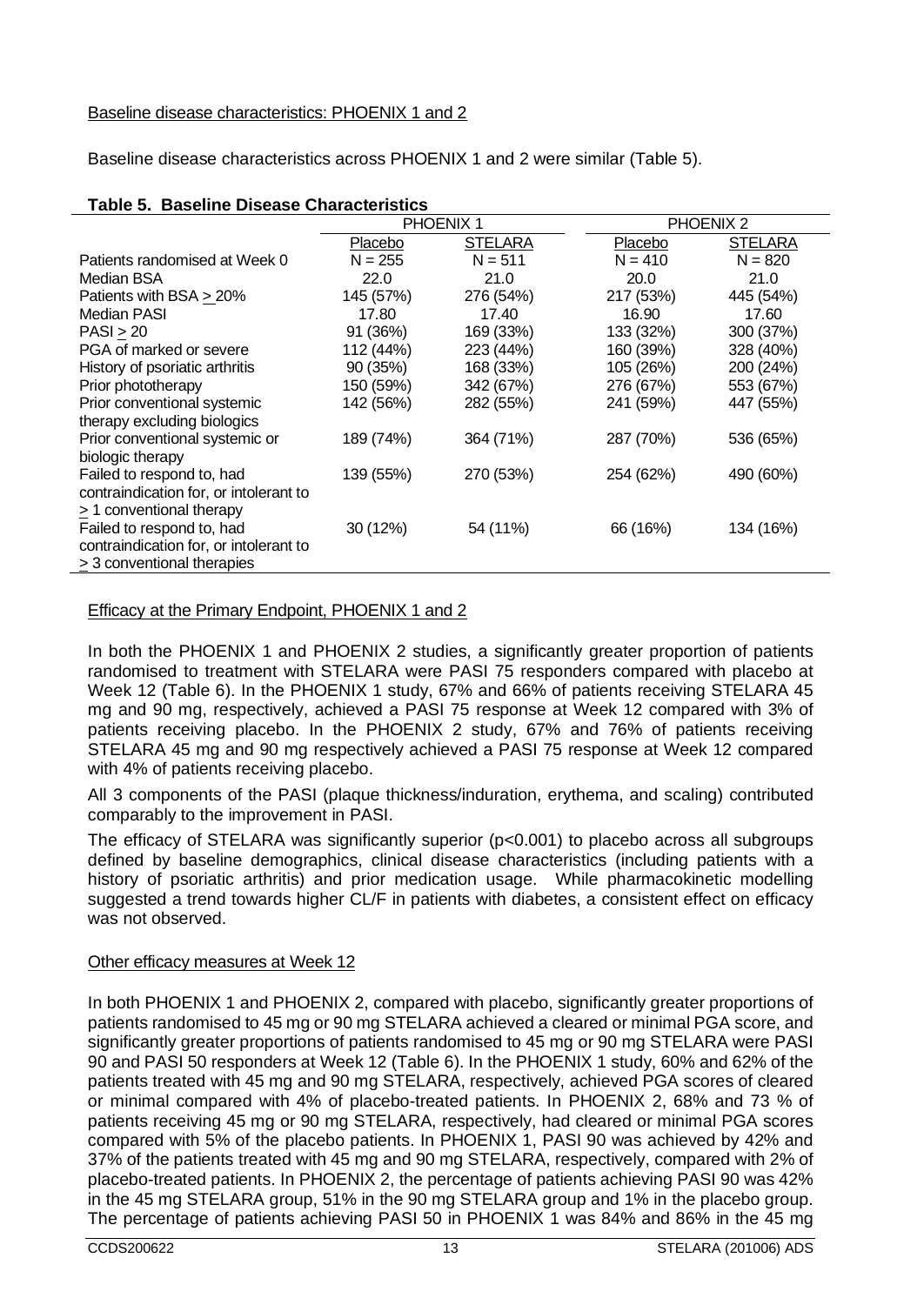and 90 mg STELARA groups, respectively, compared with 10% in the placebo group. Similarly, 84% of patients treated with 45 mg STELARA, 89% of patients treated with 90 mg STELARA and 10% of patients treated with placebo reached PASI 50 in PHOENIX 2 (Table 6).

| Response                                             | PHOENIX <sub>1</sub><br>PHOENIX <sub>2</sub> |                        |                                                                                         |                       |            |           |                         |                                  |                                   |             |
|------------------------------------------------------|----------------------------------------------|------------------------|-----------------------------------------------------------------------------------------|-----------------------|------------|-----------|-------------------------|----------------------------------|-----------------------------------|-------------|
|                                                      |                                              |                        |                                                                                         | <b>STELARA</b>        |            |           |                         | STELARA                          |                                   |             |
|                                                      | Placebo                                      |                        | 45 mg                                                                                   |                       | 90 mg      | Placebo   |                         | 45 mg                            |                                   | 90 mg       |
|                                                      | $n = 255$                                    | $n = 255$              | $n = 250$                                                                               | $n = 256$             | $n = 243$  | $n = 410$ | $n = 409$               | $n = 397$                        | $n = 411$                         | $n = 400$   |
|                                                      |                                              | Week 12 Week 12        | Week 28                                                                                 | Week 12               | Week 28    |           | Week 12 Week 12         | Week 28                          | Week 12                           | Week 28     |
| PASI response                                        |                                              |                        |                                                                                         |                       |            |           |                         |                                  |                                   |             |
| PASI 50 (%)                                          | 26 (10)                                      | $213(84)$ <sup>a</sup> | 228 (91) b                                                                              | 220 (86) <sup>a</sup> | 234 (96) b | 41 (10)   | 342 (84) <sup>a</sup>   | 369 (93) b                       | 367 (89) <sup>a</sup>             | 380 (95) b  |
| PASI 75 (%)                                          | 8(3)                                         | $171 (67)^a$           | 178 (71) b 170 (66) <sup>a</sup>                                                        |                       | 191 (79) b | 15(4)     | $273(67)$ <sup>a</sup>  | 276 (70) b                       | $311 (76)^a$                      | 314 (79) b  |
| PASI 90 (%)                                          | 5(2)                                         | $106(42)$ <sup>a</sup> | 123 (49) b                                                                              | 94 (37) <sup>a</sup>  | 135 (56) b | 3(1)      | $173 (42)$ <sup>a</sup> | 178 (45) b 209 (51) <sup>a</sup> |                                   | 217 (54) b  |
| PGA Cleared or<br>Minimal <sup>a</sup>               | 10(4)                                        |                        | 151 (59) <sup>a</sup> 146 (58) <sup>b</sup> 156 (61) <sup>a</sup> 160 (66) <sup>b</sup> |                       |            | 18(4)     | $277(68)^a$             |                                  | $241(61)$ b 300 (73) <sup>a</sup> | $279(70)$ b |
| PASI 75 response<br>by weight                        |                                              |                        |                                                                                         |                       |            |           |                         |                                  |                                   |             |
| < 100 kg                                             |                                              |                        |                                                                                         |                       |            |           |                         |                                  |                                   |             |
| n                                                    | 166                                          | 168                    | 164                                                                                     | 164                   | 153        | 290       | 297                     | 287                              | 289                               | 280         |
| PASI 75 (%)                                          | 6(4)                                         | 124 (74)               | 130 (79)                                                                                | 107(65)               | 124 (81)   | 12(4)     | 218 (73)                | 217 (76)                         | 225 (78)                          | 226 (81)    |
| >100 kg                                              |                                              |                        |                                                                                         |                       |            |           |                         |                                  |                                   |             |
| n                                                    | 89                                           | 87                     | 86                                                                                      | 92                    | 90         | 120       | 112                     | 110                              | 121                               | 119         |
| PASI 75 (%)                                          | 2(2)                                         | 47 (54)                | 48 (56)                                                                                 | 63 (68)               | 67(74)     | 3(3)      | 55 (49)                 | 59 (54)                          | 86 (71)                           | 88 (74)     |
| PGA Cleared or<br>Minimal by weight<br>$\leq$ 100 kg |                                              |                        |                                                                                         |                       |            |           |                         |                                  |                                   |             |
| n                                                    | 166                                          | 168                    | 164                                                                                     | 164                   | 153        | 290       | 297                     | 287                              | 289                               | 280         |
| PGA response<br>(%)                                  | 7(4)                                         | 108 (64)               | 106 (65)                                                                                | 103(63)               | 106 (70)   | 14(5)     | 220 (74)                | 192 (67)                         | 216 (74)                          | 207 (74)    |
| >100 kg                                              |                                              |                        |                                                                                         |                       |            |           |                         |                                  |                                   |             |
| n                                                    | 89                                           | 87                     | 86                                                                                      | 92                    | 90         | 120       | 112                     | 110                              | 121                               | 119         |
| PGA response<br>$(\%)$                               | 3(3)                                         | 44 (51)                | 40(47)                                                                                  | 54 (59)               | 54 (60)    | 4(3)      | 59 (53)                 | 49 (45)                          | 85 (70)                           | 71 (60)     |

## **Table 6. Key psoriasis endpoints – PHOENIX 1 and PHOENIX 2**

 $a$  p < 0.001 for 45 mg or 90 mg comparison with placebo at Week 12. b No statistical comparisons to placebo were made at Week 28 because the original placebo group began receiving STELARA at Week 12.

#### Response over time

In PHOENIX 1, significantly greater proportions of STELARA-treated patients had PASI 50 responses (9% and 10% for the 45 mg and 90 mg groups, respectively) compared with placebo (2%) by Week 2 (p< 0.001). Significantly greater proportions of patients treated with STELARA achieved PASI 75 responses (9% and 12% for the 45 mg and 90 mg STELARA groups, respectively) compared with placebo (0.4%) by Week 4 (p< 0.001). Maximum response was generally achieved by Week 24 in the 45 mg and 90 mg STELARA treatment groups, and response rates were generally sustained through Week 36 (Figure 1). In PHOENIX 1, PASI 75 rates at Week 24 were 76% for the 45 mg group, and 85% for the 90 mg group. Higher response rates were observed in patients receiving STELARA 90 mg than in those receiving STELARA 45 mg by Week 16 and these higher response rates were sustained through Week 36 (Figure 1). Similar results were observed in the PHOENIX 2 study through Week 28.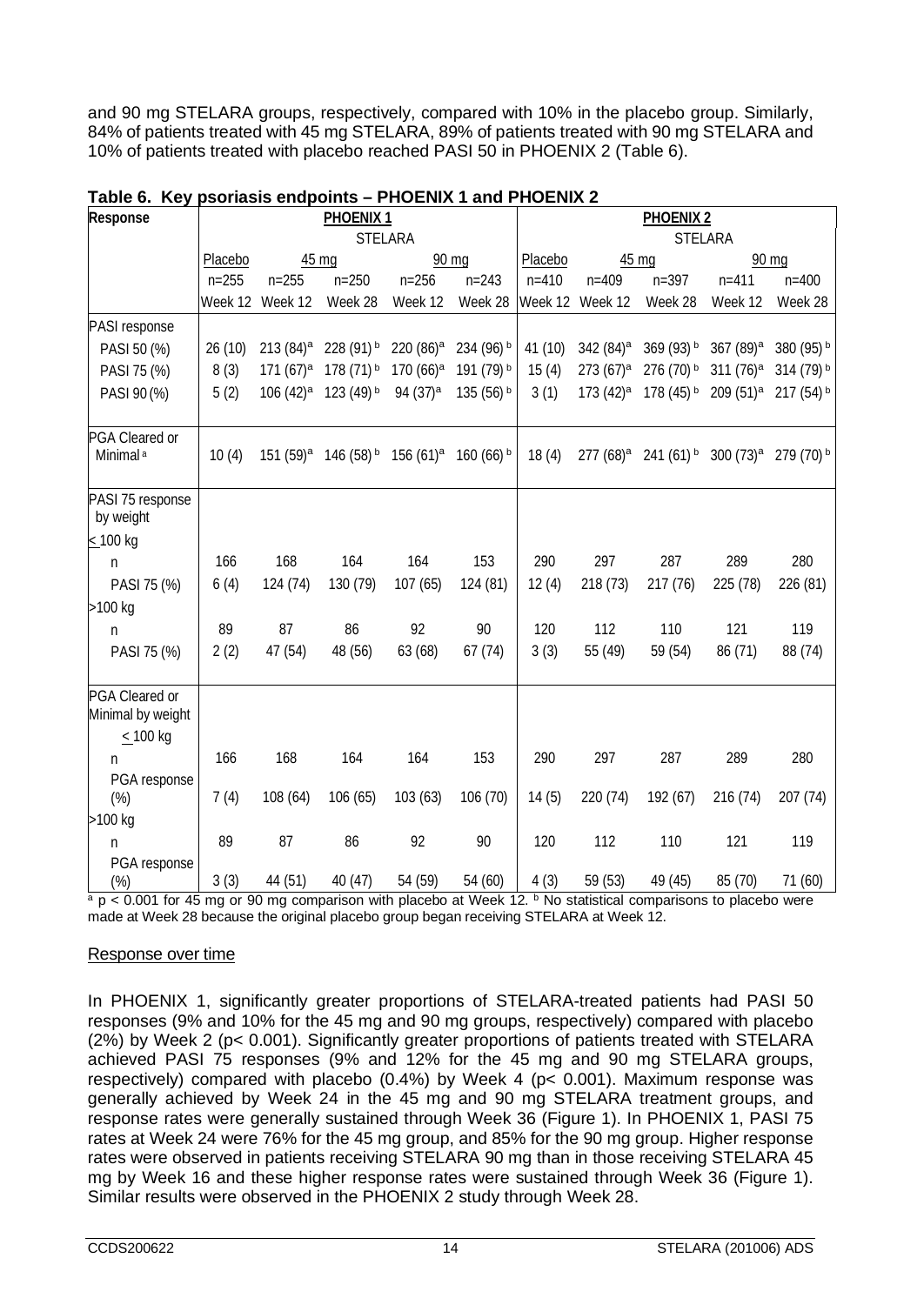In pre-specified analyses of efficacy by body weight in PHOENIX 1 and PHOENIX 2, no consistent pattern of dose response was seen in patients ≤ 100 kg. In patients who weighed >100 kg, higher PASI 75 response rates were seen with 90 mg dosing compared with 45 mg dosing, and a higher proportion of patients receiving 90 mg dosing had PGA scores of cleared or minimal compared with patients receiving 45 mg dosing (Table 6). Figure 1 shows PASI 75 response over time in PHOENIX 1 and 2.



# **Figure 1. PASI 75 response over time in PHOENIX 1 and 2.**

# Therapeutic benefit of long-term continuous use

At Week 40 in PHOENIX 1, 162 patients were randomised to receive STELARA (maintenance) and 160 were randomised to receive placebo (treatment withdrawal). Maintenance of PASI 75 was significantly superior with continuous treatment compared with treatment withdrawal (p<0.001). Similar results were seen with each dose of STELARA. At Week 52, 89% of patients re-randomised to maintenance treatment were PASI 75 responders compared with 63% of patients re-randomised to placebo (treatment withdrawal) (p<0.001).

# Efficacy of retreatment

In PHOENIX 1, after withdrawal from therapy, patients re-initiated their original STELARA treatment regimen after loss of ≥ 50% of PASI improvement. Retreatment with STELARA resulted in 76% of evaluated patients regaining PASI 75 response within 8 weeks after reinitiating therapy.

#### Dosing Interval Adjustment

In PHOENIX 1, Week 28 and Week 40 partial responders and Week 40 non-responders were adjusted from every 12 week to every 8 week dosing. Approximately 40%-50% of Week 28 partial responders to every 12 week dosing achieved PASI 75 response after adjustment to every 8 week dosing and this proportion of PASI 75 responders was maintained through Week 52. A similar proportion of patients who were PASI 75 responders at Week 28 and subsequently became partial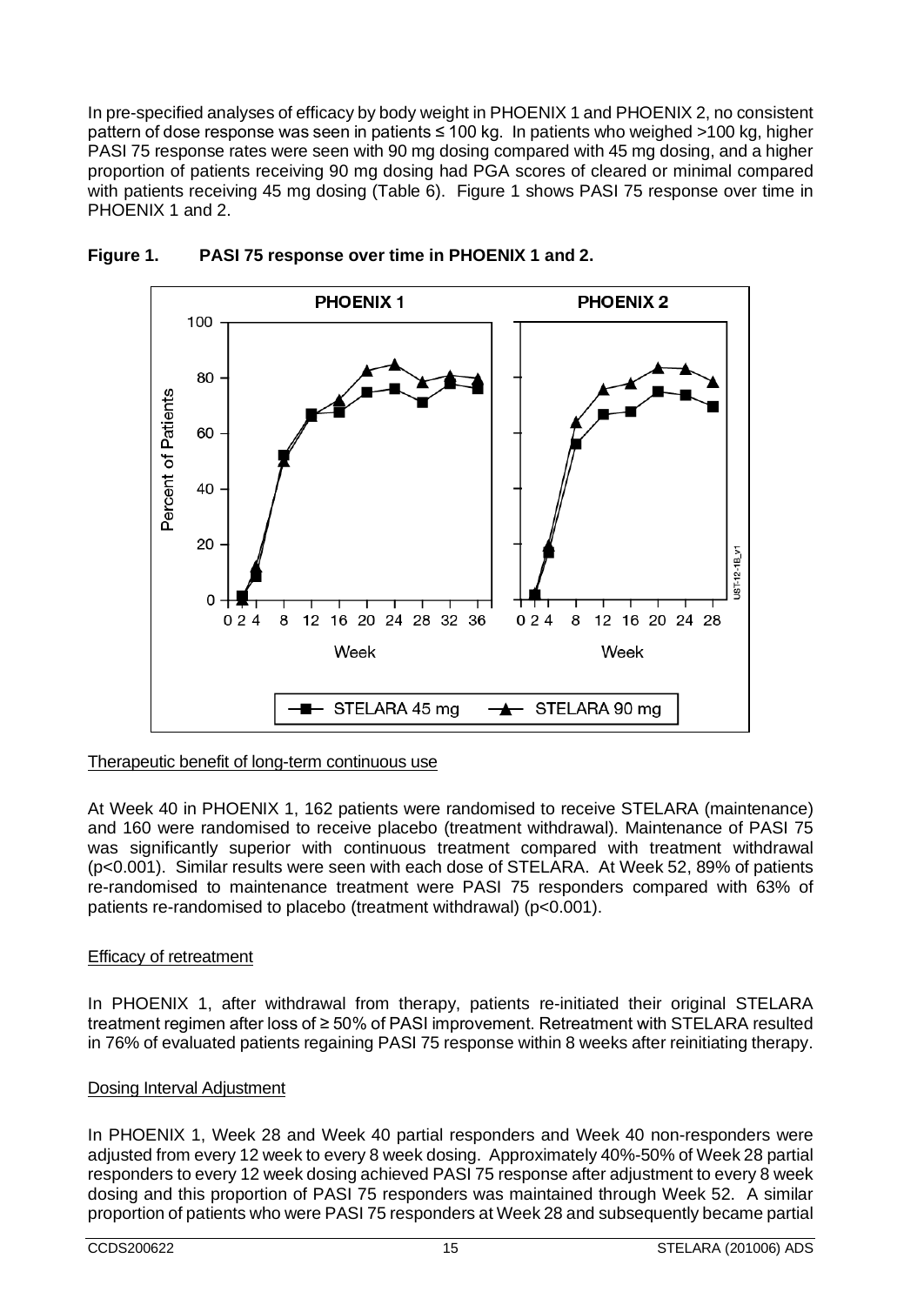responders or non-responders at Week 40 achieved PASI 75 response following a dosing interval adjustment to every 8 weeks.

#### Quality of Life

In PHOENIX 1 and 2, the mean baseline DLQI scores ranged from 11 to 12. In PHOENIX 1, the mean baseline SF-36 Physical Component ranged from 47-49 and the mean baseline SF-36 Mental Component was approximately 50. Quality of life improved significantly in patients randomised to 45 mg or 90 mg ustekinumab compared with patients randomised to placebo as evaluated by DLQI in PHOENIX 1 and 2 and SF-36 in PHOENIX 1. Quality of life improvements were significant as early as 2 weeks in patients treated with ustekinumab (p<0.001) and these improvements were maintained over time with continued dosing.

In PHOENIX 1, 65% and 71% of patients treated with 45 mg and 90 mg of ustekinumab, respectively, showed a clinically meaningful reduction (5 or more points) in DLQI from baseline at week 12 compared to 18% in placebo group (p<0.001 for both groups compared with placebo). Furthermore, 33% and 34% of patients treated with 45 mg and 90 mg of ustekinumab, respectively, showed a DLQI score of 0 compared to 1% in the placebo group (p<0.001 for both groups compared with placebo), indicating no impairment in QOL from disease or treatment in these patients. In PHOENIX 2, 72% and 77% of patients treated with 45 mg and 90 mg of ustekinumab, respectively, showed a clinically meaningful reduction (5 or more points) in DLQI from baseline at Week 12 compared to 21% in placebo group (p<0.001 for both groups compared with placebo). In addition, 37% and 39% of patients treated with 45 mg and 90 mg of ustekinumab, respectively, showed a DLQI score of 0 compared to 1% in the placebo group (p<0.001 for both groups compared with placebo).

In PHOENIX 1, the median baseline NAPSI score for nail psoriasis was 4.0 and the median number of fingernails involved with psoriasis was 8.0. Nail psoriasis improved significantly in patients randomised to 45 mg or 90 mg ustekinumab compared with patients randomised to placebo when measured by the NAPSI score (p≤0.001). Improvements in physical and mental component summary scores of the SF-36 and in the Itch Visual Analogue Scale (VAS) were also significant in each ustekinumab treatment group compared with placebo (p<0.001). In PHOENIX 2, the Hospital Anxiety and Depression Scale (HADS) and Work Limitations Questionnaire (WLQ) were also significantly improved in each ustekinumab treatment group compared with placebo  $(p<0.001)$ .

# ACCEPT

A multicentre, randomised, single-blind, active-controlled study (ACCEPT) compared the safety and efficacy of ustekinumab and etanercept in patients 18 years of age and older with chronic (>6 months) plaque psoriasis who had a minimum BSA involvement of 10%, PASI score ≥12, Physician Global Assessment (PGA) score  $\geq$  3, who were candidates for phototherapy or systemic therapy, and who had had an inadequate response to, intolerance to, or contraindication to cyclosporin, methotrexate, or PUVA therapy. A total of 903 patients were enrolled in the study.

The ACCEPT trial compared the efficacy of ustekinumab to etanercept and evaluated the safety of ustekinumab and etanercept in moderate to severe psoriasis patients. The active-controlled portion of the study was from Week 0 to Week 12, during which patients were randomised to receive etanercept (50 mg twice a week) ustekinumab 45 mg at Weeks 0 and 4, or ustekinumab 90 mg at Weeks 0 and 4. This trial was powered to test the superiority of each ustekinumab dose to etanercept on the primary endpoint of the proportion of patients who achieved a PASI 75 at Week 12.

Significantly greater proportions of subjects treated with ustekinumab 45 mg (67%;  $p = 0.012$ ) or 90 mg (74%; p < 0.001) were PASI 75 responders at Week 12 compared with the etanercept group (56.8%). PASI 90 response was observed in 36% and 45 % of patients in the ustekinumab 45 mg and 90 mg groups, respectively, compared with 23% of patients receiving etanercept (p<0.001 for each comparison versus etanercept). PASI 100 response was observed in 12% and 21% of patients in the ustekinumab 45 mg and 90 mg groups, respectively, compared to 6% of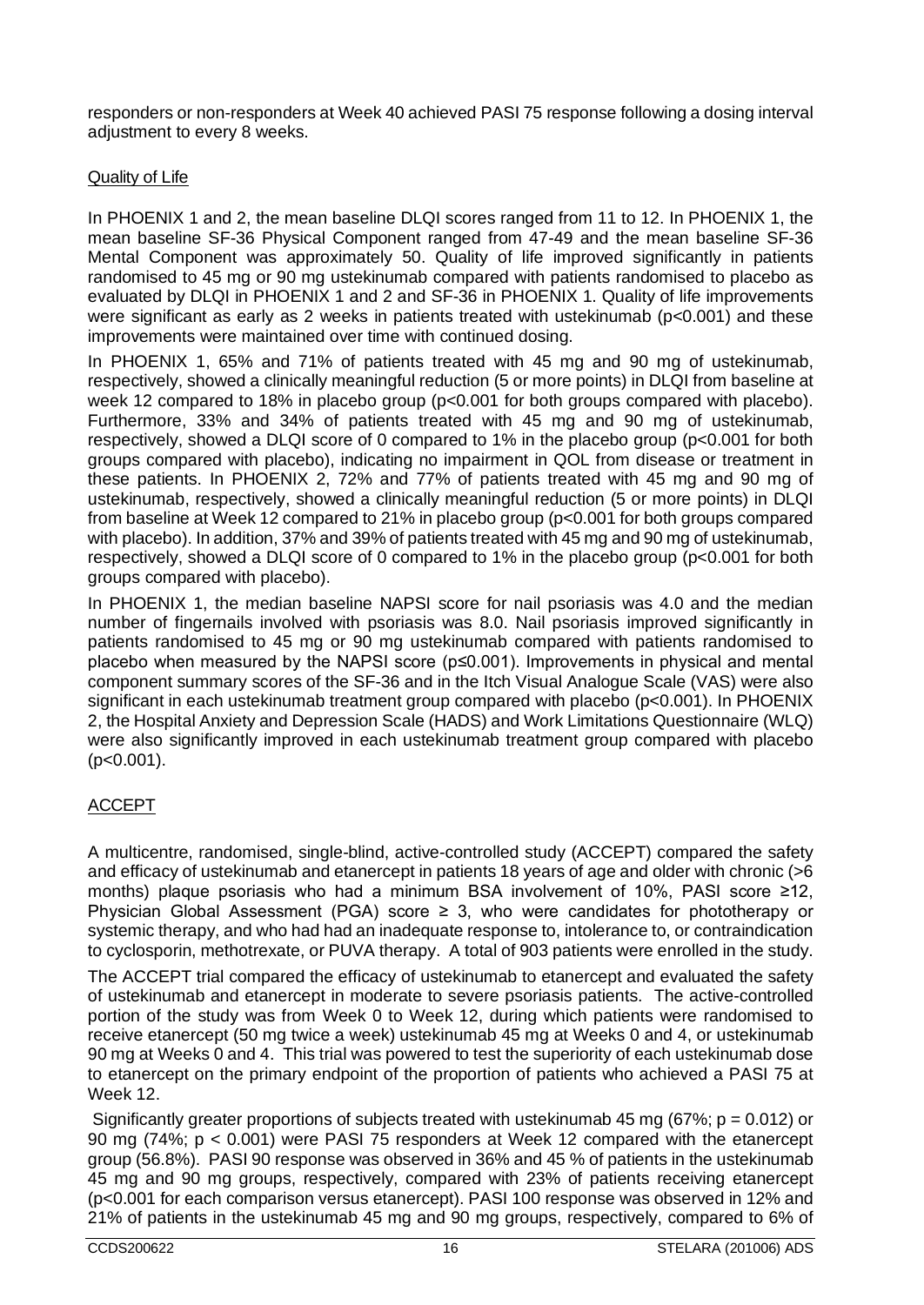patients receiving etanercept. In addition, a greater proportion of patients in the ustekinumab 45 mg and 90 mg treatment groups achieved a PGA score of "cleared" or "minimal" (65% and 71%, respectively) compared with patients in the etanercept treatment group (49%) (p<0.001 for each comparison versus etanercept).

In pre-specified analyses of efficacy by body weight in ACCEPT, minimal dose response to ustekinumab was evident in patients ≤ 100 kg. In patients who weighed >100 kg, higher PASI 75 response rates were seen with 90 mg dosing compared with 45 mg dosing, and a higher proportion of patients receiving 90 mg dosing had PGA scores of cleared or minimal compared with patients receiving 45 mg dosing (Table 7).

|                                                                                             |                   | <b>ACCEPT</b>                   |                          |
|---------------------------------------------------------------------------------------------|-------------------|---------------------------------|--------------------------|
|                                                                                             | Etanercept (50 mg | Ustekinumab (week 0 and week 4) |                          |
|                                                                                             | twice a week)     | 45 mg                           | 90 mg                    |
| Patients randomised                                                                         | 347               | 209                             | 347                      |
|                                                                                             |                   |                                 |                          |
| <b>PASI RESPONSE</b>                                                                        |                   |                                 |                          |
| PASI 50 response                                                                            | 286 (82%)         | 181 (87%)                       | 320 (92%) <sup>a</sup>   |
| PASI 75 response                                                                            | 197 (57%)         | 141 $(67\%)^b$                  | 256 (74%) <sup>a</sup>   |
| PASI 90 response                                                                            | 80 (23%)          | 76 (36%) <sup>a</sup>           | 155 (45%) <sup>a</sup>   |
| PASI 100 response                                                                           | 22 (6%)           | $25(12%)^c$                     | 74(21%) <sup>a</sup>     |
|                                                                                             |                   |                                 |                          |
| <b>PGA of Cleared or</b><br><b>Minimal<sup>a</sup></b>                                      | 170 (49%)         | 136 (65%) <sup>a</sup>          | 245 (71%) <sup>a</sup>   |
| <b>PASI 75 RESPONSE BY WEIGHT</b>                                                           |                   |                                 |                          |
| $< 100$ kg                                                                                  |                   |                                 |                          |
| N                                                                                           | 251               | 151                             | 244                      |
| PASI 75 response                                                                            | 154 (61.4%)       | 109 (72.2%)                     | 189 (77.5%)              |
| >100 kg                                                                                     |                   |                                 |                          |
| N.                                                                                          | 96                | 58                              | 103                      |
| PASI 75 response                                                                            | 43 (44.8%)        | 32 (55.2%)                      | 67 (65.0%)               |
| PGA of Cleared or Minimal                                                                   |                   |                                 |                          |
| by weight                                                                                   |                   |                                 |                          |
| <u>&lt;</u> 100 kg                                                                          |                   |                                 |                          |
| N                                                                                           | 251               | 151                             | 244                      |
| PGA response                                                                                | 131 (52.2%)       | 110 (72.8%)                     | 185 (75.8%)              |
| >100 kg                                                                                     |                   |                                 |                          |
| N                                                                                           | 96                | 58                              | 103                      |
| PGA response                                                                                | 39 (40.6%)        | 26 (44.8%)                      | 60 (58.3%)               |
| PASI 75 RESPONSE BY NUMBER OF UNSUITABLE CONVENTIONAL SYSTEMIC<br><b>AGENTS<sup>9</sup></b> |                   |                                 |                          |
| -at least one therapy                                                                       |                   |                                 |                          |
| N                                                                                           | 347               | 209                             | 346                      |
| PASI 75 Response                                                                            | 197 (56.8%)       | 141 (67.5%) b                   | 256 (74.0%) <sup>a</sup> |
| -at least two therapies                                                                     |                   |                                 |                          |
| N                                                                                           | 186               | 118                             | 185                      |
| PASI 75 Response                                                                            | 94 (50.5%)        | 79 (66.9%) <sup>d</sup>         | 137 (74.1%) <sup>a</sup> |
| -at least three therapies                                                                   |                   |                                 |                          |
| N                                                                                           | 52                | 31                              | 47                       |
| PASI 75 Response                                                                            | 20 (38.5%)        | 17 (54.8%) <sup>e</sup>         | 34 (72.3%) f             |
| $0.001$ for untokinumah                                                                     |                   |                                 |                          |

**Table 7. Key psoriasis endpoints at Week 12: ACCEPT**

a p <0.001 for ustekinumab 45 mg or 90 mg comparison with etanercept.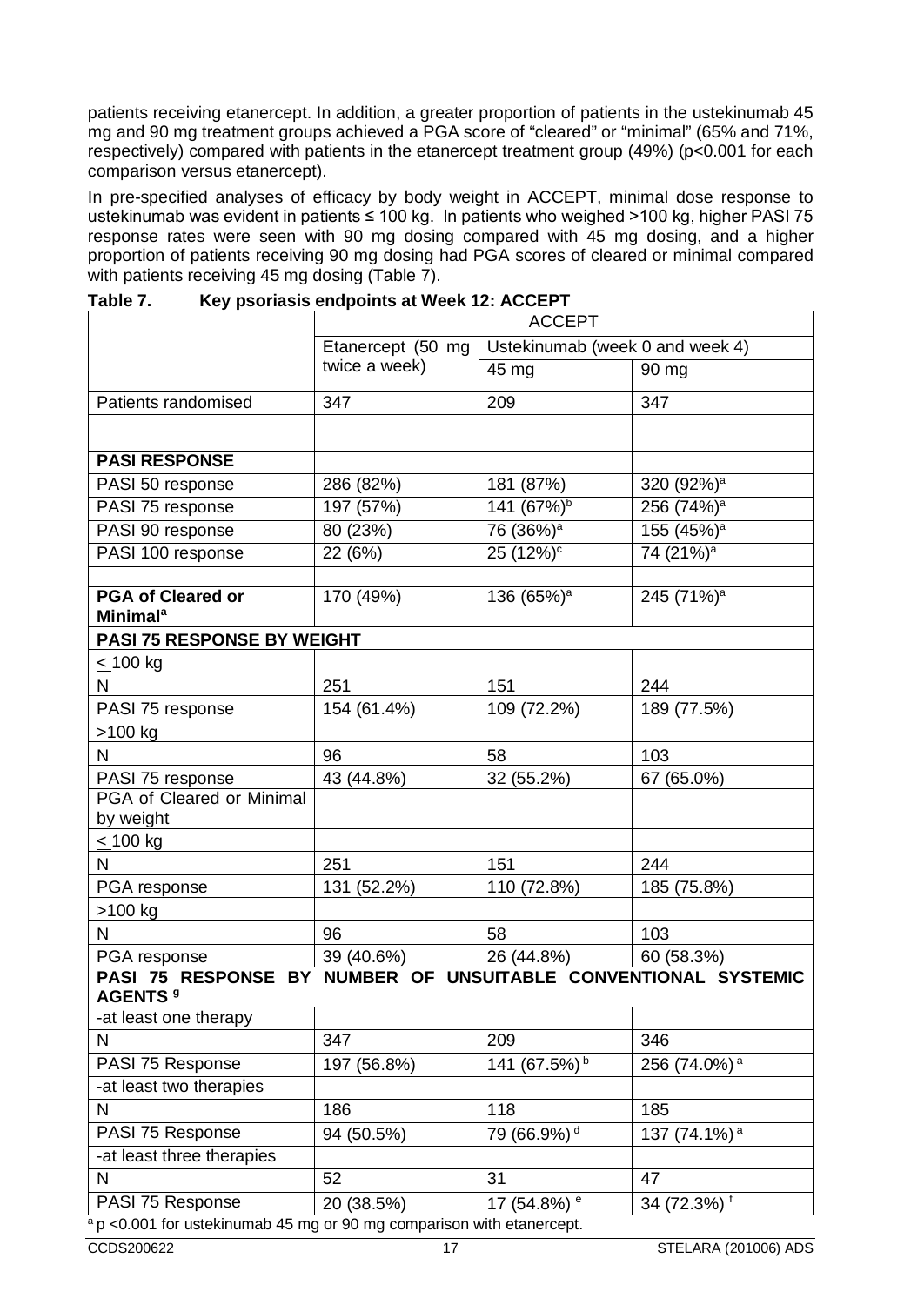$b$  p =0.012 for ustekinumab 45 mg comparison with etanercept.

- $\degree$  p =0.020 for ustekinumab 45 mg comparison with etanercept
- $d$  p=0.004 for ustekinumab 45 mg comparison with etanercept.
- <sup>e</sup> p=0.303 for ustekinumab 45 mg comparison with etanercept.

 $f$  p=0.001 for ustekinumab 90 mg comparison with etanercept.

<sup>g</sup> Conventional systemic agents include psoralen plus ultraviolet A, methotrexate, and cyclosporin. Unsuitable conventional systemic agents are defined as those to which patients had had an inadequate response, were intolerant, or had a contraindication.

# *Psoriatic Arthritis (PsA)*

The safety and efficacy of STELARA was assessed in two multicenter, randomised, double-blind, placebo-controlled, phase 3 studies PSUMMIT I and PSUMMIT II, in patients with active psoriatic arthritis. Patients were randomised to receive treatment with either STELARA 45 mg, 90 mg, or placebo subcutaneous injections at Weeks 0 and 4 followed by every 12 week (q12w) dosing. The primary endpoint in these studies was the reduction in the signs and symptoms of psoriatic arthritis (PsA) as measured by the percentage of ACR 20 responders at Week 24. Secondary endpoints included change from baseline in Disability Index of the Health Assessment Questionnaire (HAQ-DI), PASI 75, ACR 50, ACR 70 and change in baseline in total radiographic scores of the hands and feet, at Week 24. Efficacy data were collected and analysed through Week 52.

These studies included 927 (PSUMMIT I, n=615; PSUMMIT II, n=312) adult patients (≥18 years) who had active psoriatic arthritis (≥5 swollen joints and ≥5 tender joints, despite disease modifying antirheumatic (DMARD) and/or nonsteroidal anti-inflammatory (NSAID) therapy). Methotrexate use was allowed during the studies but was not mandatory. Approximately 50% of patients continued on stable doses of MTX (≤25 mg/week). In PSUMMIT I and PSUMMIT II, 80% and 86% of the patients, respectively, had been previously treated with DMARDs.

In PSUMMIT I, patients who had been previously treated with anti-TNFα therapy, prior to the first study dose, were excluded. In PSUMMIT II, the majority of patients (58%, n=180) had been previously treated with one or more anti-TNFα agent(s) for at least 8 weeks (14 weeks with infliximab) or had discontinued anti-TNFα for intolerance at any time. Among the patients who has been previously treated with an anti-TNFα agent, over 70% had discontinued their anti-TNFα treatment for lack of efficacy or intolerance.

Patients with each subtype of psoriatic arthritis were enrolled, including polyarticular arthritis with no evidence of rheumatic nodules (39%, n=362), spondylitis with peripheral arthritis (28%, n=255), asymmetrical peripheral arthritis (21%, n=193), distal interphalangeal (DIP) arthritis (12%, n=112) and arthritis mutilans (0.5%, n=5). Over 70% and 40% of the patients in both studies had enthesitis and dactylitis at baseline, respectively.

In both studies, a significantly greater proportion of patients achieved ACR 20 and ACR 50 responses at Week 24 in the STELARA 45 mg and 90 mg groups compared to placebo (see Table 8. In PSUMMIT I, a significantly greater proportion of patients and in PSUMMIT II a numerically greater proportion of patients (p=NS) achieved ACR 70 responses in the STELARA 45 mg and 90 mg groups compared to placebo (see Table 8).

In both studies, the proportion of patients achieving a modified PsA response criteria (PsARC) or a Disease Activity Score 28 using C-reactive protein (DAS28-CRP) response was significantly greater in the STELARA 45 mg and 90 mg groups compared to placebo. In PSUMMIT I the proportion of patients achieving DAS28-CRP remission was significantly greater in the STELARA 45 mg and 90 mg groups compared to placebo. In PSUMMIT II, the proportion of patients who achieved DAS28-CRP remission was significantly greater in the STELARA 90 mg group compared to placebo (see Table 8). DAS28-CRP and PsARC responses were maintained through Week 52.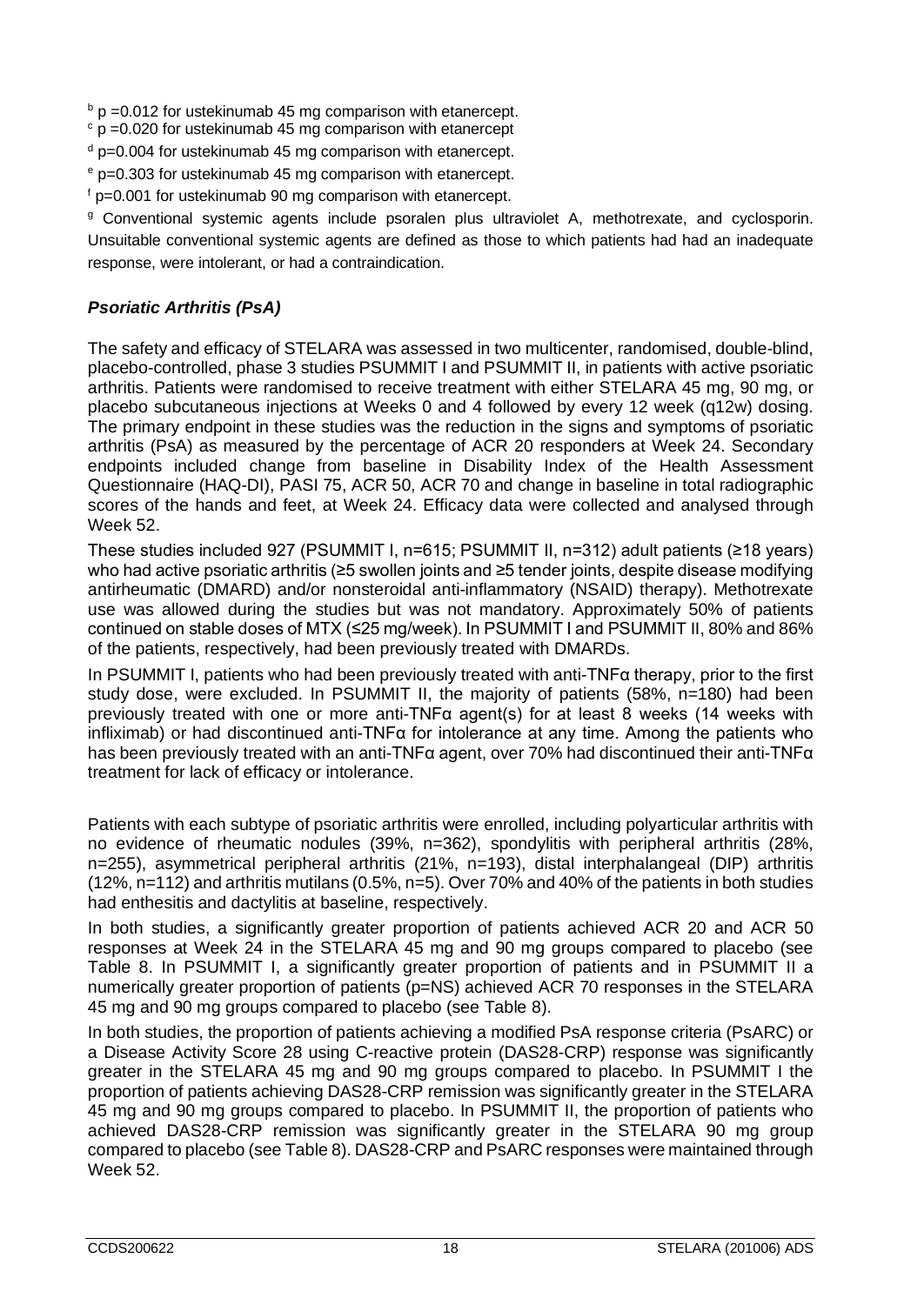|                                  | <b>PSUMMIT I</b>          |                        |                        | <b>PSUMMIT II</b>          |                       |                       |  |
|----------------------------------|---------------------------|------------------------|------------------------|----------------------------|-----------------------|-----------------------|--|
|                                  |                           | <b>STELARA</b>         |                        |                            | <b>STELARA</b>        |                       |  |
|                                  | <b>Placebo</b><br>(N=206) | 45 mg<br>(N= 205)      | 90 mg<br>$(N=204)$     | <b>Placebo</b><br>(N= 104) | 45 mg<br>$(N=103)$    | 90 mg<br>$(N=105)$    |  |
| <b>ACR 20</b>                    | 47 (23%)                  | 87 (42%) <sup>a</sup>  | 101 (50%) <sup>a</sup> | (20%)<br>21                | 45 (44%) <sup>a</sup> | 46 (44%) <sup>a</sup> |  |
| <b>ACR 50</b>                    | 18 (9%)                   | 51 (25%) <sup>a</sup>  | 57 (28%) a             | 7(7%)                      | 18 (17%) <sup>b</sup> | 24 (23%) <sup>a</sup> |  |
| <b>ACR 70</b>                    | 5(2%)                     | 25 (12%) <sup>a</sup>  | 29 (14%) <sup>a</sup>  | 3(3%)                      | 7(7%)                 | 9(9%)                 |  |
| <b>PSARC</b>                     | 77 (37%)                  | 115 (56%) <sup>a</sup> | 132 (65%) <sup>a</sup> | 32 (31%)                   | 57 (55%) <sup>a</sup> | 54 (51%) <sup>b</sup> |  |
| DAS28-CRP <sup>*</sup>           | 71 (34%)                  | 135 (66%) <sup>a</sup> | 138 (68%) <sup>a</sup> | (30%)<br>31                | 56 (54%) <sup>a</sup> | 56 (53%) <sup>a</sup> |  |
| DAS <sub>28</sub><br>Remission** | 17 (8%)                   | 42 (20%) a             | 40 (20%) a             | 4(4%)                      | 11 $(11\%)^c$         | 16 $(15%)^b$          |  |

**Table 8. Number of patients who achieved ACR 20, ACR 50, ACR 70, PsARC, DAS28- CRP response and DAS28-CRP remission at Week 24.**

 $a$  p<0.001

 $b$  p<0.05

 $c$  p= NS

\* P= We combining tender joints (28 joints), swollen joints (28 joints), CRP, and the Patient Global Assessment of disease activity using CRP.

DAS28 responders include patients with moderate or good response.

\*\*DAS28 remitters include patients with a DAS28 value of < 2.6 at a visit.

An ACR 20 response (Felson et al, 1995) was defined as:

- 1. ≥ 20% improvement in swollen joint count (66 joints) and tender joint count (68 joints); and
- 2.  $\geq$  20 % improvement in 3 of the following 5 assessments:
- Patient's assessment of pain [Visual Analog Scale (VAS)]
- Patient's global assessment of disease activity (VAS)
- Physician's global assessment of disease activity (VAS)
- Patient's assessment of physical function as measured by the HAQ-DI
- CRP

ACR 50 or ACR 70 are similarly defined.

The time course for ACR 20 response rates during the first 24 weeks in both studies for patients receiving STELARA or placebo are summarised in Figure 2. ACR 20 responses showed improvement at the first assessment (Week 4). ACR 20, 50 and 70 responses continued to improve or were maintained through Week 52 (see Table 9).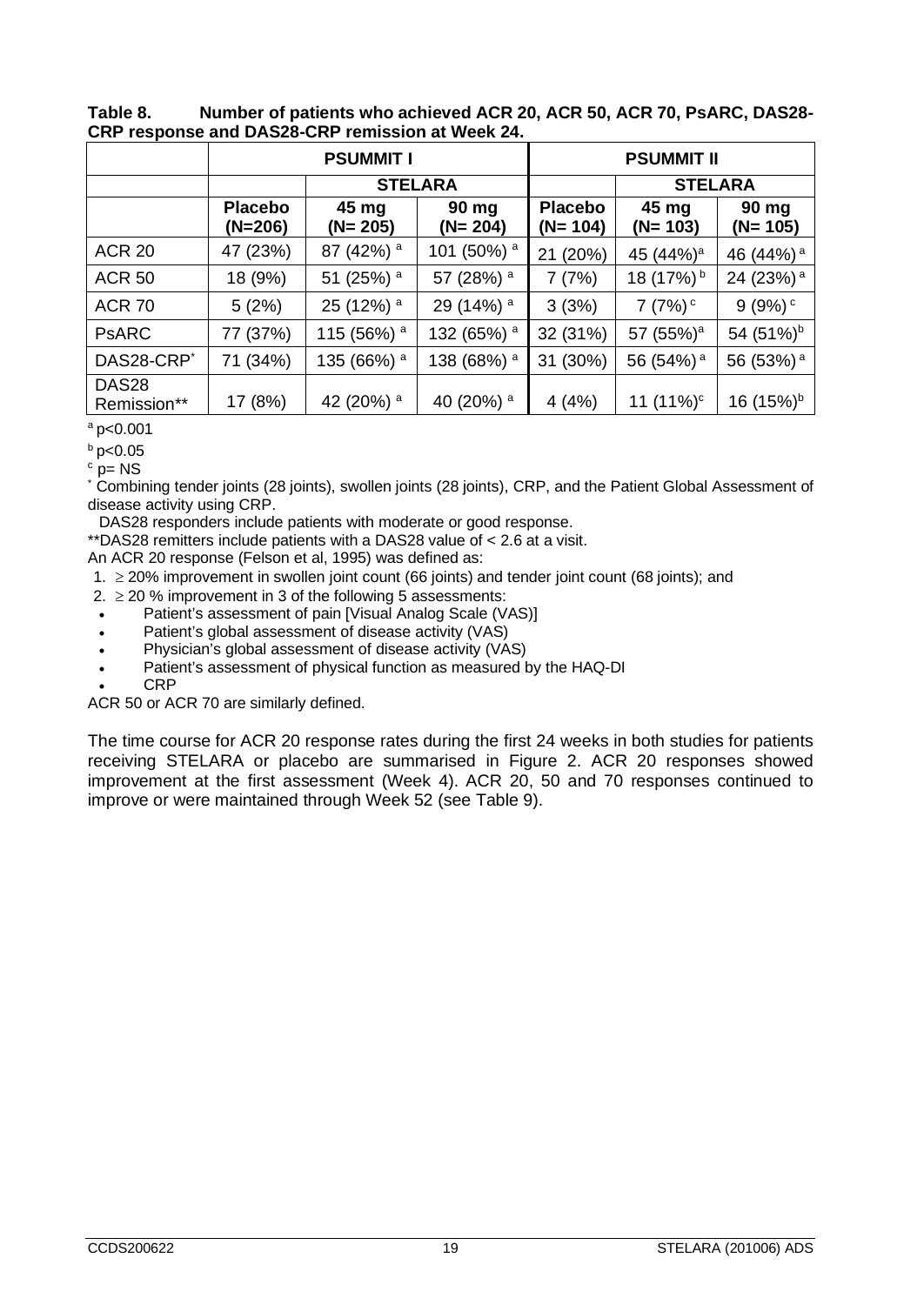



**Table 9. Proportion of patients who achieved ACR 20, ACR 50, ACR 70 response at Week 52.**

|               | <b>PSUMMIT I</b> |       |                | <b>PSUMMIT II</b> |  |  |  |
|---------------|------------------|-------|----------------|-------------------|--|--|--|
|               | <b>STELARA</b>   |       | <b>STELARA</b> |                   |  |  |  |
|               | 45 mg            | 90 mg | 45 mg          | 90 mg             |  |  |  |
| N             | 194              | 189   | 94             | 95                |  |  |  |
| ACR response  |                  |       |                |                   |  |  |  |
| <b>ACR 20</b> | 55.7%            | 60.3% | 46.8%          | 48.4%             |  |  |  |
| <b>ACR 50</b> | 31.4%            | 37.0% | 27.7%          | 26.3%             |  |  |  |
| <b>ACR 70</b> | 18.0%            | 21.2% | 12.8%          | 17.9%             |  |  |  |

In PSUMMIT I, of 205 subjects randomised to STELARA 45 mg, 153 continued the same dose and were available for evaluation at Week 52. Among those, ACR 20, 50 and 70 responses were achieved by 99 (64.7%), 57 (37.3%) and 34 (22.2%) subjects respectively. Of 204 subjects randomised to STELARA 90 mg, 185 were available for evaluation at Week 52. Among those, ACR 20, 50 and 70 responses were achieved by 120 (64.9%), 74 (40%) and 41 (22.2%) subjects respectively.

In PSUMMIT II, of 103 subjects randomised to STELARA 45 mg, 68 continued the same dose and were available for evaluation at Week 52. Among those, ACR 20, 50 and 70 responses were achieved by 41 (60.3%), 23 (33.8%) and 11 (16.2%) subjects respectively. Of 105 subjects randomised to STELARA 90 mg, 83 were available for evaluation at Week 52. Among those, ACR 20, 50 and 70 responses were achieved by 49 (59%), 26 (31.3%) and 17 (20.5%) subjects respectively.

Additionally, within each weight group,  $(\leq 100 \text{ kg}$  and  $> 100 \text{ kg})$ , ACR 20, ACR 50 and ACR 70 responses were consistently higher in the STELARA 45 mg and 90 mg groups than in the placebo group (see Table 10).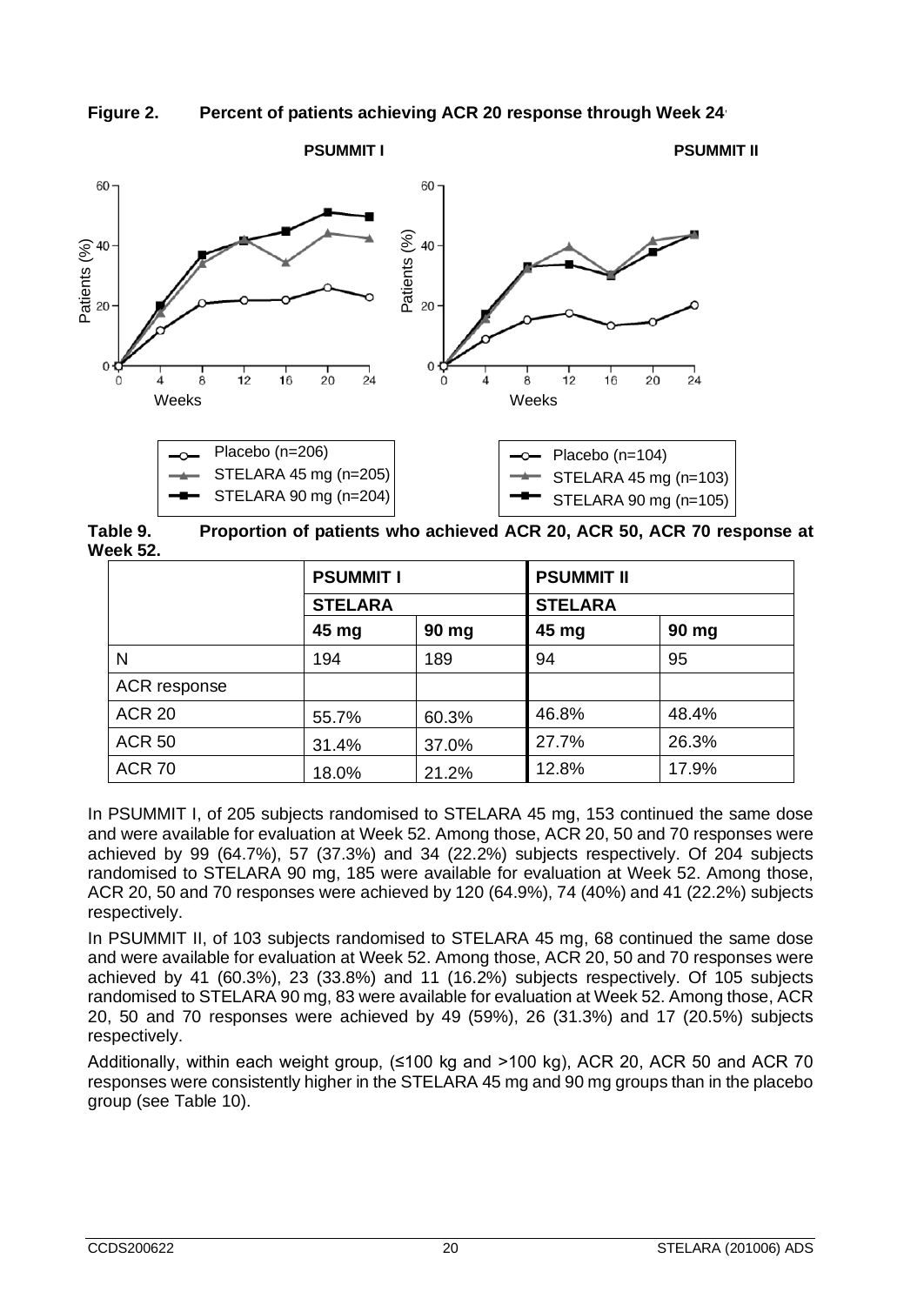**Table 10. Number of patients who achieved ACR 20, ACR 50 and ACR 70 responses by weight through Week 24**

|                                                                     |                           | <b>PSUMMIT I</b><br><b>STELARA</b><br>45 mg<br>(N= 205)<br>154<br>153<br>67 (44%)<br>38 (25%) |                    | <b>PSUMMIT II</b>           |                    |                    |  |
|---------------------------------------------------------------------|---------------------------|-----------------------------------------------------------------------------------------------|--------------------|-----------------------------|--------------------|--------------------|--|
|                                                                     |                           |                                                                                               |                    |                             |                    | <b>STELARA</b>     |  |
|                                                                     | <b>Placebo</b><br>(N=206) |                                                                                               | 90 mg<br>$(N=204)$ | <b>Placebo</b><br>$(N=104)$ | 45 mg<br>$(N=103)$ | 90 mg<br>$(N=105)$ |  |
| <b>Patients</b><br>randomised with<br>weight ≤100 kg at<br>baseline |                           |                                                                                               | 154                | 74                          | 74                 | 73                 |  |
| <b>ACR 20</b>                                                       | 39 (25%)                  |                                                                                               | 78 (51%)           | (23%)<br>17                 | 32 (43%)           | 34 (47%)           |  |
| <b>ACR 50</b>                                                       | 14 (9%)                   |                                                                                               | 48 (31%)           | 6(8%)                       | (20%)<br>15        | (29%)<br>21        |  |
| <b>ACR 70</b>                                                       | 5(3%)                     | 20 (13%)                                                                                      | 26 (17%)           | 3(4%)                       | 6(8%)              | $(11\%)$<br>8      |  |
| <b>Patients</b><br>randomised with<br>weight $>100$ kg              |                           |                                                                                               |                    |                             |                    |                    |  |
| at baseline                                                         | 52                        | 52                                                                                            | 50                 | 30                          | 29                 | 31                 |  |
| <b>ACR 20</b>                                                       | (15%)<br>8                | (38%)<br>20                                                                                   | 23 (46%)           | 4 (13%)                     | 13 (45%)           | (39%)<br>12        |  |
| <b>ACR 50</b>                                                       | 4(8%)                     | 13 (25%)                                                                                      | 9(18%)             | 1(3%)                       | $3(10\%)$          | 3<br>(10%)         |  |
| <b>ACR 70</b>                                                       | 0                         | 5(10%)                                                                                        | 3(6%)              | 0                           | 1(3%)              | (3%)               |  |

STELARA treatment resulted in significantly greater improvement compared with placebo for each ACR component (see Table 11).

| Table 11. |  | Summary of percent improvement from baseline in ACR components at |  |  |  |
|-----------|--|-------------------------------------------------------------------|--|--|--|
| Week 24   |  |                                                                   |  |  |  |

|                                              |                           | <b>PSUMMIT I</b>   |                      | <b>PSUMMIT II</b>         |                    |                      |
|----------------------------------------------|---------------------------|--------------------|----------------------|---------------------------|--------------------|----------------------|
|                                              |                           |                    | <b>STELARA</b>       | <b>STELARA</b>            |                    |                      |
|                                              | <b>Placebo</b><br>(N=206) | 45 mg<br>(N= 205)  | 90 mg<br>$(N=204)$   | <b>Placebo</b><br>(N=104) | 45 mg<br>(N= 103)  | 90 mg<br>$(N=105)$   |
| Number of swollen joints d                   |                           |                    |                      |                           |                    |                      |
| Median                                       | 21.54                     | 58.82 <sup>a</sup> | 60.00 <sup>a</sup>   | 0.00                      | 52.94 <sup>b</sup> | 50.00 <sup>c</sup>   |
| Number of tender joints <sup>e</sup>         |                           |                    |                      |                           |                    |                      |
| Median                                       | 13.61                     | 45.45 $a$          | $51.51$ <sup>a</sup> | 0.00                      | 33.33 <sup>a</sup> | 35.00 <sup>c</sup>   |
| Patient's assessment of<br>pain <sup>f</sup> |                           |                    |                      |                           |                    |                      |
| Median                                       | 0.00                      | 31.33 <sup>a</sup> | 42.58 $a$            | 0.00                      | 24.19 <sup>a</sup> | 24.29 <sup>a</sup>   |
| Patient global assessment                    |                           |                    |                      |                           |                    |                      |
| Median                                       | 4.11                      | 32.84 <sup>a</sup> | 42.44 <sup>a</sup>   | 0.00                      | 21.25 <sup>a</sup> | $22.54$ <sup>a</sup> |
| Physician global<br>assessment <sup>f</sup>  |                           |                    |                      |                           |                    |                      |
| Median                                       | 17.64                     | 48.39 <sup>a</sup> | 55.91 <sup>a</sup>   | 0.83                      | 36.67 $a$          | 36.11 $a$            |
| Disability index (HAQ-DI) <sup>9</sup>       |                           |                    |                      |                           |                    |                      |
| Median                                       | 0.00                      | 22.22 <sup>a</sup> | 32.46 <sup>a</sup>   | 0.00                      | 12.50 $a$          | 14.29 <sup>a</sup>   |
| $(mg/dL)$ <sup>h</sup><br><b>CRP</b>         |                           |                    |                      |                           |                    |                      |
| Median                                       | 0.00                      | 38.56 <sup>a</sup> | 48.30 $a$            | 0.00                      | 25.61°             | 33.69 <sup>a</sup>   |

 $a$  p<0.001

 $b$  p<0.05

 $\degree$  p<0.01

<sup>d</sup> Number of swollen joints counted (0-66)

<sup>e</sup> Number of tender joints counted (0-68)

 $<sup>f</sup>$  Visual analogue scale; 0= best, 10=worst.</sup>

<sup>9</sup> Disability Index of the Health Assessment Questionnaire;  $0 =$  best,  $3 =$  worst, measures the patient's ability to perform the following: dress/groom, arise, eat, walk, reach, grip, maintain hygiene, and maintain daily activity.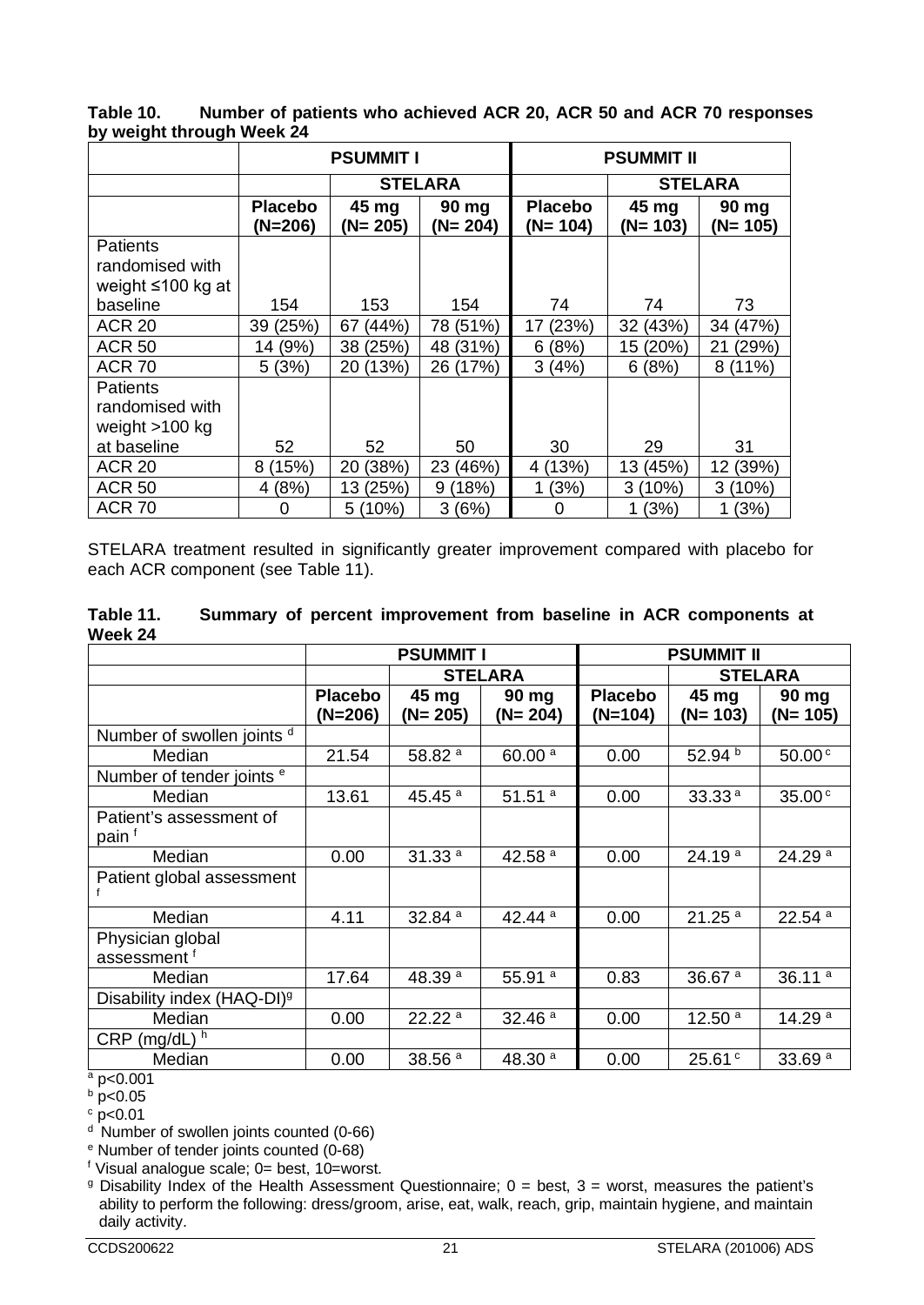<sup>h</sup> CRP: (Normal Range 0.0-1.0 mg/dL)

#### Methotrexate use

The proportion of patients achieving ACR responses were consistently greater in patients treated with STELARA than those treated with placebo regardless of concomitant MTX use (see Table 12). Responses observed in the STELARA groups were similar in patients receiving or not receiving concomitant MTX. ACR responses were maintained through Week 52.

| through week 24 by methodexate usage |                             |                           |                             |                             |                               |                    |  |
|--------------------------------------|-----------------------------|---------------------------|-----------------------------|-----------------------------|-------------------------------|--------------------|--|
| <b>PSUMMIT I</b>                     |                             |                           |                             |                             |                               |                    |  |
|                                      |                             | Receiving MTX at baseline |                             |                             | Not receiving MTX at baseline |                    |  |
|                                      |                             |                           | <b>STELARA</b>              |                             |                               | <b>STELARA</b>     |  |
|                                      | <b>Placebo</b><br>$(N=206)$ | 45 mg<br>$(N=205)$        | 90 mg<br>$(N=204)$          | <b>Placebo</b><br>$(N=206)$ | 45 mg<br>$(N=205)$            | 90 mg<br>$(N=204)$ |  |
| Patients                             |                             |                           |                             |                             |                               |                    |  |
| randomised                           | 96                          | 99                        | 101                         | 110                         | 106                           | 103                |  |
| <b>ACR 20</b>                        | 25 (26%)                    | 43 (43%)                  | 46 (46%)                    | 22 (20%)                    | 44 (42%)                      | 55 (53%)           |  |
| <b>ACR 50</b>                        | 8(8%)                       | 23 (23%)                  | 27 (27%)                    | 10 (9%)                     | 28 (26%)                      | 30 (29%)           |  |
| <b>ACR 70</b>                        | 2(2%)                       | 11 (11%)                  | 13 (13%)                    | 3(3%)                       | 14 (13%)                      | 16 (16%)           |  |
|                                      |                             |                           | <b>PSUMMIT II</b>           |                             |                               |                    |  |
|                                      |                             | Receiving MTX at baseline |                             |                             | Not receiving MTX at baseline |                    |  |
|                                      |                             |                           | <b>STELARA</b>              |                             | <b>STELARA</b>                |                    |  |
|                                      | <b>Placebo</b><br>(N=104)   | 45 mg<br>$(N=103)$        | $90 \text{ mg}$<br>(N= 105) | <b>Placebo</b><br>$(N=104)$ | 45 mg<br>(N= 103)             | 90 mg<br>(N= 105)  |  |
| <b>Patients</b>                      |                             |                           |                             |                             |                               |                    |  |
| randomised                           | 49                          | 54                        | 52                          | 55                          | 49                            | 53                 |  |
| <b>ACR 20</b>                        | 14 (29%)                    | 27 (50%)                  | 21 (40%)                    | 7 (13%)                     | 18 (37%)                      | 25 (47%)           |  |
| <b>ACR 50</b>                        | 4(8%)                       | 10 (19%)                  | 12 (23%)                    | 3(5%)                       | 8(16%)                        | 12 (23%)           |  |
| <b>ACR 70</b>                        | 2 (4%)                      | 4(7%)                     | 3(6%)                       | 1(2%)                       | 3(6%)                         | 6(11%)             |  |

## **Table 12. Summary of patients achieving ACR 20, ACR 50 and ACR 70 responses through Week 24 by methotrexate usage**

# Prior Anti-TNFα Therapy

PSUMMIT II evaluated 180 patients who were previously treated with one or more anti-TNFα agents for at least 8 weeks (14 weeks with infliximab) or had documented intolerance of anti-TNF $\alpha$  therapy at any time in the past.

Among patients previously treated with anti-TNFα agents, a significantly greater proportion of STELARA-treated patients achieved an ACR 20 response at Week 24 compared to placebo (see Table 13). ACR 20, 50 and 70 responses were generally maintained through Week 52.

| Table 13. | Number of patients previously treated with anti-TNF $\alpha$ agent(s) who achieved |
|-----------|------------------------------------------------------------------------------------|
|           | ACR 20, ACR 50 and ACR 70 responses through Week 24                                |

|                              | <b>STELARA</b>        |                    |  |  |
|------------------------------|-----------------------|--------------------|--|--|
| <b>Placebo</b><br>$(N= 104)$ | 45 mg<br>$(N=103)$    | 90 mg<br>$(N=105)$ |  |  |
| 62                           | 60                    | 58                 |  |  |
| 9(15%)                       | 22 (37%) <sup>a</sup> | 20 $(34%)^b$       |  |  |
| 4(6%)                        | $9(15%)^c$            | $9(16%)^c$         |  |  |
| $1(2\%)$                     | $3(5%)^c$             | $3(5%)^c$          |  |  |
|                              |                       |                    |  |  |

p<0.01

 $b$  p<0.05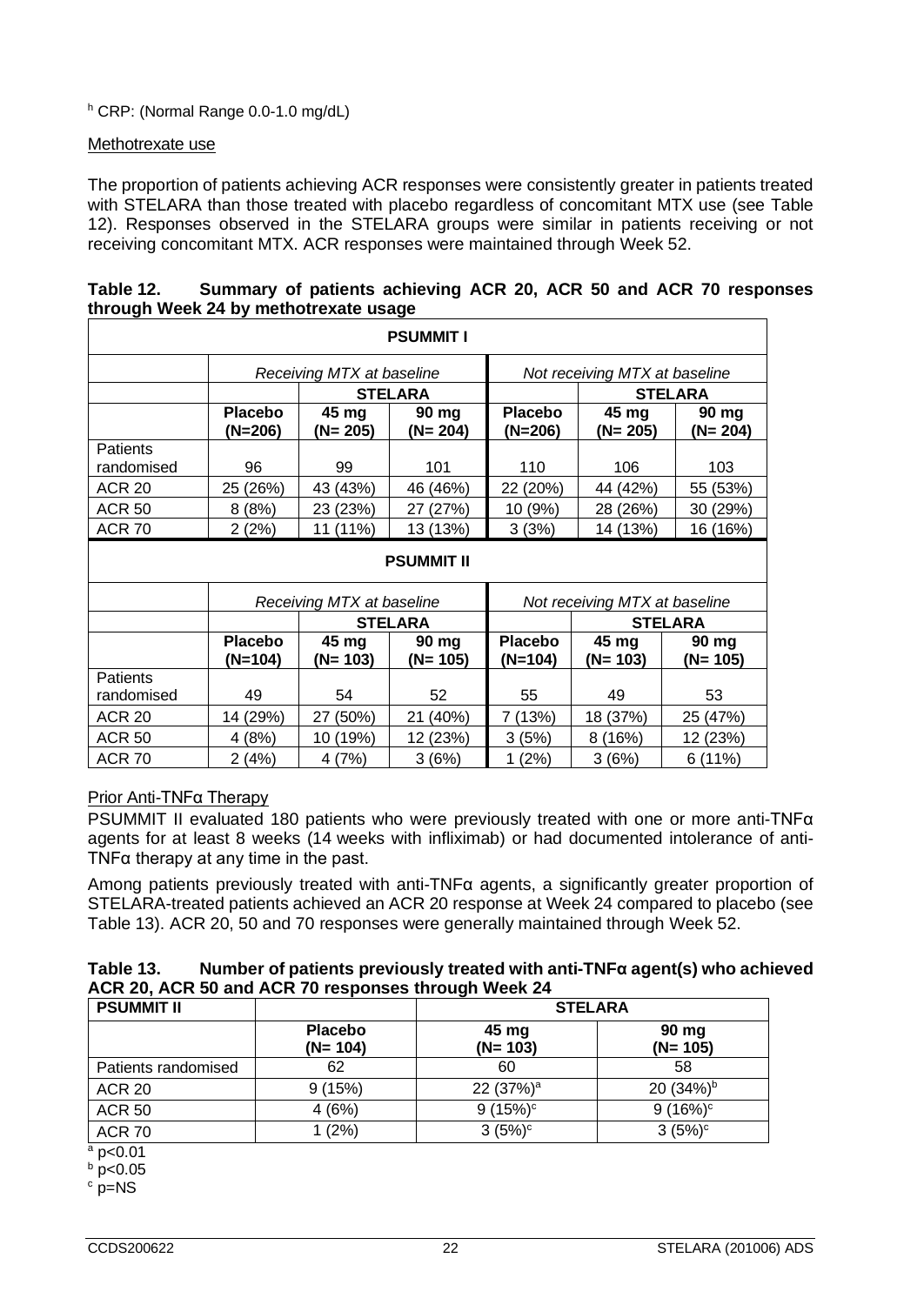## Enthesitis and Dactylitis

For patients with enthesitis and/or dactylitis at baseline, in PSUMMIT I, a significant improvement in enthesitis and dactylitis score was observed in the STELARA 45 mg and 90 mg groups compared to placebo. In PSUMMIT II, a significant improvement in enthesitis score and numerical improvement in dactylitis score were observed in the 90 mg group (p=NS) compared with the placebo group (see Table 14). In both studies, improvement in enthesitis score and dactylitis score were maintained at Week 52.

|                                                       |                             | <b>PSUMMIT I</b>      |                    | <b>PSUMMIT II</b>           |                    |                    |
|-------------------------------------------------------|-----------------------------|-----------------------|--------------------|-----------------------------|--------------------|--------------------|
|                                                       |                             |                       | <b>STELARA</b>     |                             | <b>STELARA</b>     |                    |
|                                                       | <b>Placebo</b><br>$(N=206)$ | 45 mg<br>$(N=205)$    | 90 mg<br>$(N=204)$ | <b>Placebo</b><br>$(N=104)$ | 45 mg<br>$(N=103)$ | 90 mg<br>$(N=105)$ |
| Enthesitis score $d$                                  |                             |                       |                    |                             |                    |                    |
| Patients randomised<br>with enthesitis at<br>baseline | 145                         | 142                   | 154                | 73                          | 72                 | 76                 |
| N                                                     | 137                         | 140                   | 148                | 68                          | 70                 | 70                 |
| Median                                                | 0.00                        | $-42.86$ <sup>a</sup> | $-50.00b$          | 0.00                        | $-33.33$ $\degree$ | $-48.33a$          |
| Dactylitis score <sup>e</sup>                         |                             |                       |                    |                             |                    |                    |
| Patients randomised<br>with dactylitis at<br>baseline | 96                          | 101                   | 99                 | 38                          | 48                 | 41                 |
| N                                                     | 92                          | 99                    | 95                 | 33                          | 46                 | 38                 |
| Median                                                | 0.00                        | $-75.00b$             | $-70.83b$          | 0.00                        | 0.00 <sup>c</sup>  | $-64.58 °$         |

| Table 14. |  |  | Summary of percent change in enthesitis and dactylitis scores at Week 24 |
|-----------|--|--|--------------------------------------------------------------------------|
|-----------|--|--|--------------------------------------------------------------------------|

 $a$  p<0.01

 $b$  p<0.001  $p=NS$ 

<sup>d</sup> Enthesitis was assessed based on the Maastricht Ankylosing Spondylitis Enthesis Score (MASES) index modified for PSA (an instrument that counts 15 body sites).

e Dactylitis was assessed in both hands and feet using a scoring system from 0 to 60.

A higher proportion of patients treated with STELARA, that have spondylitis with peripheral arthritis as their primary presentation, demonstrated Bath Ankylosing Spondylitis Disease Activity Index (BASDAI) 50 and 70 percent improvement in BASDAI scores at Week 24 compared with placebo (see Table 15).

#### **Table 15. Number of patients who achieved improvement from baseline in BASDAI at Week 24**

|                      | <b>PSUMMIT I</b> |                       |                       | <b>PSUMMIT II</b> |                |                 |  |
|----------------------|------------------|-----------------------|-----------------------|-------------------|----------------|-----------------|--|
|                      |                  |                       | <b>STELARA</b>        |                   | <b>STELARA</b> |                 |  |
|                      | <b>Placebo</b>   | 45 mg                 | $90$ mg               | <b>Placebo</b>    | 45 mg          | 90 mg           |  |
|                      | $(N = 206)$      | $(N=205)$             | $(N=204)$             | $(N=104)$         | $(N=103)$      | $(N=105)$       |  |
| Patients randomised  |                  |                       |                       |                   |                |                 |  |
| with spondylitis and |                  |                       |                       |                   |                |                 |  |
| peripheral joint     |                  |                       |                       |                   |                |                 |  |
| involvement at       |                  |                       |                       |                   |                |                 |  |
| baseline             | 70               | 52                    | 64                    | 22                | 26             | 22              |  |
| N                    | 61               | 51                    | 60                    | 18                | 25             | 21              |  |
| <b>BASDAI 20</b>     | 16 (26%)         | 25 (49%) <sup>a</sup> | 35 $(58%)^b$          | 10 (56%)          | $15(60\%)^c$   | $(52%)^c$<br>11 |  |
| <b>BASDAI 50</b>     | 8(13%)           | 12 (24%) <sup>c</sup> | 19 (32%) <sup>a</sup> | 1(6%)             | $7(28%)^c$     | $8(38%)^a$      |  |
| <b>BASDAI 70</b>     | 0                | 7 $(14%)d$            | 9(15%) <sup>d</sup>   | 0                 | $3(12\%)^*$    | $5(24%)$ *      |  |
| a n<∩ ∩⊼             |                  |                       |                       |                   |                |                 |  |

<sup>a</sup> p≤0.05

<sup>b</sup> p<0.001

 $c$  p=NS  $d$  p≤0.01

\* p value not calculated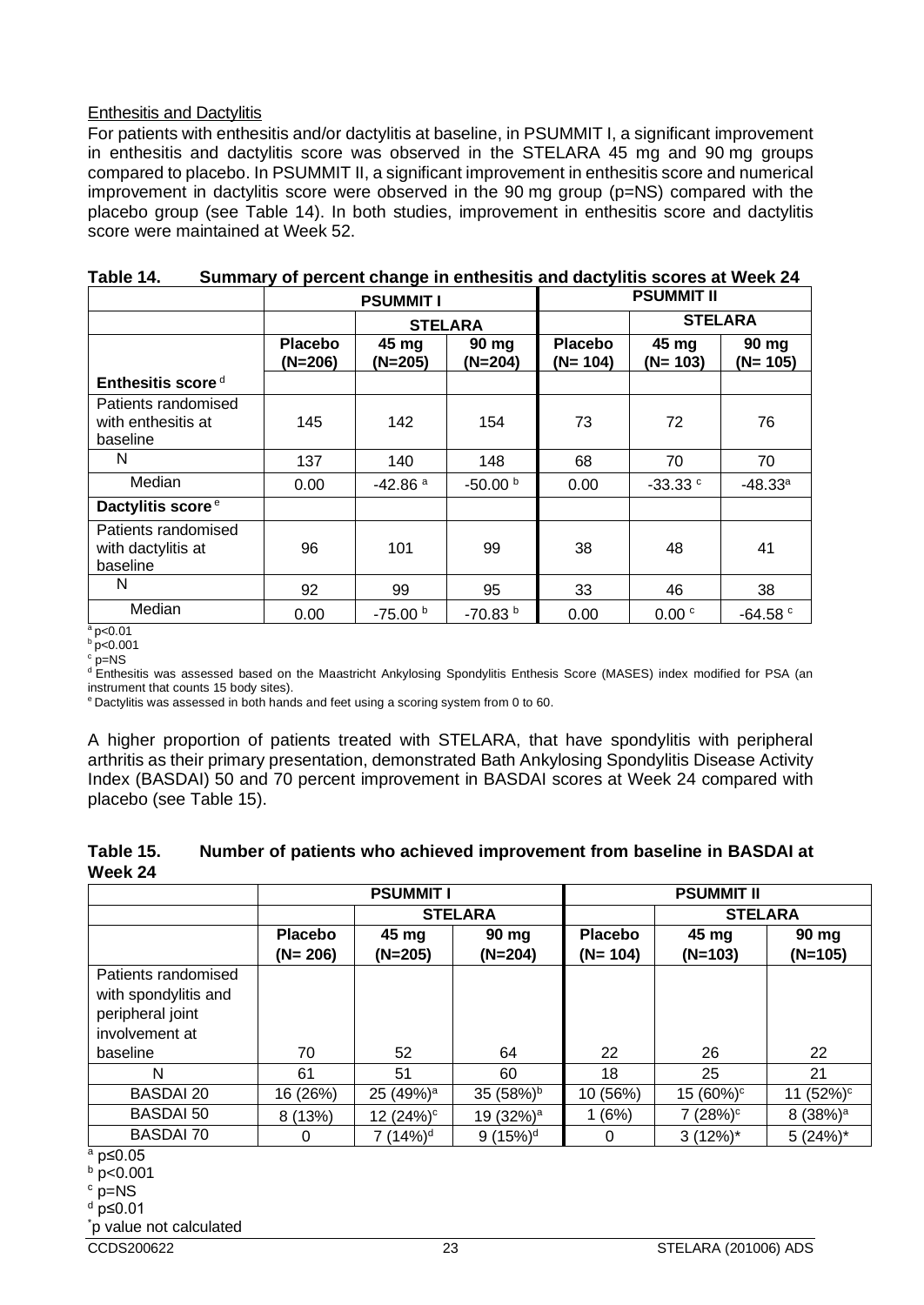#### PASI Response

In PSUMMIT I and PSUMMIT II, the proportion of patients with psoriasis involvement of ≥3% BSA at baseline who achieved a ≥75% improvement in the PASI assessment at Week 24 was significantly greater in the STELARA 45 mg and 90 mg groups compared with the placebo group (see Table 16). In both studies the proportion of patients achieving the PASI 75 response was maintained through Week 52 (PSUMMIT I, STELARA 45mg-70.1% and 90mg- 68.1%; PSUMMIT II, STELARA 45mg-56.5% and 90mg- 64.4%).

The proportion of patients who achieved both a PASI 75 response and an ACR 20 response was evaluated for those patients with ≥3% BSA psoriasis skin involvement at baseline. A significantly higher proportion of patients achieved the combined response in the STELARA 45 mg and 90 mg groups compared with the placebo group at Week 24 (see Table 16). In both studies the proportion of patients achieving both a PASI 75 response and an ACR20 response was maintained through Week 52 (PSUMMIT I, STELARA 45mg-44.8% and 90mg-44.3%; PSUMMIT II, STELARA 45mg-36.8% and 90mg- 43.1%).

|                                                           | <b>PSUMMIT I</b> |           |                      | <b>PSUMMIT II</b> |                      |           |
|-----------------------------------------------------------|------------------|-----------|----------------------|-------------------|----------------------|-----------|
|                                                           |                  |           | STELARA <sup>a</sup> |                   | STELARA <sup>a</sup> |           |
|                                                           | <b>Placebo</b>   | 45 mg     | $90 \text{ mg}$      | <b>Placebo</b>    | 45 mg                | 90 mg     |
|                                                           | $(N=206)$        | $(N=205)$ | $(N=204)$            | $(N=104)$         | $(N=103)$            | $(N=105)$ |
| Patients with $\geq$ 3%                                   |                  |           |                      |                   |                      |           |
| <b>BSA psoriasis skin</b>                                 |                  |           |                      |                   |                      |           |
| involvement at                                            |                  |           |                      |                   |                      |           |
| baseline                                                  | 146              | 145       | 149                  | 80                | 80                   | 81        |
| <b>PASI 75</b>                                            | 16 (11%)         | 83 (57%)  | 93 (62%)             | 4(5%)             | 41 (51%)             | 45 (56%)  |
| <b>PASI 90</b>                                            | 4(3%)            | 60 (41%)  | 65 (44%)             | 3(4%)             | 24 (30%)             | 36 (44%)  |
| <b>PASI 100</b>                                           | 2(1%)            | 29 (20%)  | 41 (28%)             | $1(1\%)$          | 13 (16%)             | 17 (21%)  |
| Combination of skin                                       |                  |           |                      |                   |                      |           |
| and joint responses                                       |                  |           |                      |                   |                      |           |
| PASI 75 and ACR                                           |                  |           |                      |                   |                      |           |
| 20<br>$\sim$ $\sim$ $\sim$ $\sim$ $\sim$ $\sim$<br>$\sim$ | 8(5%)            | 40 (28%)  | 62 (42%)             | 2(3%)             | 24 (30%)             | 31 (38%)  |

| Table 16. | Number of patients who achieved PASI 75, PASI 90 and PASI 100 responses |
|-----------|-------------------------------------------------------------------------|
|           | as well as a combination of skin and joint responses at Week 24         |

<sup>a</sup> p<0.001 for 45 mg or 90 mg comparison with placebo.

Additionally, within each weight group (≤100 kg and >100 kg), PASI 75, 90 and 100 responses were consistently higher in the STELARA 45 and 90 mg groups than in the placebo group (see Table 17).

# **Table 17. Summary of patients who achieved PASI 75, PASI 90 and PASI 100 responses by weight through Week 24**

|                                                  | <b>PSUMMIT I</b>            |                                            |                | <b>PSUMMIT II</b>           |                              |                    |
|--------------------------------------------------|-----------------------------|--------------------------------------------|----------------|-----------------------------|------------------------------|--------------------|
|                                                  |                             |                                            | <b>STELARA</b> |                             | <b>STELARA</b>               |                    |
|                                                  | <b>Placebo</b><br>$(N=206)$ | 45 mg<br>90 mg<br>$(N = 204)$<br>$(N=205)$ |                | <b>Placebo</b><br>$(N=104)$ | $45 \text{ mg}$<br>$(N=103)$ | 90 mg<br>$(N=105)$ |
| Patients<br>randomised with<br>weight ≤100 kg at |                             |                                            |                |                             |                              |                    |
| baseline*                                        | 105                         | 105                                        | 111            | 54                          | 58                           | 57                 |
| <b>PASI 75</b>                                   | 14 (13%)                    | 64 (61%)                                   | 73 (66%)       | 4(7%)                       | (53%)<br>31                  | 32 (56%)           |
| PASI 90                                          | 4(4%)                       | 46 (44%)                                   | 48 (43%)       | 3(6%)                       | 20 (34%)                     | (47%)<br>27        |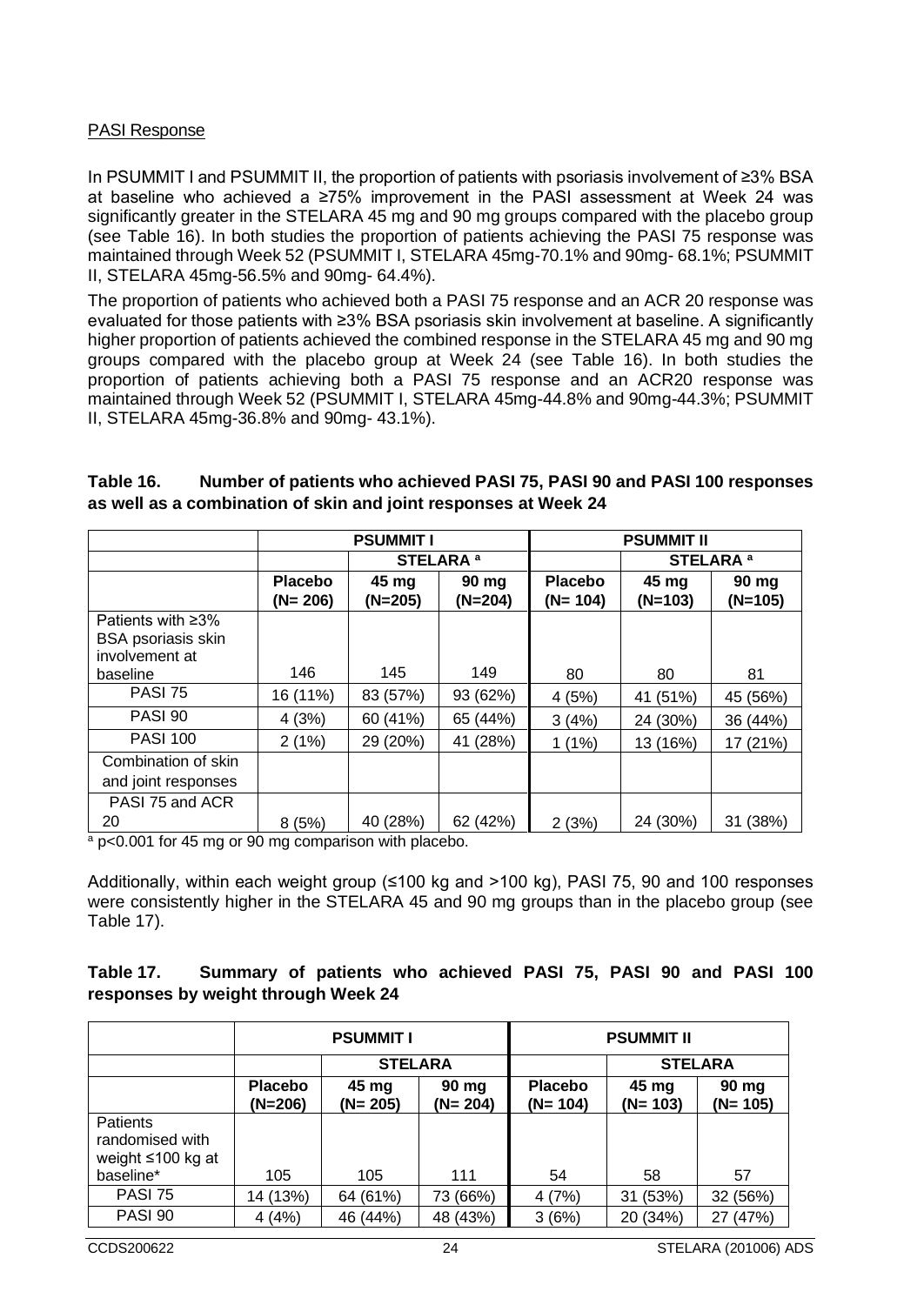| <b>PASI 100</b>                                  | 2(2%) | 21 (20%) | 30 (27%)    | 1 (2%) | (19%)    | 13 (23%) |
|--------------------------------------------------|-------|----------|-------------|--------|----------|----------|
| Patients<br>randomised with<br>weight >100 kg at |       |          |             |        |          |          |
| baseline*                                        | 41    | 40       | 38          | 26     | 22       | 24       |
| <b>PASI 75</b>                                   | 2(5%) | 19 (48%) | 20 (53%)    | 0      | 10 (45%) | 13 (54%) |
| PASI 90                                          |       | 14 (35%) | 17 (45%)    |        | 4 (18%)  | 9(38%)   |
| <b>PASI 100</b>                                  |       | 8(20%)   | (29%)<br>11 |        | 2(9%)    | 4 (17%)  |

\* Patients randomised with ≥ 3% BSA psoriasis skin involvement at baseline

#### Methotrexate Use

In both studies, the proportion of patients who achieved a PASI 75 response at Week 24 was consistently higher in STELARA 45 mg and 90 mg groups compared with placebo regardless of concomitant MTX use. PASI 75 responses were maintained through Week 52.

#### Prior Anti-TNFα Therapy

In PSUMMIT II, the proportion of patients who achieved a PASI 75 response at Week 24 was significantly greater in STELARA 45 mg and 90 mg groups compared with placebo in patients previously treated with an anti-TNFα agent.

#### Radiographic Response

Structural damage in both hands and feet was assessed by readers unaware of treatment group and order of visits and expressed as change in total van der Heijde-Sharp score (vdH-S score), modified for PsA by addition of hand distal interphalangeal (DIP) joints, compared to baseline. A pre-specified integrated analysis combining data from 927 subjects in both PSUMMIT I & II was performed. At Week 24, based on this integrated analysis, the STELARA 45 mg or 90 mg treatment significantly inhibited progression of structural damage, when compared to placebo (see Table 18). Beyond Week 24, STELARA treatment continued to inhibit the progression of structural damage through Week 52. The mean change from Week 24 to 52 in total modified vdH-S score (0.18 and 0.26 in the STELARA 45mg and 90 mg groups respectively) was less than the mean change from Week 0 to 24 (see Table 18).

#### **Table 18. Summary of change from baseline in total modified vdH-S score at Week 24 (Integrated analysis of PSUMMIT I and PSUMMIT II)**

|                               | <b>STELARA®</b>    |                    |                    |  |  |  |
|-------------------------------|--------------------|--------------------|--------------------|--|--|--|
|                               | Placebo            | 45 <sub>mg</sub>   | 90 <sub>mg</sub>   |  |  |  |
| Total Modified vdH-S score at |                    |                    |                    |  |  |  |
| <b>Baseline</b>               |                    |                    |                    |  |  |  |
| N                             | 306                | 303                | 300                |  |  |  |
| Mean $\pm$ SD                 | $28.01 \pm 55.771$ | $30.40 \pm 50.688$ | $27.97 \pm 42.137$ |  |  |  |
|                               |                    |                    |                    |  |  |  |
| Change from Baseline          |                    |                    |                    |  |  |  |
|                               | 310                | 308                | 309                |  |  |  |
| Mean $\pm$ SD                 | $0.97 \pm 3.852$   | $0.40 \pm 2.110^b$ | $0.39 \pm 2.403^a$ |  |  |  |
|                               |                    |                    |                    |  |  |  |

<sup>a</sup> p value < 0.001 for the difference between STELARA and Placebo, Week 24 (integrated analysis)  $\frac{b}{p}$  p value  $< 0.05$ 

At Week 24, patients treated with STELARA demonstrated less progression of structural damage compared to placebo, irrespective of concomitant MTX use.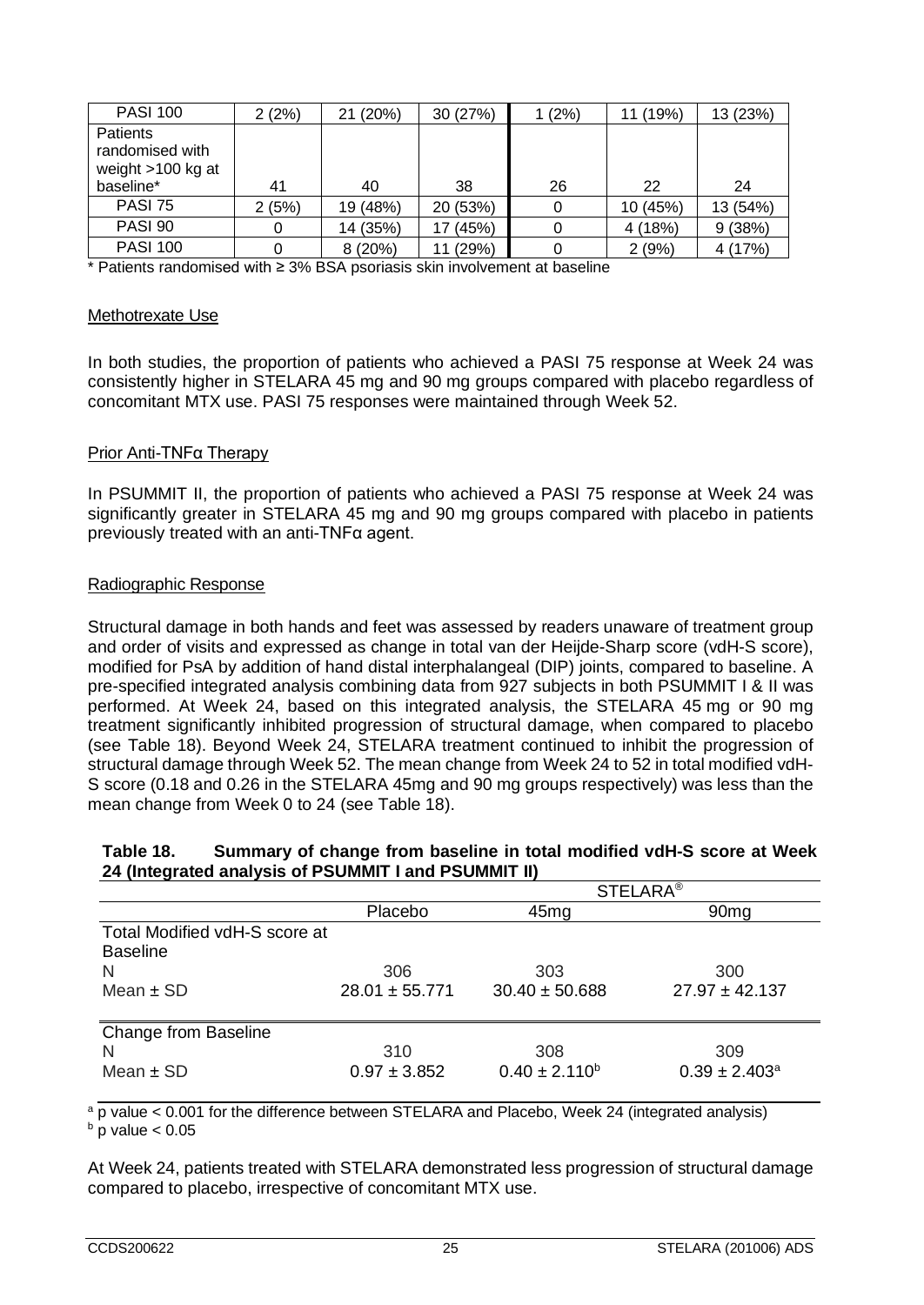The effect of STELARA on progression of structural damage in patients with prior anti-TNF $\alpha$ experience has not been established.

## Physical Function and Health-Related Quality of Life

In PSUMMIT I and PSUMMIT II, physical function and health-related quality of life were assessed using the Disability Index of the Health Assessment Questionnaire (HAQ-DI), Dermatology Life Quality Index (DLQI) and the SF-36 health survey.

Patients treated with STELARA showed significant improvement in physical function as assessed by the HAQ-DI at Week 24. The proportion of patients achieving a clinically meaningful ≥0.3 improvement in HAQ-DI score from baseline at Week 24 was also significantly greater in the STELARA groups when compared with placebo (see Table 19). Improvement was observed at the first assessment (Week 4), reached maximum at Week 12 and was maintained through Week 24. Improvement in HAQ-DI score from baseline was maintained at Week 52.

In both studies, the improvement in HAQ-DI at Week 24 was consistently greater in the STELARA 45 mg and 90 mg groups compared with placebo regardless of concomitant MTX use.

In PSUMMIT II, the improvement in HAQ-DI at Week 24 was significantly greater in the STELARA 45 mg and 90 mg groups compared with placebo in patients previously treated with anti-TNFα agents.

|                                            | <b>PSUMMIT I</b> |                       |                   | <b>PSUMMIT II</b> |                   |                       |
|--------------------------------------------|------------------|-----------------------|-------------------|-------------------|-------------------|-----------------------|
|                                            |                  | <b>STELARA</b>        |                   |                   | <b>STELARA</b>    |                       |
|                                            | <b>Placebo</b>   | 45 mg                 | 90 mg             | <b>Placebo</b>    | 45 mg             | 90 mg                 |
|                                            | $(N=206)$        | $(N=205)$             | $(N=204)$         | $(N=104)$         | $(N=103)$         | $(N=105)$             |
| <b>HAQ-DI Baseline</b>                     |                  |                       |                   |                   |                   |                       |
| Score                                      |                  |                       |                   |                   |                   |                       |
| N                                          | 204              | 205                   | 204               | 104               | 103               | 104                   |
| Mean (SD)                                  | 1.24             | 1.22                  | 1.22              | 1.25              | 1.34              | 1.29                  |
|                                            | (0.647)          | (0.610)               | (0.634)           | (0.723)           | (0.704)           | (0.666)               |
| Median                                     | 1.25             | 1.25                  | 1.25              | 1.25              | 1.38              | 1.25                  |
| Improvement in<br>HAQ-DI                   |                  |                       |                   |                   |                   |                       |
| N                                          | 206              | 205                   | 204               | 104               | 103               | 105                   |
|                                            | 0.10             | 0.31                  | 0.40              | 0.03              | 0.21              | 0.22                  |
| Mean (SD)                                  | (0.390)          | (0.521)               | (0.514)           | (0.380)           | (0.461)           | (0.436)               |
| Median                                     | 0.00             | 0.25 <sup>a</sup>     | 0.25 <sup>a</sup> | 0.00              | 0.13 <sup>b</sup> | 0.25 <sup>a</sup>     |
| HAQ-DI                                     |                  |                       |                   |                   |                   |                       |
| Responders*<br>$\sim$ $\sim$ $\sim$ $\sim$ | 58 (28%)         | 98 (48%) <sup>a</sup> | $(48%)^a$<br>97   | 17 (16%)          | 35 $(34%)^b$      | 40 (38%) <sup>a</sup> |

# **Table 19. Improvement in physical function as measured by HAQ-DI at Week 24**

 $a$  p<0.001

 $b$  p<0.01

\*achieving a ≥0.3 improvement from baseline

In PSUMMIT I, of 205 subjects randomised to STELARA 45 mg, 153 continued the same dose and were available for evaluation at Week 52. Among those, the HAQ-DI response was achieved by 83 (54.2%) subjects. Of 204 subjects randomised to STELARA 90 mg, 185 were available for evaluation at Week 52. Among those, HAQ-DI response was achieved by 102 (55.1%) subjects.

In PSUMMIT II, of 103 subjects randomised to STELARA 45 mg, 68 continued the same dose and were available for evaluation at Week 52. Among those, the HAQ-DI response was achieved by 29 (42.6%) subjects. Of 105 subjects randomised to STELARA 90 mg, 83 were available for evaluation at Week 52. Among those, HAQ-DI response was achieved by 44 (53%) subjects.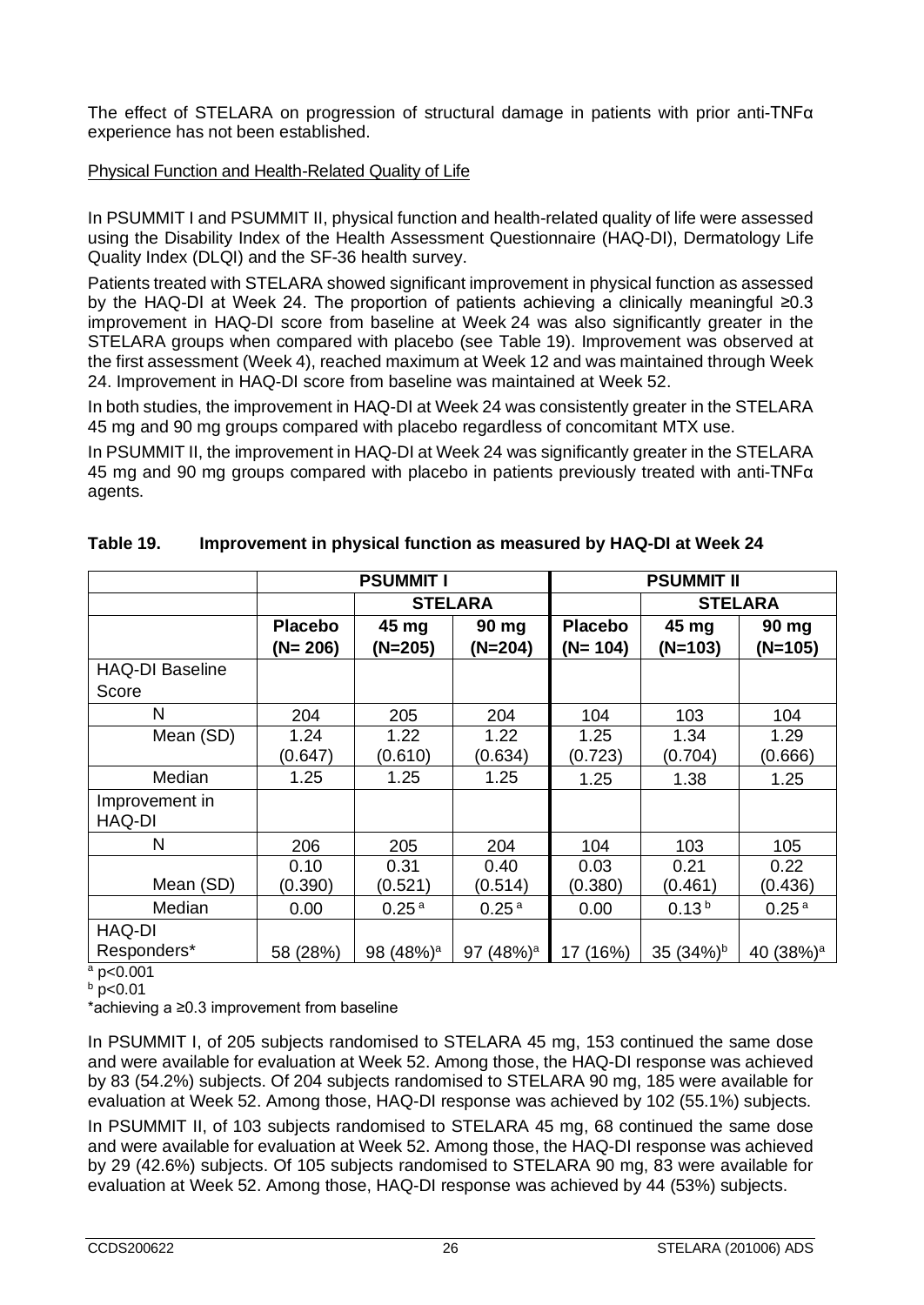The DLQI was assessed by comparing the change in DLQI scores from baseline for those patients with ≥3% BSA at baseline. In both studies at Week 24, there was a significant improvement from baseline in DLQI scores in both the STELARA 45 mg and 90 mg groups as compared with placebo (see Table 20) and the improvement was maintained at Week 52.

In both PSUMMIT I and PSUMMIT II, at Week 24, the change from baseline in the SF-36 physical component summary (PCS) scores was significantly greater in the STELARA 45 mg and 90 mg groups compared with the placebo group. In both studies, the change from baseline in the SF-36 mental component summary (MCS) scores at Week 24 was greater in both STELARA groups compared with the placebo group (p<0.001 for PSUMMIT I - 90mg group, p=NS for other groups) (see Table 20). In both studies, the change from baseline in the SF-36 PCS and MCS scores was maintained at Week 52.

In PSUMMIT II, a significant change from baseline in Functional Assessment of Chronic Illness Therapy-Fatigue (FACIT-F) scores was observed at Week 24 in the STELARA 45 mg and 90 mg groups compared with the placebo group (median improvement, all 3.0 vs 0.0; p<0.007). Similarly, the percentage of patients with clinically significant improvement in fatigue from baseline (4 points in FACIT-F) was significantly greater in the STELARA 45 mg (49% [p<0.001]) and 90 mg groups (49% [p<0.001]) compared with the placebo group (25.8%). The change from baseline in the FACIT-F scores was maintained at Week 52.

|                                                                               | <b>PSUMMIT I</b>              |                    |                    |                             | <b>PSUMMIT II</b>  |                    |  |  |
|-------------------------------------------------------------------------------|-------------------------------|--------------------|--------------------|-----------------------------|--------------------|--------------------|--|--|
|                                                                               | <b>STELARA</b>                |                    |                    |                             | <b>STELARA</b>     |                    |  |  |
|                                                                               | <b>Placebo</b><br>$(N = 206)$ | 45 mg<br>$(N=205)$ | 90 mg<br>$(N=204)$ | <b>Placebo</b><br>$(N=104)$ | 45 mg<br>$(N=103)$ | 90 mg<br>$(N=105)$ |  |  |
| <b>DLQI</b>                                                                   |                               |                    |                    |                             |                    |                    |  |  |
| Patients randomised<br>with $\geq$ 3% BSA<br>psoriasis skin<br>involvement at |                               |                    |                    |                             |                    |                    |  |  |
| baseline                                                                      | 146                           | 145                | 149                | 80                          | 80                 | 81                 |  |  |
| <b>Baseline</b>                                                               |                               |                    |                    |                             |                    |                    |  |  |
| $\mathsf{N}$                                                                  | 145                           | 145                | 149                | 80                          | 80                 | 81                 |  |  |
| Mean (SD)                                                                     | 11.68<br>(7.705)              | 11.02<br>(7.308)   | 10.54<br>(7.179)   | 11.93<br>(7.622)            | 12.09<br>(7.667)   | 11.98<br>(7.754)   |  |  |
| Median                                                                        | 11.00                         | 10.00              | 9.00               | 11.00                       | 11.00              | 10.00              |  |  |
| Change from baseline                                                          |                               |                    |                    |                             |                    |                    |  |  |
| $\mathsf{N}$                                                                  | 140                           | 142                | 146                | 73                          | 77                 | 75                 |  |  |
| Mean (SD)                                                                     | $-1.40$<br>(6.177)            | $-6.63$<br>(6.776) | $-7.54$<br>(6.524) | $-0.75$<br>(5.666)          | $-6.95$<br>(7.719) | $-7.16$<br>(6.748) |  |  |
| Median                                                                        | $-1.00$                       | $-6.00a$           | $-6.00a$           | 0.00                        | $-6.00a$           | $-6.00a$           |  |  |
| <b>SF-36</b>                                                                  |                               |                    |                    |                             |                    |                    |  |  |
| Physical component<br>summary                                                 |                               |                    |                    |                             |                    |                    |  |  |
| <b>Baseline</b>                                                               |                               |                    |                    |                             |                    |                    |  |  |
| N                                                                             | 203                           | 203                | 204                | 104                         | 102                | 104                |  |  |
| Mean (SD)                                                                     | 31.39<br>(8.785)              | 31.16<br>(8.511)   | 31.45<br>(8.152)   | 30.28<br>(9.361)            | 28.69<br>(8.501)   | 28.93<br>(8.480)   |  |  |
| Median                                                                        | 30.40                         | 29.80              | 29.70              | 29.35                       | 27.95              | 28.15              |  |  |

## **Table 20. Summary of change from baseline in DLQI and SF-36 and scores at Week 24**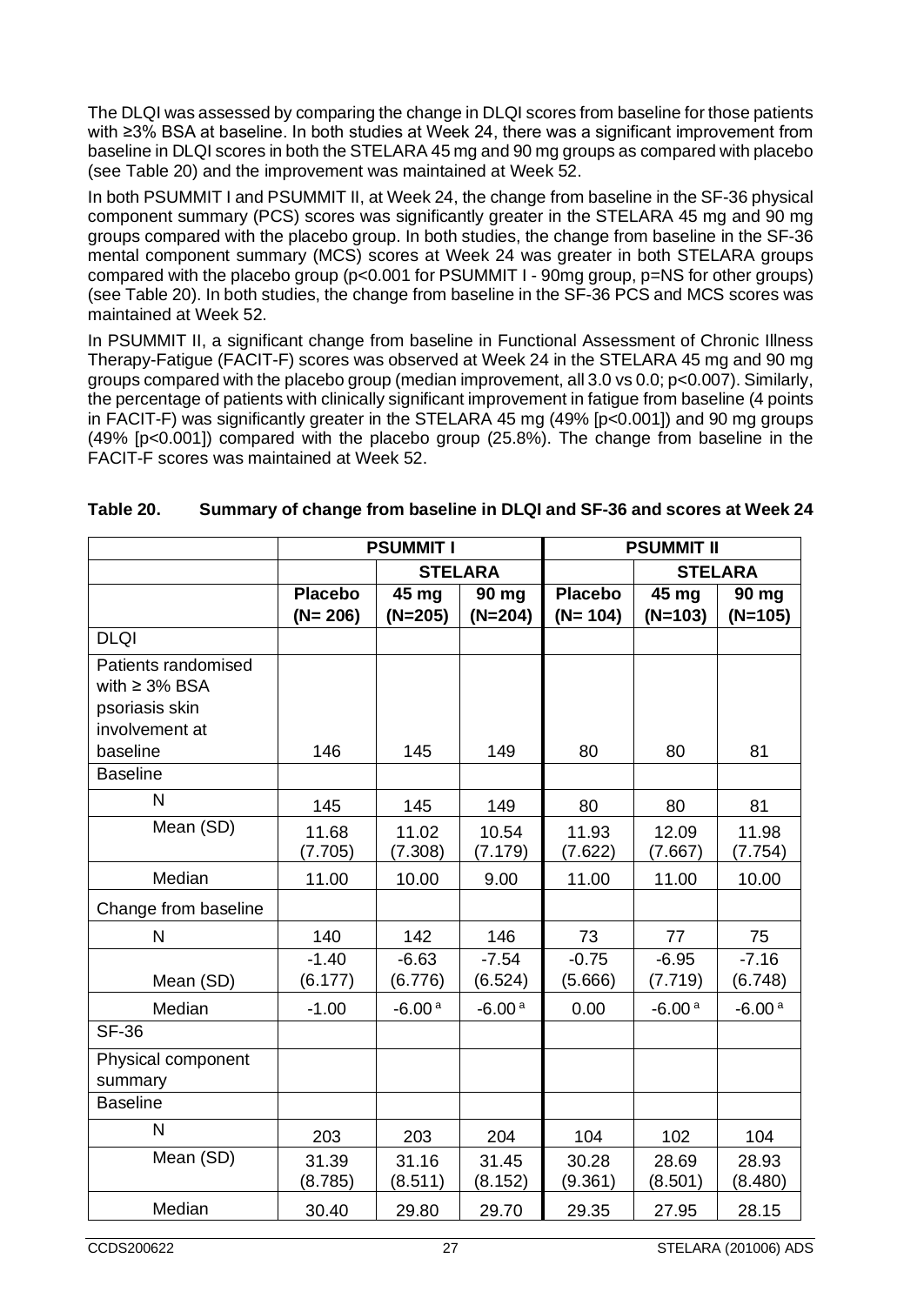|                      | <b>PSUMMIT I</b> |                   |                   | <b>PSUMMIT II</b> |                   |                   |
|----------------------|------------------|-------------------|-------------------|-------------------|-------------------|-------------------|
|                      | <b>STELARA</b>   |                   |                   | <b>STELARA</b>    |                   |                   |
|                      | <b>Placebo</b>   | 45 mg             | 90 mg             | <b>Placebo</b>    | 45 mg             | 90 mg             |
|                      | $(N = 206)$      | $(N=205)$         | $(N=204)$         | $(N=104)$         | $(N=103)$         | $(N=105)$         |
| Change from baseline |                  |                   |                   |                   |                   |                   |
| N                    | 196              | 200               | 197               | 97                | 99                | 97                |
|                      |                  | 4.89              | 6.22              | 1.09              | 4.29              | 4.67              |
| Mean (SD)            | 1.4(7.094)       | (9.333)           | (8.747)           | (5.892)           | (8.594)           | (8.758)           |
| Median               | 1.15             | 3.90 <sup>a</sup> | 5.80 <sup>a</sup> | 0.00              | 2.70 <sup>c</sup> | 3.50 <sup>a</sup> |
| Mental component     |                  |                   |                   |                   |                   |                   |
| summary              |                  |                   |                   |                   |                   |                   |
| <b>Baseline</b>      |                  |                   |                   |                   |                   |                   |
| N                    | 203              | 203               | 204               | 104               | 102               | 104               |
| Mean (SD)            | 43.51            | 42.77             | 43.48             | 42.11             | 43.27             | 42.81             |
|                      | (10.848)         | (10.908)          | (11.608)          | (12.507)          | (12.911)          | (11.953)          |
| Median               | 43.90            | 42.00             | 41.65             | 41.80             | 43.70             | 41.40             |
| Change from baseline |                  |                   |                   |                   |                   |                   |
| $\mathsf{N}$         | 196              | 200               | 197               | 97                | 99                | 97                |
|                      | 1.53             | 3.35              | 4.79              | 0.63              | 3.01              | 3.52              |
| Mean (SD)            | (9.582)          | (10.016)          | (10.054)          | (8.238)           | (11.144)          | (11.274)          |
| Median               | 0.25             | $2.65^{b}$        | 4.40 <sup>a</sup> | 0.00              | 0.70 <sup>b</sup> | $2.20^{b}$        |

<sup>a</sup> p≤0.001  $b$  p=NS

 $\degree$  p<0.05

#### Health Economics

Health economics data on time lost from work, employability, and daily productivity at work, school, or home were collected through questionnaires at baseline and Week 24. To assess productivity, patients were asked to indicate how much their disease affected their productivity at work, school or at home in the past 4 weeks, using a 10 cm Visual Analogue Scale (VAS) (not at all affected [0] to affected very much [10]).

The improvement in self-reported productivity was significantly greater in the STELARA 45 mg and 90 mg groups compared to placebo at Week 24.

# *Crohn's Disease*

The safety and efficacy of STELARA were evaluated in three randomised, double-blind, placebocontrolled clinical trials in adult patients with moderately to severely active Crohn's disease (Crohn's Disease Activity Index [CDAI] score of 220 to 450). The clinical development program consisted of two 8-week IV induction studies (UNITI-1 and UNITI-2) followed by a 44-week subcutaneous randomised withdrawal maintenance study (IM-UNITI) representing 52 weeks of therapy.

#### Induction of Clinical Response and Remission

UNITI-1 and UNITI-2 studies included 1409 (UNITI-1, n=769; UNITI-2 n=640) patients. In both studies, patients were permitted to concomitantly receive oral 5-ASA compounds, immunomodulators, corticosteroids, and/or antibiotics. Patients were randomised to receive a single IV administration of STELARA designed as a tiered dose based on patient body weight (Table 1) or placebo at Week 0. The primary endpoint was clinical response (defined as a reduction in CDAI score of ≥100 points or CDAI score <150) at Week 6. Secondary endpoints included clinical remission at Week 8, clinical response at Week 8, 70-point response at Week 3,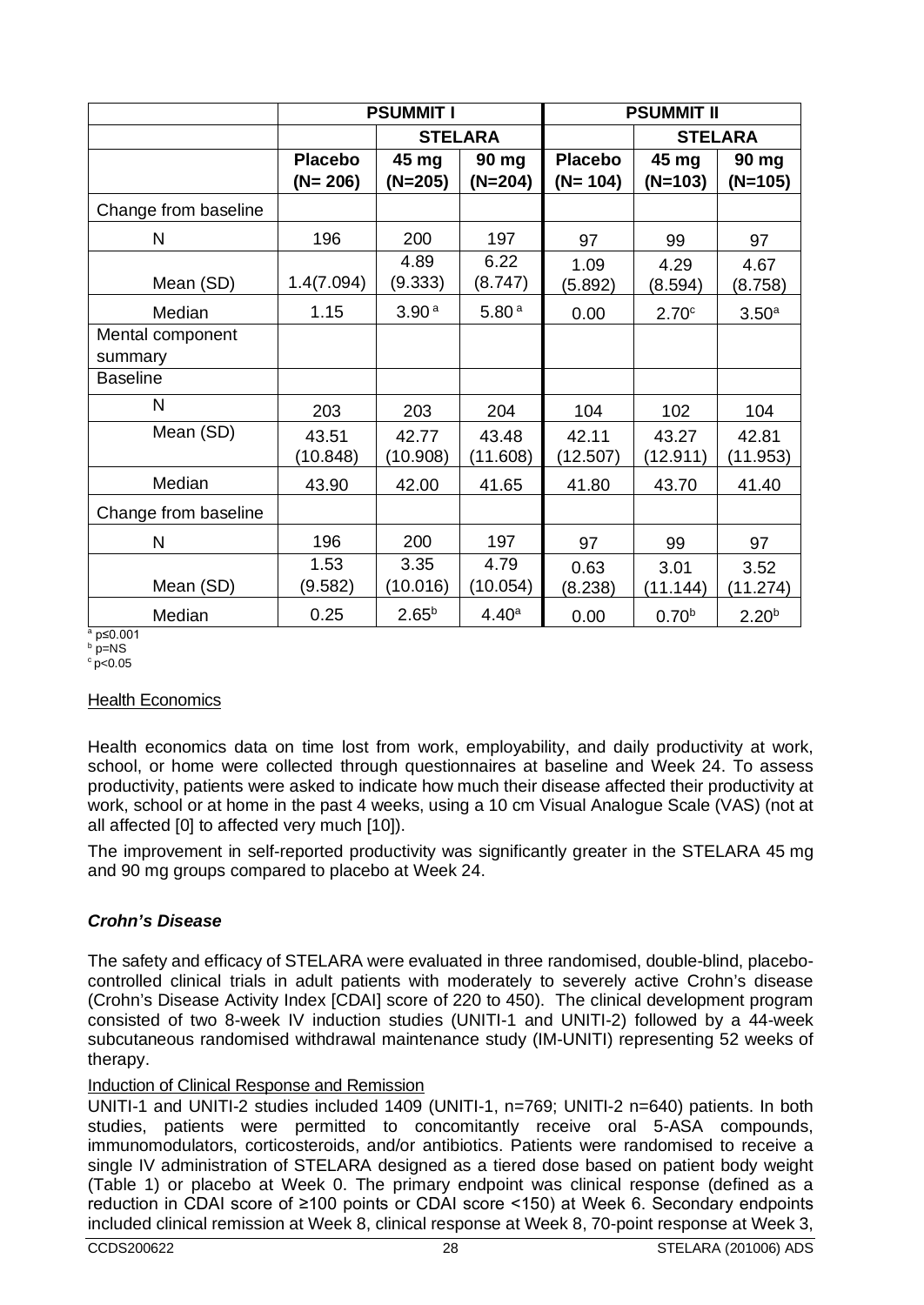and 70-point response at Week 6. Efficacy data were collected and analysed through Week 8 for both studies.

In UNITI-1, patients had failed or were intolerant to prior anti-TNFα therapy. At baseline, approximately 46% (n=340) patients were receiving corticosteroids (including budesonide) and 31.4% of patients were receiving immunomodulators. Approximately 48% had failed 1 prior anti-TNFα therapy and 52% had failed 2 or 3 prior anti-TNFα therapies (40.8% and 10.4%, respectively). In this study, 29.1% patients had an inadequate initial response (primary nonresponders), 69.4% responded but subsequently lost response (secondary non-responders), and 36.4% were intolerant to anti-TNF α therapies.

Patients in UNITI-2 had failed at least one conventional therapy (corticosteroids or immunomodulators) and were either anti-TNFα naïve (68.6%) or had previously received but not failed anti-TNFα therapy (31.4%). At baseline, approximately 40% patients were receiving corticosteroids (including budesonide) and 35% patients were receiving immunomodulators.

In these induction studies, efficacy was higher and better sustained in the tiered dose (based on weight ranges) group compared to the 130 mg dose group. In both UNITI-1 and UNITI-2, a significantly greater proportion of patients were in clinical response and remission in the group treated with STELARA, compared to placebo (Table 21, Figure 3). Clinical response and remission were significant as early as Week 3 in STELARA treated patients and continued to improve through Week 8 (Figure 3).

|                                          |                             | <b>UNITI-1</b>                                     | UNITI-2                     |                                                    |  |
|------------------------------------------|-----------------------------|----------------------------------------------------|-----------------------------|----------------------------------------------------|--|
|                                          | <b>Placebo</b><br>$N = 247$ | Recommended<br>dose of<br>ustekinumab<br>$N = 249$ | <b>Placebo</b><br>$N = 209$ | Recommended<br>dose of<br>ustekinumab<br>$N = 209$ |  |
|                                          |                             |                                                    |                             |                                                    |  |
| Clinical Response (100 point),<br>Week 6 | 53 (21.5%)                  | 84 (33.7%) <sup>a</sup>                            | 60 (28.7%)                  | 116 (55.5%) <sup>b</sup>                           |  |
| Clinical Response (100 point),<br>Week 8 | 50 (20.2%)                  | 94 (37.8%) <sup>b</sup>                            | 67 (32.1%)                  | 121 (57.9%) <sup>b</sup>                           |  |
| 70 Point Response, Week 3                | 67 (27.1%)                  | 101 (40.6%) <sup>a</sup>                           | 66 (31.6%)                  | 106 (50.7%) <sup>b</sup>                           |  |
| 70 Point Response, Week 6                | 75 (30.4%)                  | 109 (43.8%) <sup>a</sup>                           | 81 (38.8%)                  | 135 (64.6%) <sup>b</sup>                           |  |
| Clinical Remission, Week 8               | 18 (7.3%)                   | 52 (20.9%) <sup>b</sup>                            | 41 (19.6%)                  | 84 (40.2%) <sup>b</sup>                            |  |

| Induction of Clinical Response and Remission in UNITI-1* and UNITI 2** |
|------------------------------------------------------------------------|
|                                                                        |

Clinical remission is defined as CDAI score < 150; Clinical response is defined as reduction in CDAI score by at least 100 points or being in clinical remission

70 point response is defined as reduction in CDAI score by at least 70 points

\* Anti-TNF α failures

\*\* Conventional therapy failures

 $a$  p  $< 0.01$ 

 $\rm{^b}$  p  $< 0.001$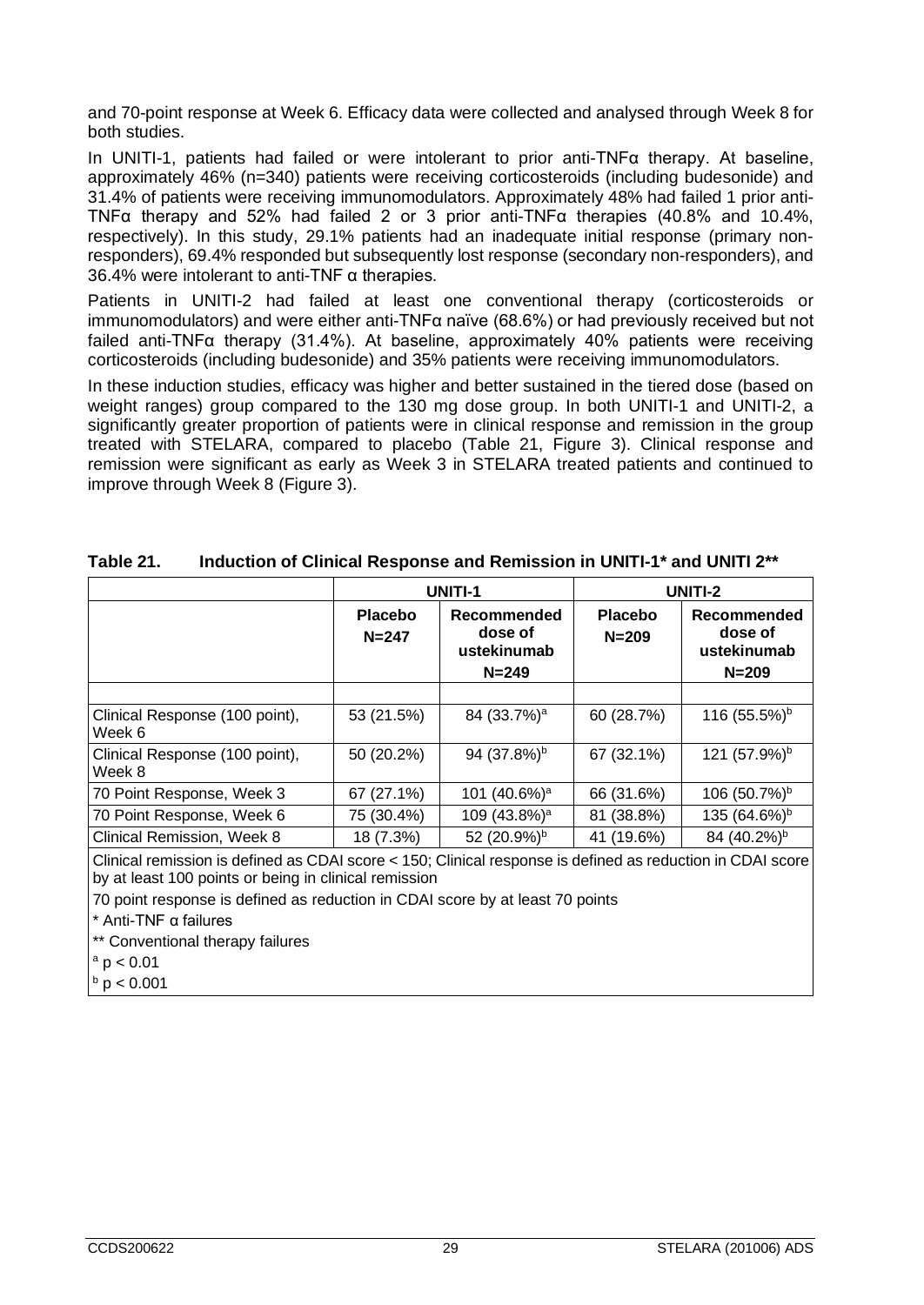**Figure 3. Proportion of STELARA treated patients in clinical response (A, B) and remission (C, D) through Week 8 in UNITI-1 and UNITI-2 studies**



# Maintenance of Response and Remission

The maintenance study (IM-UNITI) evaluated 388 patients who achieved clinical response (≥100 point reduction in CDAI score) at Week 8 of induction with STELARA in UNITI-1 or UNITI-2. Of those, approximately 60% of the patients entered the maintenance study in remission. Patients were randomised to receive a subcutaneous maintenance regimen of either 90 mg STELARA every 8 weeks, 90 mg STELARA every 12 weeks or placebo for 44 weeks.

Concomitant doses of oral 5-ASA compounds, immunomodulators corticosteroids and antibiotics were permitted. Corticosteroids were tapered at the start of the maintenance trial. The primary endpoint was clinical remission (CDAI < 150) at Week 44. Secondary endpoints assessed at Week 44 included clinical response, clinical remission among STELARA treated patients in clinical remission after induction, corticosteroid-free remission, and clinical remission in the subset of patients who were refractory or intolerant to anti-TNF α treatment.

Significantly higher proportions of patients maintained clinical remission and response in the STELARA treated groups as compared to placebo at Week 44 (Table 22, Figure 4). A higher proportion of STELARA treated patients compared to placebo achieved sustained clinical remission (clinical remission at Week 36, 40 and 44). Clinical remission was achieved in patients who had failed conventional therapy (anti-TNFα naïve) and in patients who had prior treatment experience with an anti-TNFα. A higher rate of clinical remission was observed in the anti-TNFα naïve patients compared to the anti-TNFα refractory/intolerant patients, but the overall treatment effect was consistent in both anti-TNFα refractory/intolerant patients and anti-TNFα naïve patients (Table 22).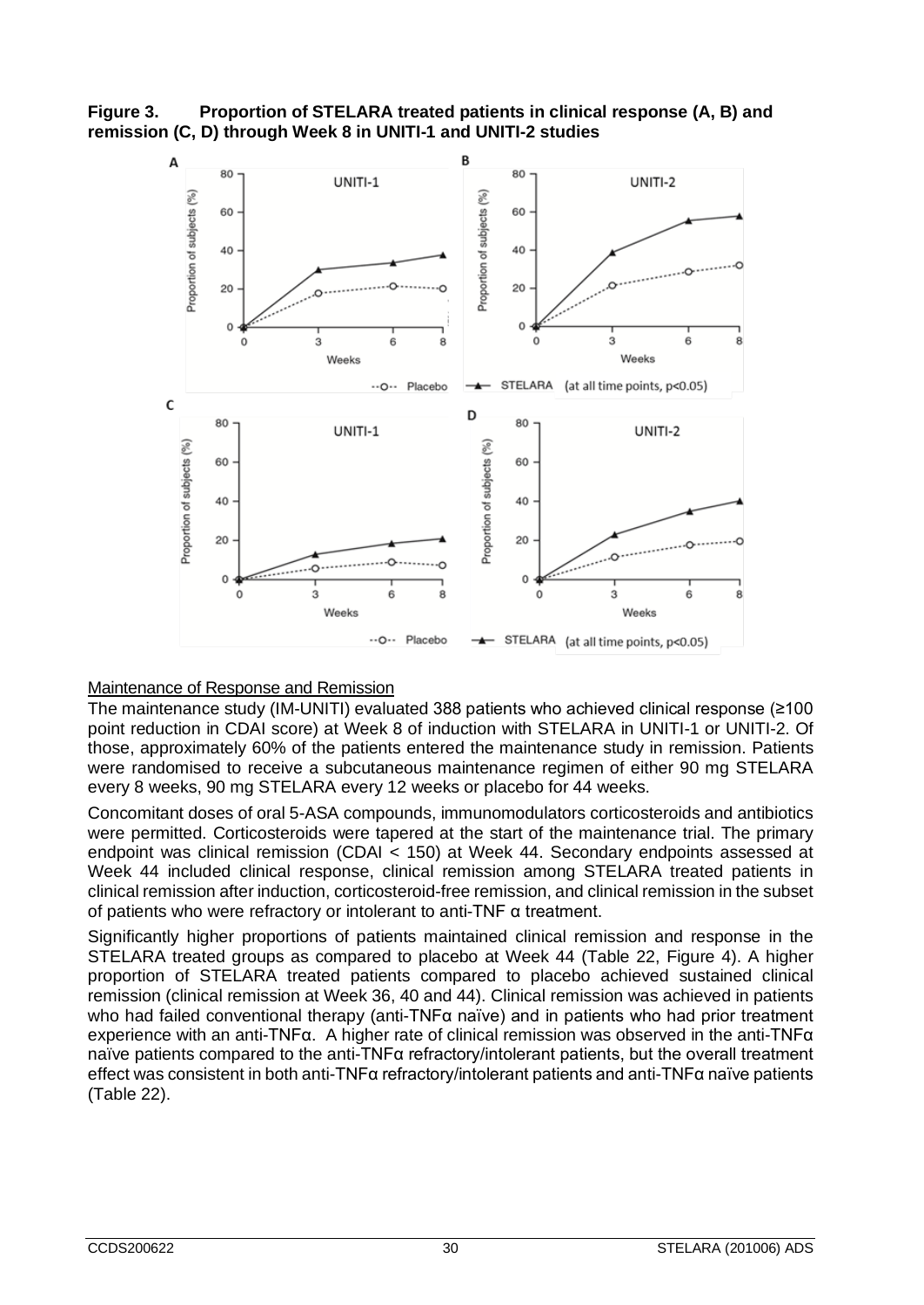| Table 22. Maintenance of Clinical Response and Remission in IM-UNITI (Week 44; 52 weeks |
|-----------------------------------------------------------------------------------------|
| from initiation of the induction dose)                                                  |

|                                                                                                                                                              | Placebo*            | 90 mg STELARA<br>every 8 weeks | 90 mg STELARA<br>every 12 weeks |  |
|--------------------------------------------------------------------------------------------------------------------------------------------------------------|---------------------|--------------------------------|---------------------------------|--|
|                                                                                                                                                              | $N = 131^{\dagger}$ | $N = 128^{t}$                  | $N = 129^{t}$                   |  |
| <b>Clinical Remission</b>                                                                                                                                    | 36%                 | $53%$ <sup>a</sup>             | $49%^{b}$                       |  |
| <b>Clinical Response</b>                                                                                                                                     | 44%                 | 59% <sup>b</sup>               | 58% <sup>b</sup>                |  |
| Corticosteroid-Free Clinical Remission                                                                                                                       | 30%                 | $47%$ <sup>a</sup>             | $43\%$ <sup>c</sup>             |  |
| Sustained Clinical Remission‡                                                                                                                                | 26%                 | $46\%$                         | $40\%$                          |  |
| Clinical Remission in patients:                                                                                                                              |                     |                                |                                 |  |
| in remission at the start of<br>maintenance therapy                                                                                                          | 46% (36/79)         | 67% (52/78) <sup>a</sup>       | 56% (44/78)                     |  |
| who are Anti-TNFα<br>refractory/intolerant                                                                                                                   | 26% (16/61)         | 41% (23/56)                    | 39% (22/57)                     |  |
| who failed conventional therapy but<br>not anti-TNFa therapy                                                                                                 | 44% (31/70)         | 63% (45/72) <sup>c</sup>       | 57% (41/72)                     |  |
| who are Anti-TNFα naïve                                                                                                                                      | 49% (25/51)         | 65% (34/52) <sup>c</sup>       | 57% (30/53)                     |  |
| Clinical remission is defined as CDAI score <150; Clinical response is defined as reduction in CDAI of at<br>least 100 points or being in clinical remission |                     |                                |                                 |  |
| *The placebo group consisted of patients who were in response to STELARA and were randomised to<br>receive placebo at the start of maintenance therapy.      |                     |                                |                                 |  |

† Patients who achieved a clinical response to STELARA at start of maintenance therapy

‡ Defined as clinical remission at Week 36, 40 and 44.

 $a$ <sup>a</sup>p < 0.01

 $b$ p < 0.05

c nominally significant (p<0.05)

# **Figure 4. Proportion of patients in clinical remission at each visit through Week 44.**

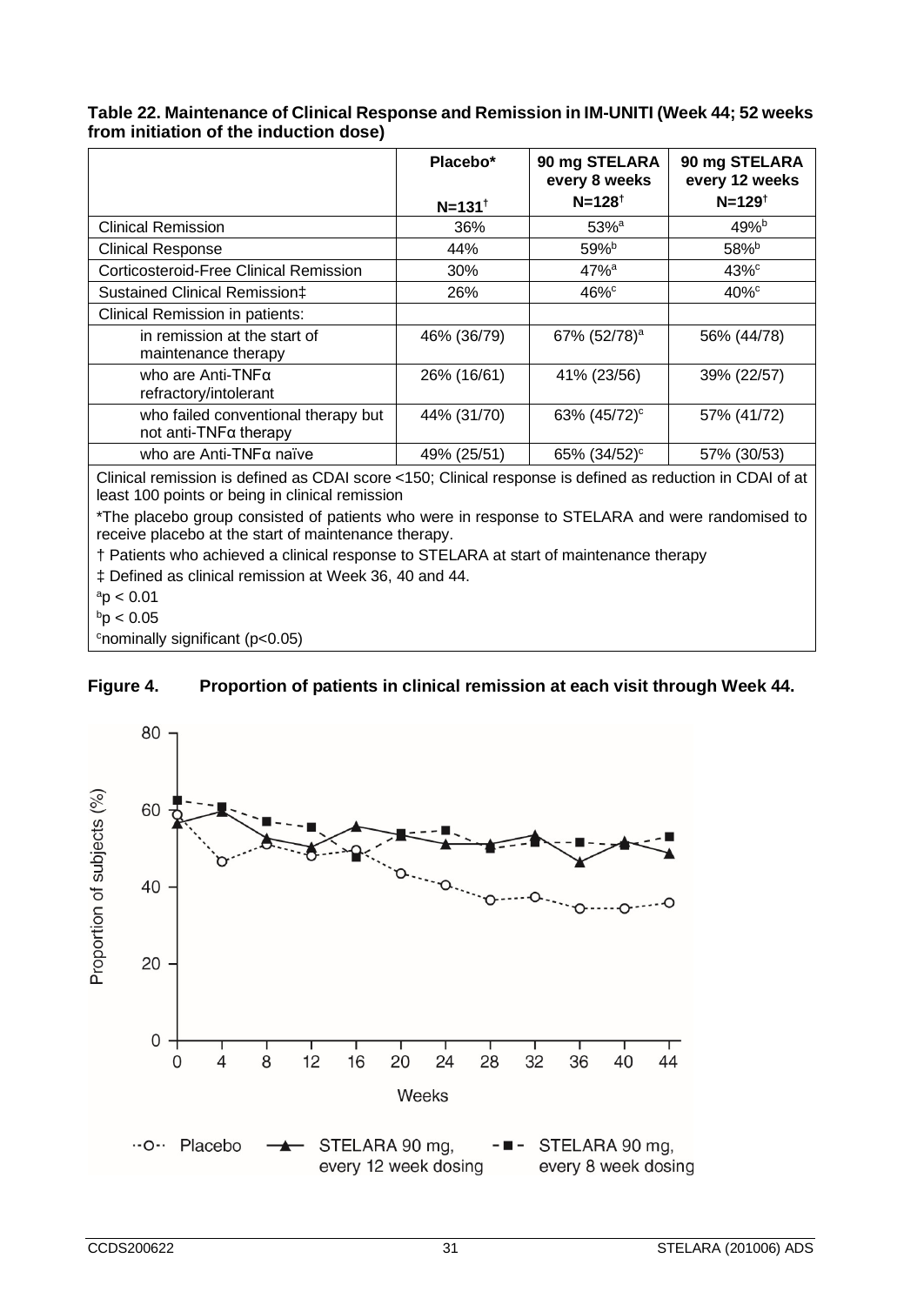#### Delayed response

Patients who were not in clinical response to STELARA induction (n=467) received a 90 mg subcutaneous injection of STELARA at week 8 upon entry into the maintenance study. Eight weeks later, 50.5% of the patients achieved clinical response and continued to receive maintenance dosing every 8 weeks; among these patients with continued maintenance dosing, a majority achieved levels of response (68.1%) and remission (50.2%) similar to the patients who initially responded to STELARA induction.

## Dosing in patients with a lower inflammatory burden

In patients with a lower inflammatory burden as reflected by CRP  $\leq$  10 mg/L at initiation of induction or initiation of maintenance therapy, the efficacy of the every 12 week dosing regimen was similar to that of the every 8 week dosing regimen.

## Dosing frequency adjustment

In IM-UNITI, 29 of 129 patients (22%) did not maintain response to STELARA when treated every 12 weeks and were allowed to increase the frequency of dosing and receive STELARA every 8 weeks. In these patients, clinical remission was achieved in 41.4% of patients 16 weeks after dosing frequency adjustment.

## Resumption of treatment

Of 131 patients that responded to STELARA induction and who were randomised to the placebo group at the start of the maintenance study, 51 subsequently lost response and received 90 mg STELARA subcutaneously every 8 weeks. Of these patients, 70.6% achieved clinical response and 39.2% achieved clinical remission 16 weeks after receiving the first subcutaneous dose of STELARA.

# Long-Term Maintenance

In IM-UNITI, patients who completed the study through week 44 were eligible to continue treatment in a study extension. Among patients who entered the study extension, clinical remission and response were generally maintained through week 252. Results were consistent between patients who failed TNF-therapies versus those who did not.

No new safety concerns were identified in this study extension with up to 5 years of treatment in patients with Crohn's Disease.

#### Corticosteroid use in maintenance

In patients that were in clinical response to STELARA induction therapy, a greater proportion of patients in the STELARA treated group were in remission and corticosteroid-free compared to the placebo group after 44 weeks of maintenance treatment (Table 22). In addition, a higher proportion of patients were in clinical response and not receiving corticosteroids in the STELARA treated group compared to placebo.

# Endoscopic Healing of the Mucosa

Endoscopic healing of the mucosa was evaluated in 252 patients with baseline endoscopic disease activity in a substudy. At Week 8, after a single IV induction dose, reduction in mucosal inflammation, as measured by the Simplified Endoscopic Activity Score for Crohn's Disease (SES-CD), was greater in patients treated with STELARA (n=83) compared with patients treated with placebo (n=97) (-2.8 vs -0.7, p=0.0012). Similar reductions in histologic inflammation were also observed.

#### Fistula Response

In patients with draining fistulas at baseline (8.8%), a numerically greater proportion of STELARA treated patients achieved a fistula response (defined as ≥50% reduction from baseline of the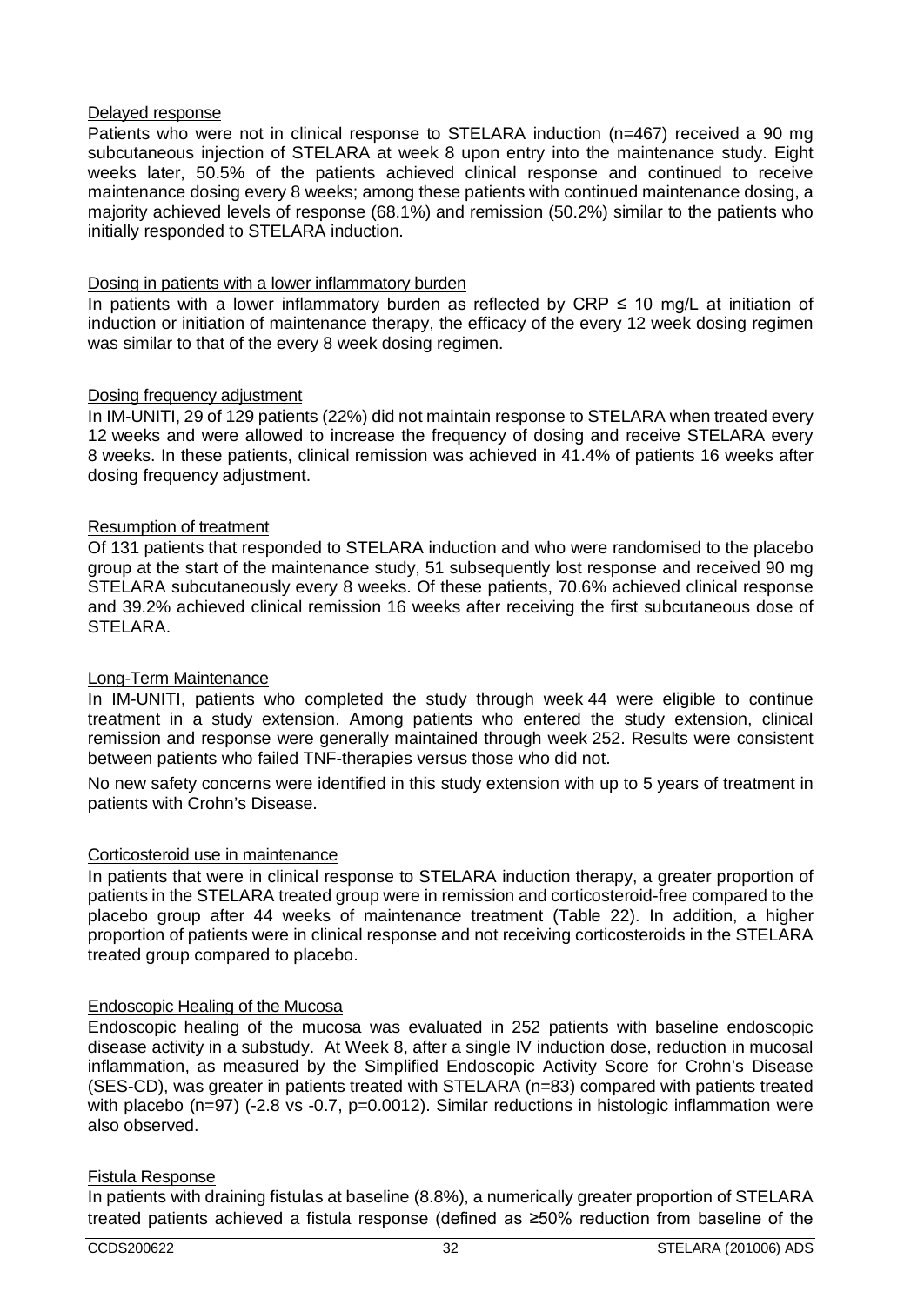induction study in the number of draining fistulas) compared with placebo over 44 weeks. The proportion of patients in fistula response at Week 44 was 45.5% (5/11) for placebo group, 71.4% (5/7) for STELARA 90 mg every 12 week dosing group (p=0.782, not statistically significant), and 87.5% (7/8) for STELARA 90 mg every 8 week dosing group (p=0.886, not statistically significant).

## Health-Related Quality of Life Measures

Improvement in general and disease specific health-related quality of life was assessed using the SF-36 and Inflammatory Bowel Disease Questionnaire (IBDQ) respectively.

## **SF-36**

A higher proportion of patients treated with STELARA showed clinically meaningful improvements in SF-36 Physical Component Summary (PCS) and Mental Component Summary (MCS) scores, and these improvements were significantly greater at week 8 compared with the placebo group in UNITI-1 (MCS) and UNITI-2 (PCS, MCS and all subscores). These improvements in the PCS and MCS scores were maintained in STELARA treated patients in the IM-UNITI maintenance study through Week 44.

## **IBDQ**

At Week 8 in UNITI-1 and UNITI-2, significant improvement from baseline in the inflammatory bowel disease questionnaire (IBDQ) total score and all subscales, was observed in the patients treated with STELARA compared to placebo. In both studies, a higher proportion of patients with clinically meaningful improvement in IBDQ total scores were observed in patients treated with STELARA compared to placebo. These improvements in the IBDQ total scores were maintained in STELARA treated patients in the IM-UNITI maintenance study through Week 44.

#### **Long-term maintenance of health-related quality of life measures**

Improvement in health-related quality of life as measured by IBDQ and SF-36 was generally maintained during the extension through week 252.

# **Ulcerative colitis**

The safety and efficacy of STELARA was assessed in two randomised, double-blind, placebocontrolled, multicenter studies in adult patients with moderately to severely active ulcerative colitis (Mayo score 6 to 12; Endoscopy subscore ≥2 based on central review of the endoscopy). The clinical development program consisted of one intravenous induction study (referred to as UNIFIinduction) with treatment of up to 16 weeks followed by a 44-week subcutaneous randomized withdrawal maintenance study (referred to as UNIFI-maintenance) representing at least 52 weeks of therapy.

Efficacy results presented for UNIFI-induction and UNIFI-maintenance were based on central review of endoscopies.

UNIFI-induction included 961 patients. The primary endpoint for the induction study was the proportion of patients in clinical remission (defined as a Mayo score ≤2 points, with no individual subscore >1) at Week 8. Patients were randomized to receive a single intravenous administration of either the recommended tiered dose of approximately 6 mg/kg (see Table 1; Initial IV dosing of STELARA<sup>a</sup>), a fixed dose of 130 mg ustekinumab, or placebo at Week 0.

Concomitant use of oral corticosteroids, immunomodulators, and aminosalicylates were permitted and 90% of patients continued to receive at least one of these medications. Enrolled patients had to have failed conventional therapy (corticosteroids or immunomodulators) or at least one biologic (a TNFα antagonist and/or vedolizumab). 49% of patients had failed conventional therapy, but not a biologic (of which 94% where biological-naïve). 51% of patients had failed or were intolerant to a biologic. Approximately 50% of the patients had failed at least 1 prior anti-TNFα therapy (of which 48% were primary non-responders) and 17% had failed at least 1 anti-TNFα therapy and vedolizumab.

In UNIFI-induction a significantly greater proportion of patients were in clinical response and remission in the STELARA treated group compared to placebo (Table 23). As early as Week 2, the earliest scheduled study visit, and at each visit thereafter, a higher proportion of STELARA patients had no rectal bleeding or achieved normal stool frequency (defined as a stool frequency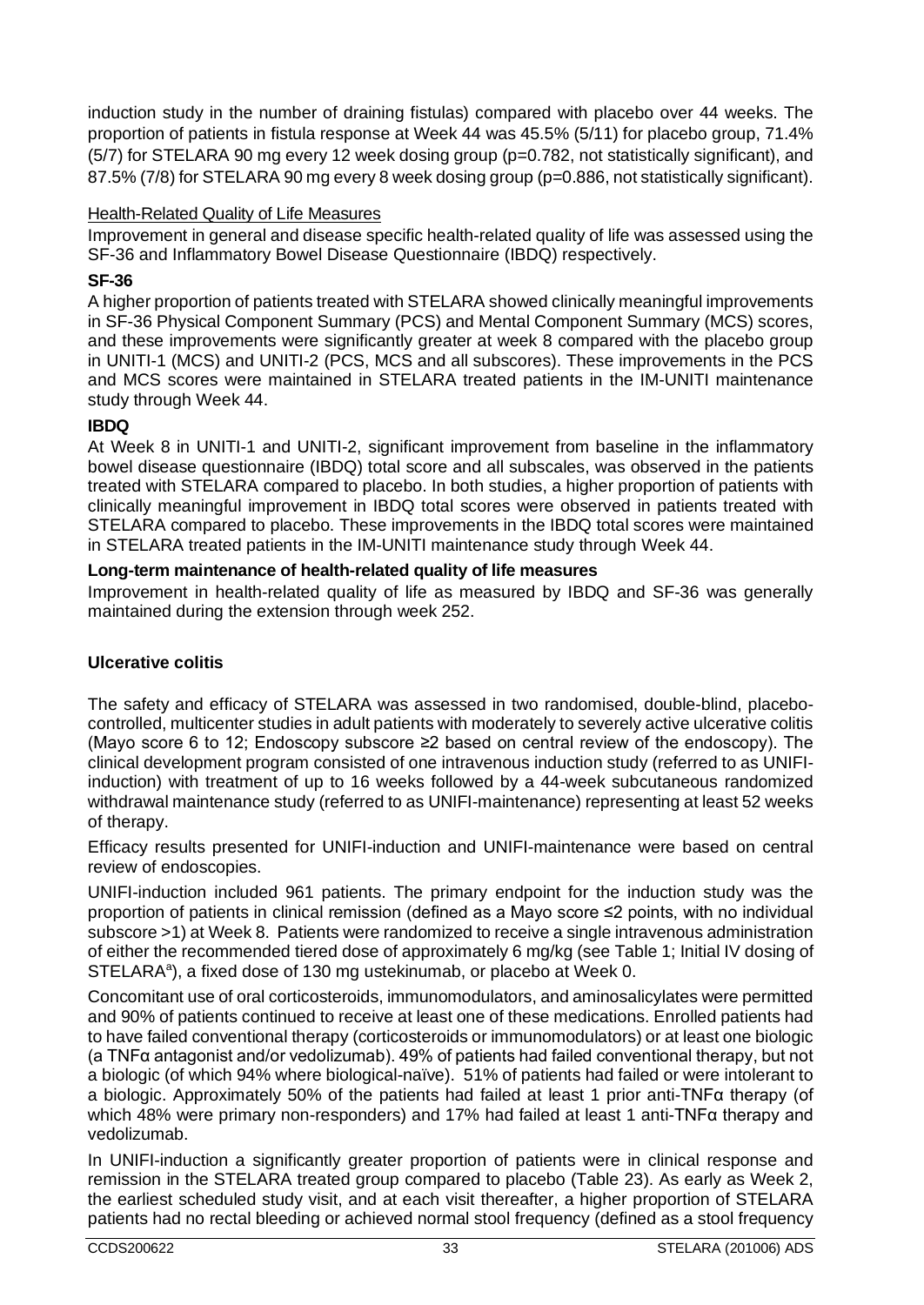subscore of 0 or 1) as compared with placebo patients. Significant differences in partial Mayo score and symptomatic remission were observed between STELARA and placebo as early as Week 2. Efficacy was higher in the tiered dose group (6 mg/kg) compared to the 130 mg dose group in select endpoints, and tiered dosing is therefore the recommended intravenous induction dose.

| <b>Endpoint</b>                                                                  | <b>Placebo</b><br>$N = 319$ |      | Ustekinumab <sup>+</sup><br>$N = 322$ |                    |
|----------------------------------------------------------------------------------|-----------------------------|------|---------------------------------------|--------------------|
|                                                                                  | N                           | $\%$ | N                                     | $\%$               |
| <b>Clinical Remission</b> *                                                      | 17                          | 5%   | 50                                    | 16% <sup>a</sup>   |
| Biologic-naïve <sup>4</sup>                                                      | 15/151                      | 10%  | 27/147                                | 18%                |
| Not biologic failure                                                             | 15/158                      | 9%   | 29/156                                | 19%                |
| Prior biological failure                                                         | 2/161                       | 1%   | 21/166                                | 13%                |
| <b>Clinical Response</b> §                                                       | 100                         | 31%  | 199                                   | $62%$ <sup>a</sup> |
| Biologic-naïve <sup>+</sup>                                                      | 54/151                      | 36%  | 98/147                                | 67%                |
| Not biologic failure                                                             | 56/158                      | 35%  | 104/156                               | 67%                |
| Prior biological failure                                                         | 44/161                      | 27%  | 95/166                                | 57%                |
| Endoscopic Healing $\epsilon$                                                    | 44                          | 14%  | 87                                    | 27% <sup>a</sup>   |
| Biologic-naïve <sup>+</sup>                                                      | 32/151                      | 21%  | 49/147                                | 33%                |
| Not biologic failure                                                             | 33/158                      | 21%  | 52/156                                | 33%                |
| Prior biologic failure                                                           | 11/161                      | 7%   | 35/166                                | 21%                |
| Histo-Endoscopic Mucosal Healing <sup>‡</sup>                                    | 28/316                      | 9%   | 58/315                                | 18% <sup>a</sup>   |
| Biologic-naïve <sup>+</sup>                                                      | 21/148                      | 14%  | 33/140                                | 24%                |
| Not biologic failure                                                             | 22/155                      | 14%  | 36/149                                | 24%                |
| Prior biological failure                                                         | 6/161                       | 4%   | 22/166                                | 13%                |
| Symptomatic Remission <sup>£</sup>                                               | 72                          | 23%  | 144                                   | 45%                |
| <b>Combined</b><br><b>Remission</b><br>Symptomatic<br>and<br>Endoscopic Healing+ | 25                          | 8%   | 67                                    | 21%b               |

**Table 23: Summary of Key Efficacy Measures in UNIFI-Induction (Week 8)**

 $<sup>†</sup>$  Infusion dose of ustekinumab using the weight-based dosage regimen specified in Table 1.</sup>

⸸An additional 7 patients on placebo and 9 patients on ustekinumab (6mg/kg) had been exposed to, but had not failed, biologics

\*Clinical remission is defined as Mayo score ≤2 points, with no individual subscore > 1.

§ Clinical response is defined as a decrease from baseline in the Mayo score by ≥30% and ≥3 points, with either a decrease from baseline in the rectal bleeding subscore ≥1 or a rectal bleeding subscore of 0 or 1.

 $\epsilon$  Endoscopic healing is defined as a Mayo endoscopic subscore of 0 or 1 determined by central review of the endoscopy.

‡ Histo-endoscopic mucosal healing is defined as combined endoscopic healing (Mayo endoscopy subscore of 0 or 1) and histologic healing of the colon tissue (neutrophil infiltration in <5% of crypts, no crypt destruction, and no erosions, ulcerations, or granulation tissue).

 $E$  Symptomatic remission is defined as a stool frequency subscore of 0 or 1 and a rectal bleeding subscore of 0. **⸸** Combined symptomatic remission and endoscopic healing is defined as remission based on a stool frequency

subscore of 0 or 1, a rectal bleeding subscore of 0, and an endoscopy subscore of 0 or 1.

 $\vert^a$  p < 0.001<br><sup>b</sup> Nominally significant (p < 0.001)

UNIFI-maintenance evaluated 523 patients who achieved clinical response with a single IV administration of STELARA in UNIFI-induction. Patients were randomized to receive a subcutaneous maintenance regimen of either 90 mg STELARA every 8 weeks, 90 mg STELARA every 12 weeks or placebo for 44 weeks.

Significantly greater proportions of patients were in clinical remission at Week 44 and maintained clinical response through Week 44 in both STELARA treated groups compared to the placebo group (see Table 24).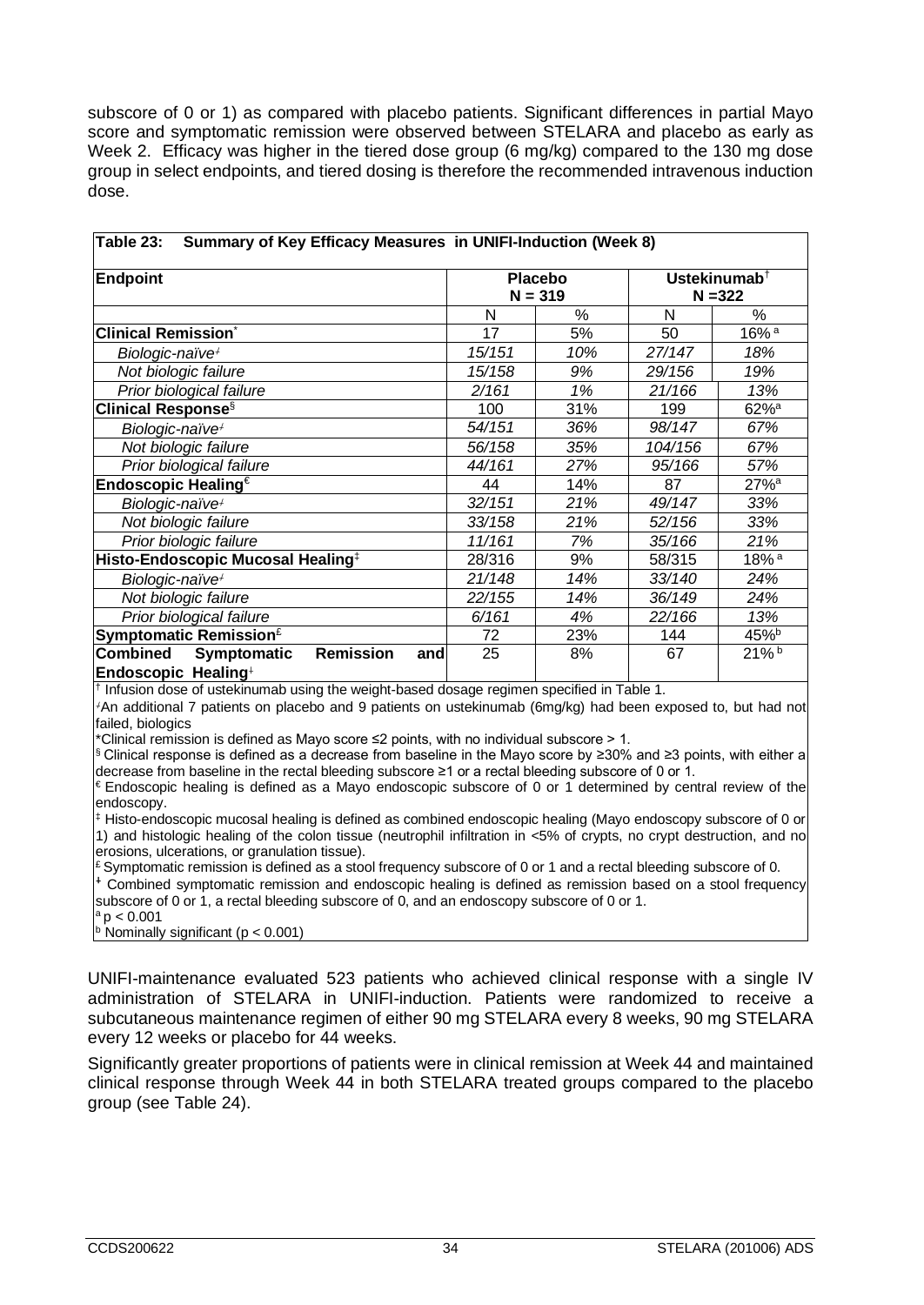|                                                                                                        | Placebo <sup>®</sup><br>$N = 175$ | <b>Ustekinumab</b><br>90 mg every<br>8 Weeks<br>$N = 176$ | <b>Ustekinumab</b><br>90 mg every<br>12 Weeks<br>$N = 172$ |
|--------------------------------------------------------------------------------------------------------|-----------------------------------|-----------------------------------------------------------|------------------------------------------------------------|
| <b>Clinical Remission</b> <sup>®</sup>                                                                 | 24%                               | 44% <sup>a</sup>                                          | 38% b                                                      |
| Biologic-naïve <sup>+</sup>                                                                            | 32%                               | 51%                                                       | 47%                                                        |
|                                                                                                        | (27/84)                           | (40/79)                                                   | (45/95)                                                    |
| Not biologic failure                                                                                   | 31%                               | 48%                                                       | 49%                                                        |
|                                                                                                        | (27/87)                           | (41/85)                                                   | (50/102)                                                   |
| Prior biologic failure                                                                                 | 17%                               | 40%                                                       | 23%                                                        |
|                                                                                                        | (15/88)                           | (36/91)                                                   | (16/70)                                                    |
| <b>Clinical</b><br><b>Maintenance</b><br>of<br><b>Response</b><br>through Week 44 <sup>§</sup>         | 45%                               | 71% <sup>a</sup>                                          | 68% <sup>a</sup>                                           |
| Biologic-naïve <sup>+</sup>                                                                            | 52%                               | 77%                                                       | 77%                                                        |
|                                                                                                        | (44/84)                           | (61/79)                                                   | (73/95)                                                    |
| Not biologic failure                                                                                   | 51%                               | 78%                                                       | 76%                                                        |
|                                                                                                        | (44/87)                           | (66/85)                                                   | (78/102)                                                   |
| Prior biologic failure                                                                                 | 39%                               | 65%                                                       | 56%                                                        |
|                                                                                                        | (34/88)                           | (59/91)                                                   | (39/70)                                                    |
| Corticosteroids Free Clinical Remission <sup>‡</sup>                                                   | 23%                               | $42\%$ <sup>a</sup>                                       | 38%b                                                       |
| Biologic-naïve <sup>+</sup>                                                                            | 32%                               | 49%                                                       | 46%                                                        |
|                                                                                                        | (27/84)                           | (39/79)                                                   | (44/95)                                                    |
| Not biologic failure                                                                                   | 31%                               | 47%                                                       | 48%                                                        |
|                                                                                                        | (27/87)                           | (40/85)                                                   | (49/102)                                                   |
| Prior biologic failure                                                                                 | 16%                               | 37%                                                       | 23%                                                        |
|                                                                                                        | (14/88)                           | (34/91)                                                   | (16/70)                                                    |
| Endoscopic Healing at Week 44 <sup>+</sup>                                                             | 29%                               | 51% <sup>a</sup>                                          | 44%b                                                       |
| Biologic-naïve                                                                                         | 36%                               | 58%                                                       | 55%                                                        |
|                                                                                                        | (30/84)                           | (46/79)                                                   | (52/95)                                                    |
| Not biologic failure                                                                                   | 34%                               | 58%                                                       | 56%                                                        |
|                                                                                                        | (30/87)                           | (49/85)                                                   | (57/102)                                                   |
| Prior biologic failure                                                                                 | 23%                               | 45%                                                       | 26%                                                        |
| <b>Clinical</b><br><b>Remission</b><br><b>Maintenance</b><br><b>of</b><br>through Week 44 <sup>£</sup> | (20/88)<br>38%                    | (41/91)<br>58%                                            | (18/70)<br>65%b                                            |
| Biologic-naïve <sup>+</sup>                                                                            | 36%                               | 75%                                                       | 70%                                                        |
|                                                                                                        | (9/25)                            | (12/16)                                                   | (21/30)                                                    |
| Not biologic failure                                                                                   | 36%                               | 67%                                                       | 72%                                                        |
|                                                                                                        | (9/25)                            | (12/18)                                                   | (23/32)                                                    |
| Prior biologic failure                                                                                 | 40%                               | 50%                                                       | 38%                                                        |
|                                                                                                        | (8/20)                            | (10/20)                                                   | (3/8)                                                      |
| <b>Durable Partial Mayo Remission</b><br>through Week 44                                               | 35%                               | 57%c                                                      | $48\sqrt[6]{c}$                                            |
| Symptomatic Remission at Week 44 <sup>£</sup>                                                          | 45%                               | 68% <sup>c</sup>                                          | 62%c                                                       |
| <b>Combined Symptomatic Remission and</b><br>Endoscopic Healing at Week 44€                            | 28%                               | 48% <sup>c</sup>                                          | 41% <sup>c</sup>                                           |

**Table 24: Summary of Key Efficacy Measures in UNIFI-Maintenance (Week 44; 52 weeks from initiation of the induction dose)**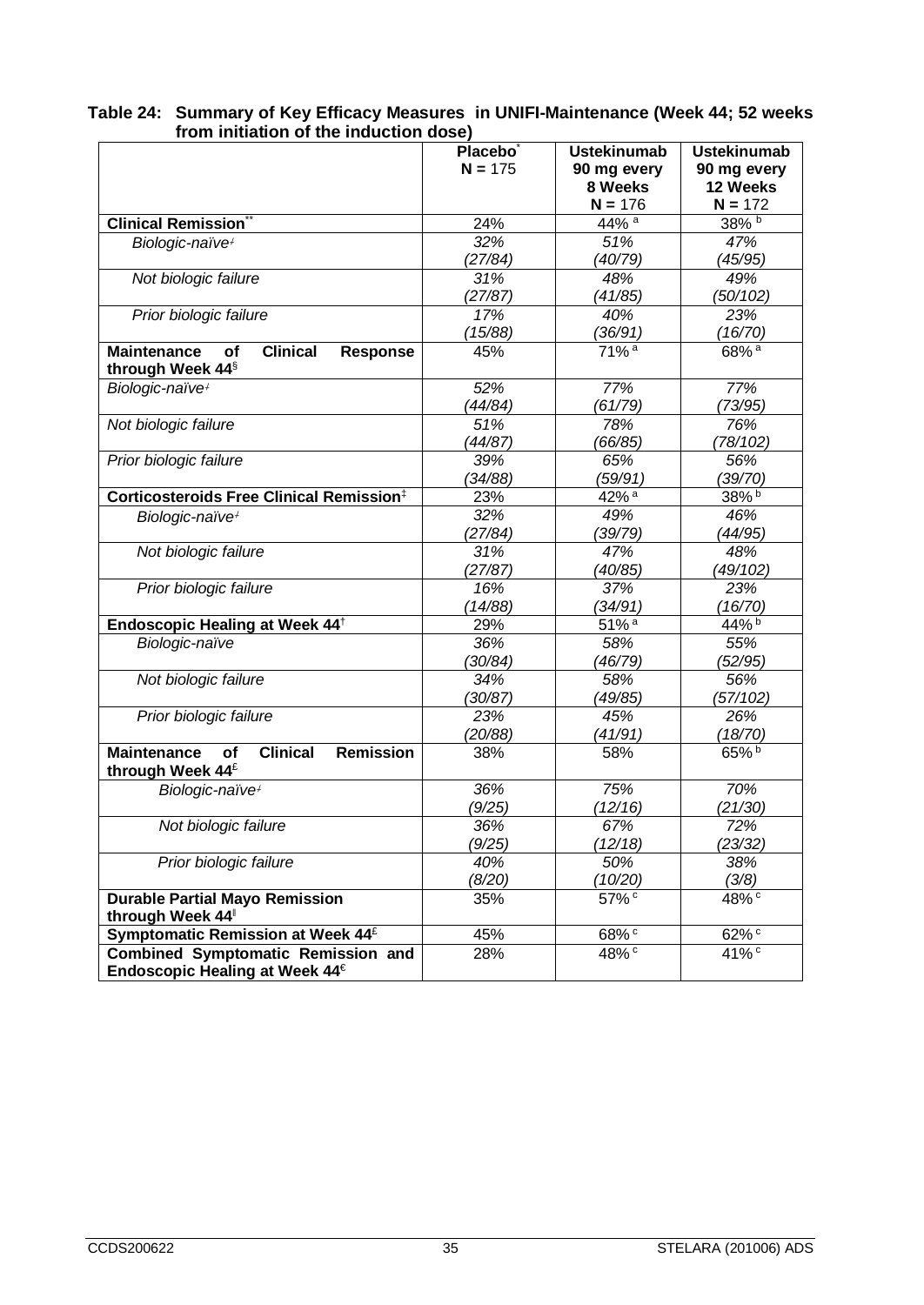|                                                                                                                                         | Placebo <sup>*</sup>                                                                                              | <b>Ustekinumab</b> | <b>Ustekinumab</b> |  |  |
|-----------------------------------------------------------------------------------------------------------------------------------------|-------------------------------------------------------------------------------------------------------------------|--------------------|--------------------|--|--|
|                                                                                                                                         | $N = 175$                                                                                                         | 90 mg every        | 90 mg every        |  |  |
|                                                                                                                                         |                                                                                                                   | 8 Weeks            | 12 Weeks           |  |  |
|                                                                                                                                         |                                                                                                                   | $N = 176$          | $N = 172$          |  |  |
| * The placebo group consisted of patients who were in response to ustekinumab IV and were randomised to                                 |                                                                                                                   |                    |                    |  |  |
| receive placebo at the start of maintenance therapy.                                                                                    |                                                                                                                   |                    |                    |  |  |
| **Clinical remission is defined as Mayo score $\leq$ points, with no individual subscore $>$ 1.                                         |                                                                                                                   |                    |                    |  |  |
| $\frac{1}{2}$ Clinical response is defined as a decrease from baseline in the Mayo score by $\geq$ 30% and $\geq$ 3 points, with either |                                                                                                                   |                    |                    |  |  |
| a decrease from baseline in the rectal bleeding subscore ≥1 or a rectal bleeding subscore of 0 or 1.                                    |                                                                                                                   |                    |                    |  |  |
|                                                                                                                                         | + An additional 3 patients on placebo and 6 patients on Q8W, 7 patients on Q12W ustekinumab had been              |                    |                    |  |  |
| exposed to, but had not failed, biologics                                                                                               |                                                                                                                   |                    |                    |  |  |
| <sup>†</sup> Endoscopic healing is defined as a Mayo endoscopic subscore of 0 or 1 determined by central review of the                  |                                                                                                                   |                    |                    |  |  |
|                                                                                                                                         | endoscopy                                                                                                         |                    |                    |  |  |
| #Corticosteroid-free clinical remission is defined as patients in clinical remission and not receiving corticosteroids                  |                                                                                                                   |                    |                    |  |  |
|                                                                                                                                         | at Week 44.                                                                                                       |                    |                    |  |  |
| <sup>E</sup> Maintenance of clinical remission is defined as patients in clinical remission at maintenance baseline through             |                                                                                                                   |                    |                    |  |  |
|                                                                                                                                         | Week 44 among patients in clinical remission at maintenance baseline.                                             |                    |                    |  |  |
|                                                                                                                                         | III Durable partial Mayo remission is defined as partial Mayo remission (i.e. a partial Mayo score of ≤2) at ≥80% |                    |                    |  |  |
| of all visits prior to Week 44 and in partial Mayo remission at last visit (Week 44).                                                   |                                                                                                                   |                    |                    |  |  |
| £ Symptomatic remission is defined as a stool frequency subscore of 0 or 1 and a rectal bleeding subscore of 0.                         |                                                                                                                   |                    |                    |  |  |
| €Combined symptomatic remission and endoscopic healing is defined as a stool frequency subscore of 0 or 1, a                            |                                                                                                                   |                    |                    |  |  |
| rectal bleeding subscore of 0, and an endoscopy subscore of 0 or 1.                                                                     |                                                                                                                   |                    |                    |  |  |
| $a$ p < 0.001                                                                                                                           |                                                                                                                   |                    |                    |  |  |
| $b$ p<0.05                                                                                                                              |                                                                                                                   |                    |                    |  |  |
| <sup>c</sup> Nominally significant (p<0.05)                                                                                             |                                                                                                                   |                    |                    |  |  |

The beneficial effect of STELARA on clinical response, mucosal healing and clinical remission was observed in induction and in maintenance both in patients who failed conventional therapy but not a biologic therapy, as well as in those who had failed at least one prior TNFα antagonist therapy, and/or vedolizumab including in patients with a primary non-response to TNFα antagonist therapy.

#### Delayed Responders to STELARA Induction

STELARA treated patients who were not in response at Week 8 of UNIFI-induction received an administration of 90 mg SC STELARA at Week 8 (36% of patients). Of those patients, 9% of patients who were initially randomized to the recommended induction dose achieved clinical remission and 58% achieved clinical response at Week 16. When combining the delayed responders with the initial responders, 80% of subjects randomized to the recommended induction dose in UNIFI-I achieved clinical response and 18% achieved clinical remission within 16 weeks after initiating treatment with ustekinumab.

Patients who were not in clinical response to STELARA induction at Week 8 of the UNIFIinduction study but were in response at Week 16 (157 patients) entered in the non-randomized portion of UNIFI-maintenance and continued to receive maintenance dosing every 8 weeks; among these patients, a majority (62%) maintained response and 30% achieved remission at Week 44.

#### Long-Term Maintenance

In UNIFI (UCO3001), patients who completed the study through week 44 were eligible to continue treatment in a study extension. Among patients who entered the study extension, symptomatic remission was generally maintained through week 92 for patients who failed conventional therapy (but not a biologic therapy) and those who failed biologic therapy, including those who failed both anti-TNF and vedolizumab.

No new safety concerns were identified in this study extension with up to 2 years of treatment in patients with ulcerative colitis.

#### Endoscopic Normalisation

Normalization of endoscopic appearance of the mucosa was defined as a Mayo endoscopic subscore of 0 and was observed as early as Week 8 of UNIFI-induction. At Week 44 of UNIFImaintenance, it was achieved in 24% and 29% of patients treated with STELARA every 12 or 8 weeks, respectively, as compared to 18% of patients in the placebo group.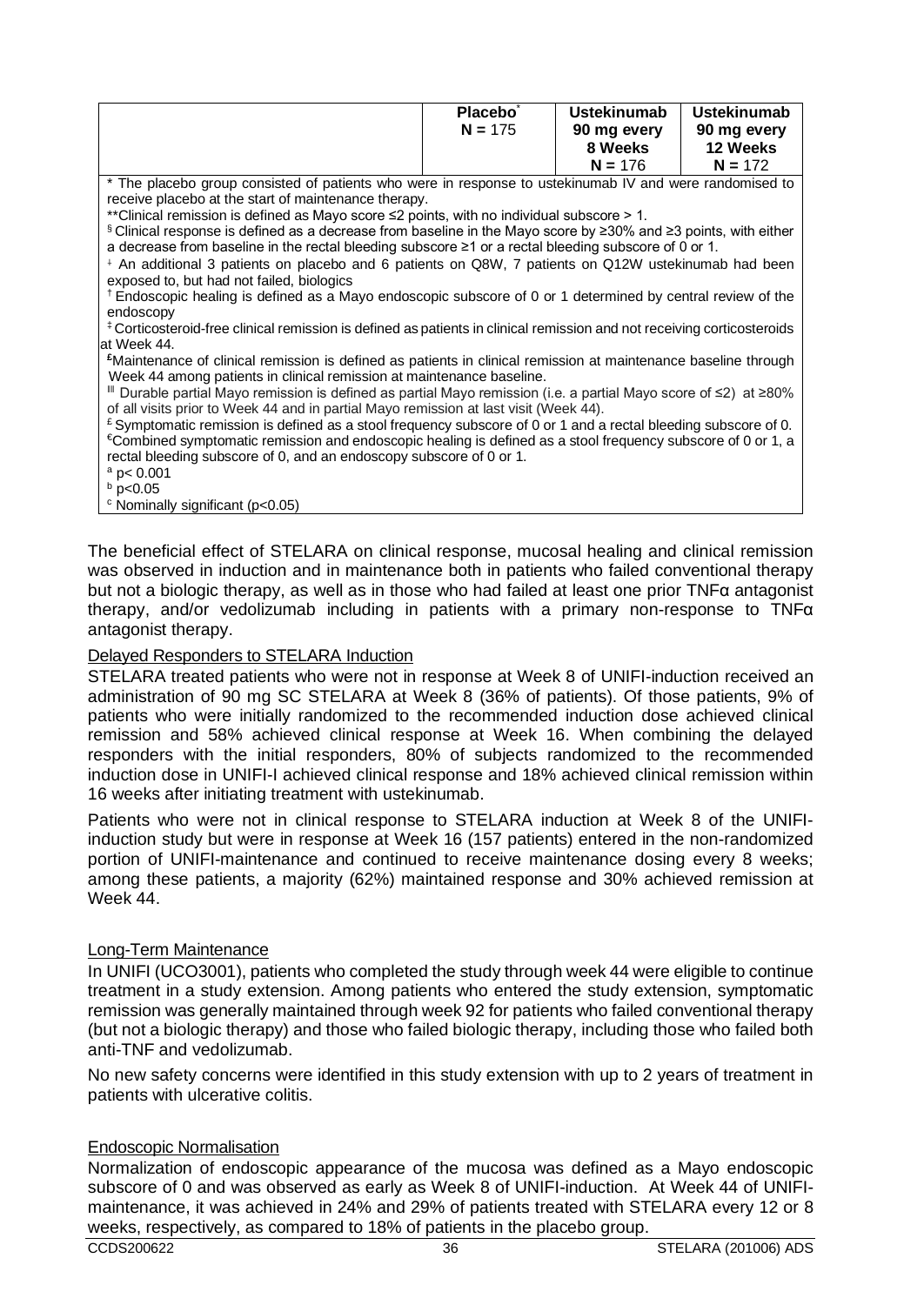# Histologic & Histo-Endoscopic Mucosal Healing

Histologic healing (defined as neutrophil infiltration in <5% of crypts, no crypt destruction, and no erosions, ulcerations, or granulation tissue) was assessed at Week 8 of UNIFI-induction and Week 44 of UNIFI-maintenance. At Week 8, after a single intravenous induction dose, significantly greater proportions of patients in the recommended dose group achieved histologic healing (36%) compared with patients in the placebo group (22%). At Week 44 maintenance of this effect was maintained with significantly more patients in histologic healing in every 12 week (54%) and every 8 week (59%) STELARA groups as compared to placebo (33%).

A combined endpoint of histo-endoscopic mucosal healing defined as subjects having both mucosal healing and histologic healing was evaluated at week 8 of UNIFI-induction and Week 44 of UNIFI-maintenance. Patients receiving STELARA at the recommended dose showed significant improvements on the histo-endoscopic mucosal healing endpoint at Week 8 in the STELARA group (18%) as compared to the placebo group (9%). At Week 44, maintenance of this effect was observed with significantly more patients in histo-endoscopic mucosal healing in every 12 week (39%) and every 8 week (46%) STELARA groups as compared to placebo (24%).

# Health-related quality of life

Health-related quality of life was assessed by Inflammatory Bowel Disease Questionnaire (IBDQ), SF-36 and EuroQoL-5D (EQ-5D) questionnaires. At Week 8 of UNIFI-induction, patients receiving STELARA showed significantly greater and clinically meaningful improvements on IBDQ total score, EQ-5D and EQ-5D VAS, and SF-36 Mental Component Summary Score and SF-36 Physical Component Summary Score when compared to placebo. These improvements were maintained in ustekinumab-treated patients in UNIFI-maintenance through Week 44.

Patients receiving STELARA experienced significantly more improvements in work productivity as assessed by greater reductions in overall work impairment and in activity impairment as assessed by the WPAI-GH questionnaire than patients receiving placebo.

Long-term maintenance of health-related quality of life measures

Improvement in health related quality of life as measured by IBDQ and SF-36 was generally maintained during the extension through week 92.

# Hospitalisations and Ulcerative Colitis related surgeries

Through Week 8 of UNIFI-induction, the proportions of subjects with ulcerative colitis disease related hospitalizations were significantly lower for subjects in the STELARA recommended dose group (1.6%, 5/322) compared with subjects in the placebo group (4.4%, 14/319) and no subjects underwent ulcerative colitis disease related surgeries in subjects receiving STELARA at the recommended induction dose compared to 0.6% (2/319) subjects in the placebo group.

Through Week 44 of UNIFI-maintenance, a significantly lower number of ulcerative colitis disease related hospitalizations was observed in subjects in the combined STELARA group (2.0%, 7/348) as compared with subjects in the placebo group (5.7%, 10/175). A numerically lower number of subjects in the STELARA group (0.6%, 2/348) underwent ulcerative colitis disease related surgeries compared with subjects in the placebo group (1.7%, 3/175) through Week 44.

# **5.2 Pharmacokinetic properties**

# **Absorption**

The median time to reach the maximum serum concentration  $(t_{max})$  was 8.5 days after a single 90 mg subcutaneous administration in healthy subjects. The median  $t_{\text{max}}$  values of ustekinumab following a single subcutaneous administration of either 45 mg or 90 mg in patients with psoriasis were comparable to that observed in healthy subjects.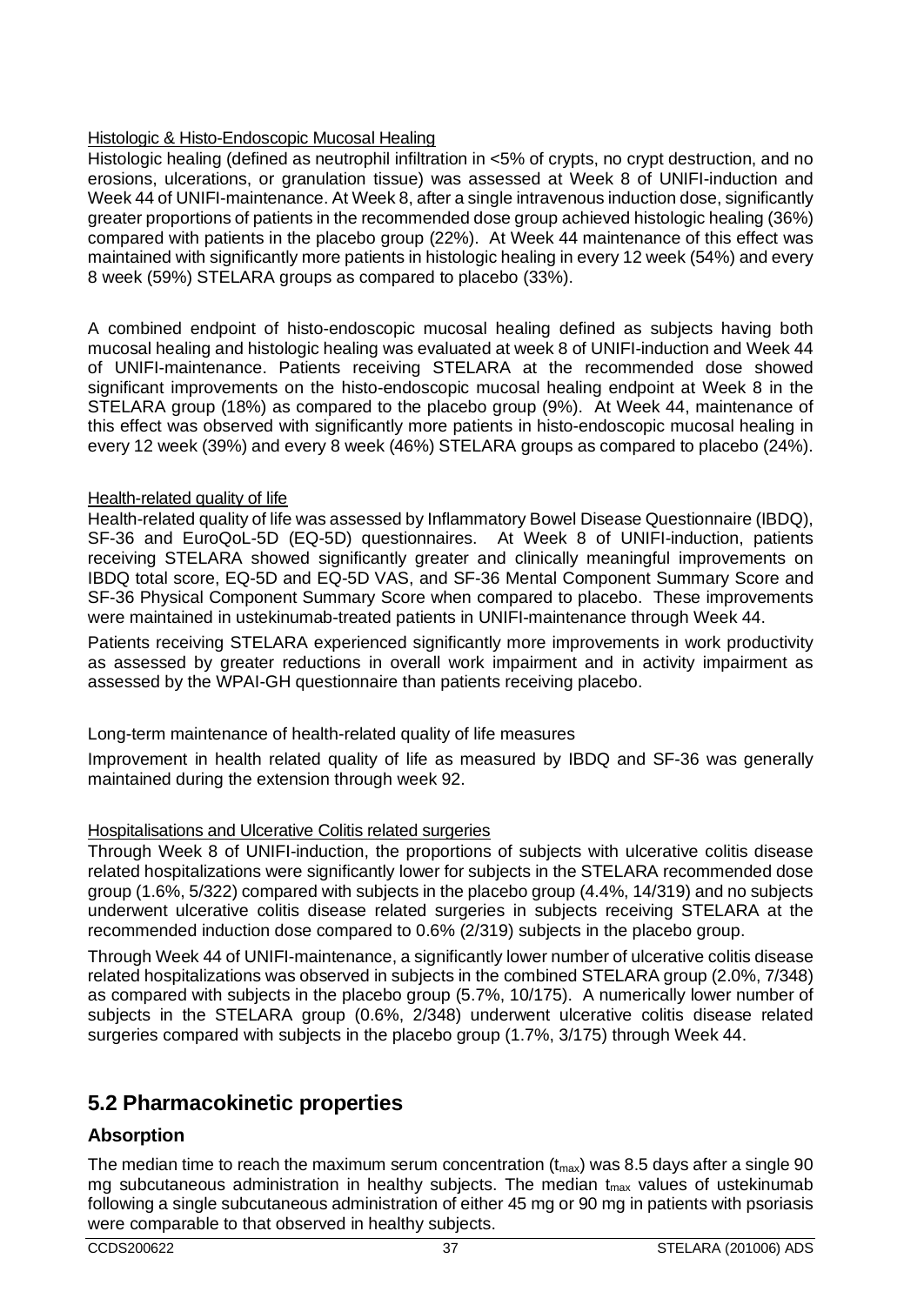The absolute bioavailability of ustekinumab following a single subcutaneous administration was estimated to be 57.2% in patients with psoriasis.

Following the recommended intravenous induction dose, median peak serum ustekinumab concentration was 126.1 mcg/mL in patients with Crohn's disease, and 127.0 mcg/mL in patients with ulcerative colitis.

# **Distribution**

Median volume of distribution during the terminal phase  $(V<sub>z</sub>)$  following a single intravenous administration to patients with psoriasis, ranged from 57 to 83 mL/kg. In a population pharmacokinetic analysis of ustekinumab, the volume of distribution at steady-state was 4.62 L in patients with Crohn's disease and 4.44 L in patients with ulcerative colitis.

## **Metabolism**

The exact metabolic pathway for ustekinumab is unknown.

# **Elimination**

Median systemic clearance (CL) following a single intravenous administration to patients with psoriasis ranged from 1.99 to 2.34 mL/day/kg. Median half-life  $(t_{1/2})$  of ustekinumab was approximately 3 weeks in patients with Crohn's disease, ulcerative colitis, psoriasis and/or psoriatic arthritis, ranging from 15 to 32 days across all psoriasis and psoriatic arthritis studies. In a population pharmacokinetic analysis of ustekinumab, the clearance was 0.19 L/day while the half-life was approximately 19 days in patients with Crohn's disease and ulcerative colitis.

# **Dose Linearity**

The systemic exposure of ustekinumab  $(C_{\text{max}}$  and AUC) increased in an approximately doseproportional manner after a single intravenous administration at doses ranging from 0.09 mg/kg to 4.5 mg/kg or following a single subcutaneous administration at doses ranging from approximately 24 mg to 240 mg in patients with psoriasis.

# **Single Dose vs. Multiple Doses**

Serum concentration-time profiles of ustekinumab were generally predictable after single or multiple subcutaneous dose administrations. In patients with psoriasis, steady-state serum concentrations of ustekinumab were achieved by Week 28 after initial subcutaneous doses at Weeks 0 and 4, followed by doses every 12 weeks. The median steady-state trough concentration ranged from 0.21 microgram/mL to 0.26 microgram/mL (45 mg dose) and from 0.47 microgram/mL to 0.49 microgram/mL (90 mg dose).

Following the recommended IV induction dose, median peak serum ustekinumab concentration was 126.1 μg/mL in patients with Crohn's disease and 127.0 mcg/mL in patients with ulcerative colitis. Starting at Week 8, subcutaneous maintenance dosing of 90 mg ustekinumab was administered every 8 or 12 weeks. Steady state ustekinumab concentration was achieved by the start of the second maintenance dose. There was no apparent accumulation in serum ustekinumab concentration over time when given subcutaneously every 12 weeks.

Following subcutaneous maintenance dosing of 90 mg ustekinumab every 8 weeks, median steady-state trough concentrations ranged from 1.97 μg/mL to 2.24 μg/mL in patients with Crohn's disease and 2.69 mcg/mL to 3.09 mcg/mL in patients with ulcerative colitis. Following subcutaneous maintenance dosing of 90 mg ustekinumab every 12 weeks, median steady state trough concentrations ranged from 0.61 μg/mL to 0.76 μg/mL in patients with Crohn's disease and 0.92 mcg/mL to 1.19 mcg/mL in patients with ulcerative colitis. The steady-state trough ustekinumab levels resulting from 90 mg ustekinumab every 8 weeks were associated with higher clinical remission rates as compared to the steady-state trough levels following 90 mg every 12 weeks.

# **Dosing Frequency Adjustment**

In patients with Crohn's disease and ulcerative colitis, based on observed data and population PK analyses, randomised subjects who lost response to treatment had lower serum ustekinumab concentrations over time compared with subjects who did not lose response. In Crohn's disease, dose adjustment from 90 mg every 12 weeks to 90 mg every 8 weeks was associated with an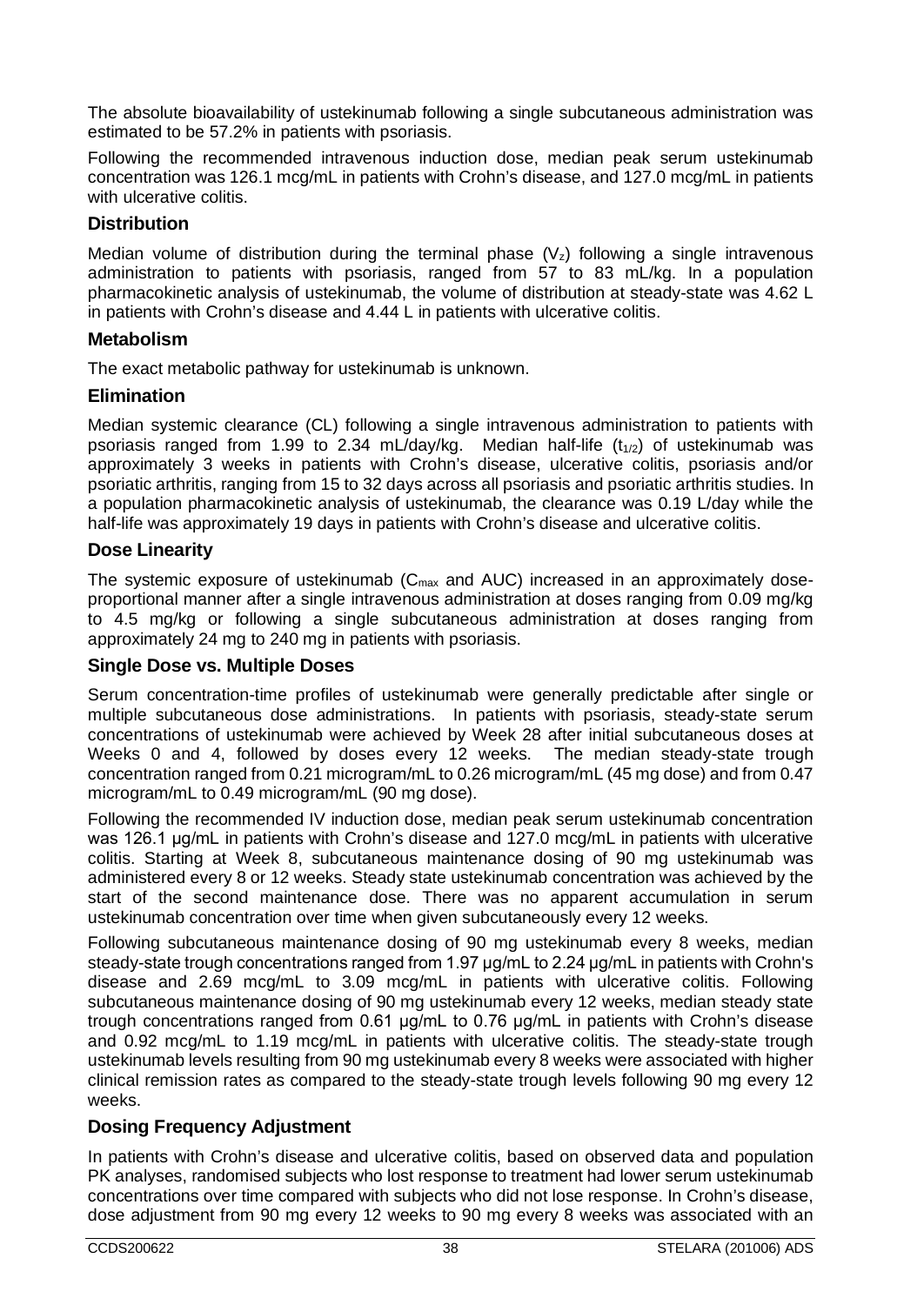increase in trough serum ustekinumab concentrations and an accompanying increase in efficacy. In ulcerative colitis, population PK model based simulations demonstrated that adjusting dosing from 90 mg every 12 weeks to every 8 weeks would be expected to result in a 3-fold increase in steady-state trough ustekinumab concentrations. Additionally, on the basis of clinical trial data in patients with ulcerative colitis, a positive exposure-response relationship was established between trough concentrations and clinical response, clinical remission, and mucosal healing.

# **Impact of Weight on Pharmacokinetics**

Serum ustekinumab concentrations were affected by weight in patients with psoriasis and/or psoriatic arthritis. Within each dose (45 or 90 mg), patients of higher weight (> 100 kg) had lower median serum ustekinumab concentrations compared with those in patients of lower weight (≤ 100 kg). However, across doses, the median trough serum concentrations of ustekinumab in patients with higher weight (> 100 kg) in the 90 mg group were comparable to those in patients with lower weight ( $\leq 100$  kg) in the 45 mg group.

# **Population Pharmacokinetic Analysis**

In a population pharmacokinetic analysis using data from patients with psoriasis, the apparent clearance (CL/F) and apparent volume of distribution (V/F) were 0.465 L/d and 15.7 L, respectively, and the  $t_{1/2}$  was approximately 3 weeks. The CL/F of ustekinumab was not impacted by sex, age, or race. The CL/F was impacted by body weight, with a trend toward higher CL/F in patients with higher body weight. The median CL/F in patients with weight > 100 kg was approximately 55% higher compared with patients with weight  $<$  100 kg. The median  $V/F$  in patients with weight > 100 kg was approximately 37% higher as compared with patients with weight < 100 kg. Similar results were obtained from a confirmatory population pharmacokinetic analysis using data from patients with psoriatic arthritis.

In the population pharmacokinetic analysis using data from patients with psoriasis, the effect of comorbidities (past and current history of diabetes, hypertension, and hyperlipidaemia) on pharmacokinetics of ustekinumab was evaluated. The pharmacokinetics of ustekinumab were impacted by the comorbidity of diabetes, with a trend towards higher CL/F in patients with diabetes. The mean CL/F in patients with diabetes was approximately 29% higher compared with patients without diabetes.

No specific drug-drug interaction studies have been conducted in healthy subjects or patients with psoriasis, psoriatic arthritis, Crohn's disease or ulcerative colitis.

In the population pharmacokinetic analyses, the effect of the most frequently used concomitant medications in patients with psoriasis (including paracetamol/acetaminophen, ibuprofen, acetylsalicylic acid, metformin, atorvastatin, naproxen, thyroxine, hydrochlorothiazide, and influenza vaccine) on pharmacokinetics of ustekinumab was explored and none of the concomitant medications exerted significant impact. The pharmacokinetics of ustekinumab was not impacted by the prior use of MTX, cyclosporin, or other biological therapeutics for the treatment of psoriasis. The pharmacokinetics of ustekinumab was not impacted by concomitant use of NSAIDs or prior exposure to anti-TNFα agents in patients with psoriatic arthritis; or by the use of MTX, oral corticosteroids, 6-MP, AZA in patients with psoriatic arthritis, Crohn's disease or by prior exposure to biologics (i.e. anti-TNFα agents and/or vedolizumab) in patients with ulcerative colitis.

The effects of IL-12 or IL-23 on the regulation of CYP450 enzymes were evaluated in an *in vitro* study using human hepatocytes, which showed that IL-12 and/or IL-23 at levels of 10 ng/mL did not alter human CYP450 enzyme activities (CYP1A2, 2B6, 2C9, 2C19, 2D6, or 3A4 (see section 4.5).

No pharmacokinetic data are available in patients with renal insufficiency. No pharmacokinetic data are available in patients with impaired hepatic function.

No specific studies have been conducted in elderly patients. The population pharmacokinetic analysis indicated there were no apparent changes in CL/F and V/F estimates in patients > 65 years.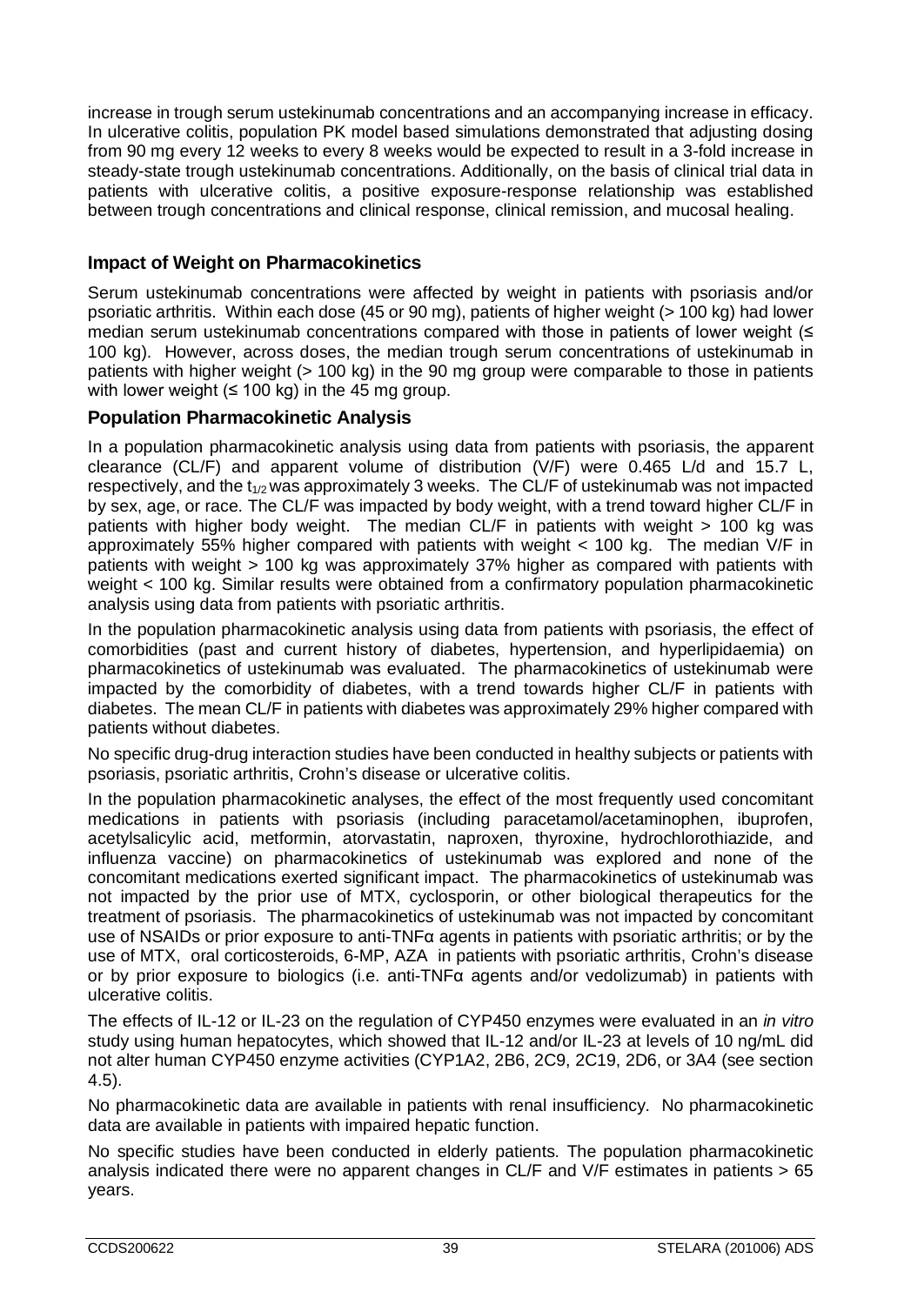The pharmacokinetics of ustekinumab were generally comparable between Asian and non-Asian patients with psoriasis.

The pharmacokinetics of ustekinumab were not impacted by the use of tobacco or alcohol.

# **5.3 Preclinical safety data**

# **Carcinogenicity**

STELARA has not been evaluated for carcinogenic potential, due to the lack of appropriate models for an antibody with no cross-reactivity to rodent IL-12/23 p40. STELARA is a selective immunosuppressant agent. Immunosuppressive agents have the potential to increase the risk of malignancy (see section 4.4 - Malignancies).

# **Genotoxicity**

STELARA has not been evaluated for genotoxic potential.

# **6. PHARMACEUTICAL PARTICULARS**

# **6.1 List of excipients**

**45 mg or 90 mg Solution for injection vial and pre-filled syringe** *(for subcutaneous injection)*

**Histidine** Histidine monohydrochloride monohydrate Polysorbate 80 Sucrose

Water for injection

# **130 mg vial Concentrate for solution for infusion** *(for intravenous infusion)*

EDTA disodium salt dehydrate **Histidine** Histidine hydrochloride monohydrate **Methionine** Polysorbate 80 Sucrose Water for injection

# **6.2 Incompatibilities**

# **Solution for injection vial and pre-filled syringe** *(for subcutaneous injection)*

In the absence of compatibility studies, this medicinal product must not be mixed with other medicinal products.

# **Concentrate for solution for infusion** *(for intravenous infusion)*

In the absence of compatibility studies, this medicinal product must not be mixed with other medicinal products.

STELARA should only be diluted with 0.9% w/v sodium chloride solution.

STELARA should not be administered concomitantly in the same intravenous line with other medicinal products.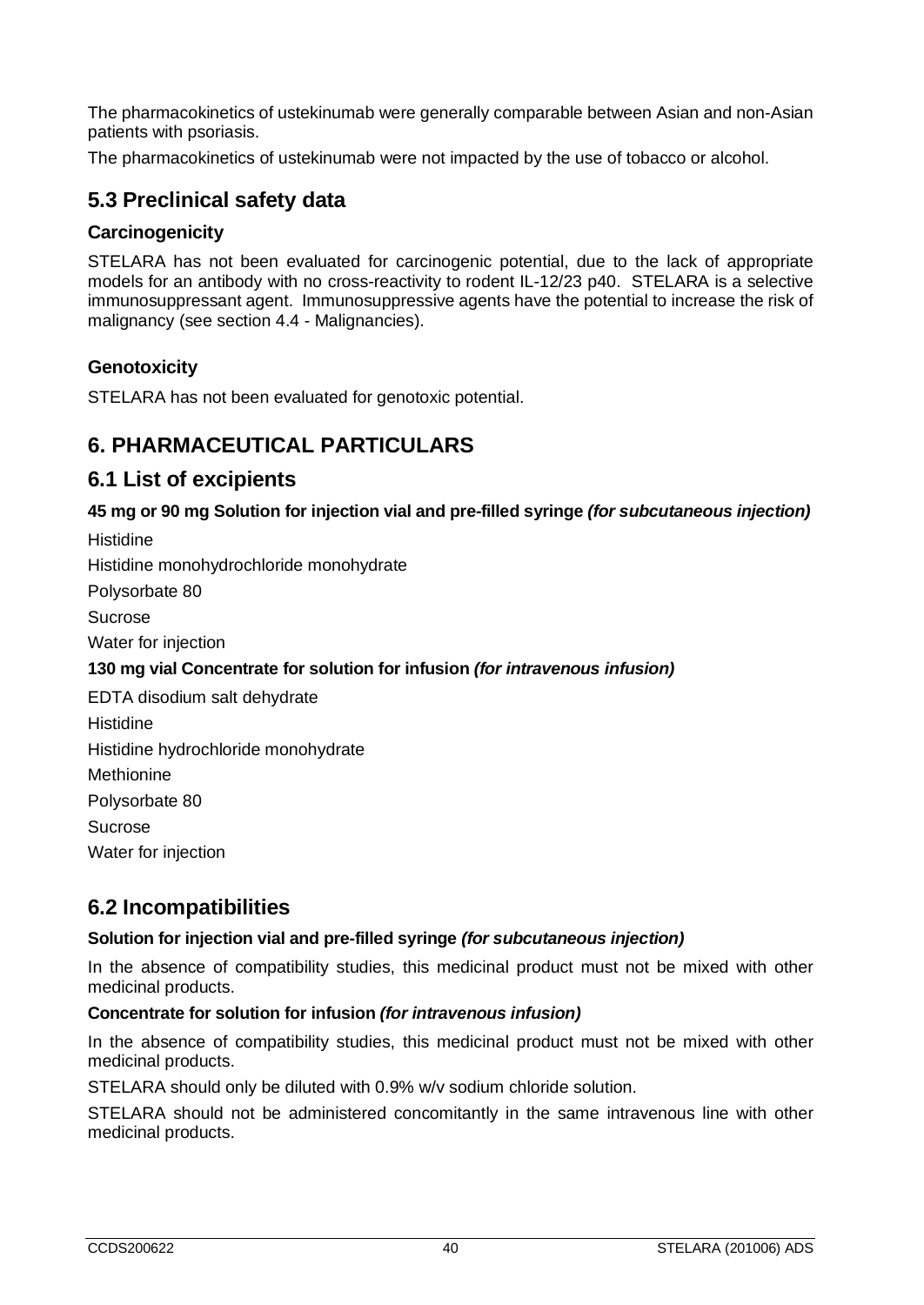# **6.3 Shelf life**

- 45 mg or 90 mg solution for injection vial: 24 months.
- 45 mg or 90 mg solution for pre-filled syringe: 36 months
- 130 mg vial Concentrate for solution for infusion: 36 months.

# **6.4 Special precautions for storage**

Store at 2°C to 8°C. Refrigerate. Do not freeze.

Protect from light by storing in original carton until time of use. Do not shake.

STELARA does not contain preservatives.

If necessary, the diluted infusion solution may be stored for up to eight hours at room temperature. Do not freeze. Discard any unused portion of the infusion solution.

If needed, STELARA pre-filled syringes may be stored at room temperature up to a maximum of 30°C for a single period of up to 30 days in the original carton protected from light. Record the date when the pre-filled syringe is first removed from the refrigerator and the new expiry date on the carton in the spaces provided. The new expiry date must not exceed the original expiry date printed on the carton. Once a syringe has been stored at room temperature, it should not be returned to the refrigerator. Discard the syringe if not used within 30 days at room temperature storage.

# **6.5 Nature and contents of container**

## **Solution for injection vial and pre-filled syringe** *(for subcutaneous injection)*

STELARA is supplied as a sterile solution in a single-use (Type 1) glass vial. The vial is stoppered with a coated stopper.

STELARA is also supplied as a single-use, sterile solution in a Type 1 glass syringe with a fixed 27G, half-inch needle and needle cover. The needle cover is manufactured using a dry natural rubber containing latex (see section 4.4). The syringe is fitted with a passive safety guard.

There are two strengths of STELARA available: 45 mg of ustekinumab (rmc) in 0.5 mL, or 90 mg of ustekinumab (rmc) in 1.0 mL.

STELARA is available in packs of:

• 1 pre-filled syringe (45 mg and 90 mg).

*The vial for subcutaneous injection is not currently marketed in New Zealand.*

# **Concentrate for solution for infusion** *(for intravenous infusion only)*

STELARA 130 mg vial is supplied as a sterile solution in a single-use (Type 1) glass vial. The vial is stoppered with a coated stopper.

STELARA is available for intravenous infusion in one strength, 130 mg in 26 mL, and packaged as 1 single use vial. Product is for single use in one patient only. Discard any residue.

# **6.6 Special precautions for disposal and other handling**

The solution in the STELARA vial or pre-filled syringe should not be shaken. The solution should be visually inspected for particulate matter or discoloration prior to subcutaneous administration. The solution may contain a few small translucent or white particles of protein. This appearance is not unusual for proteinaceous solutions. The medicinal product should not be used if the solution is discoloured or cloudy, or if foreign particulate matter is present. Before administration, STELARA should be allowed to reach room temperature (approximately half an hour).

STELARA does not contain preservatives; therefore, any unused medicinal product remaining in the vial and the syringe should not be used. STELARA is supplied as a sterile, single-use vial or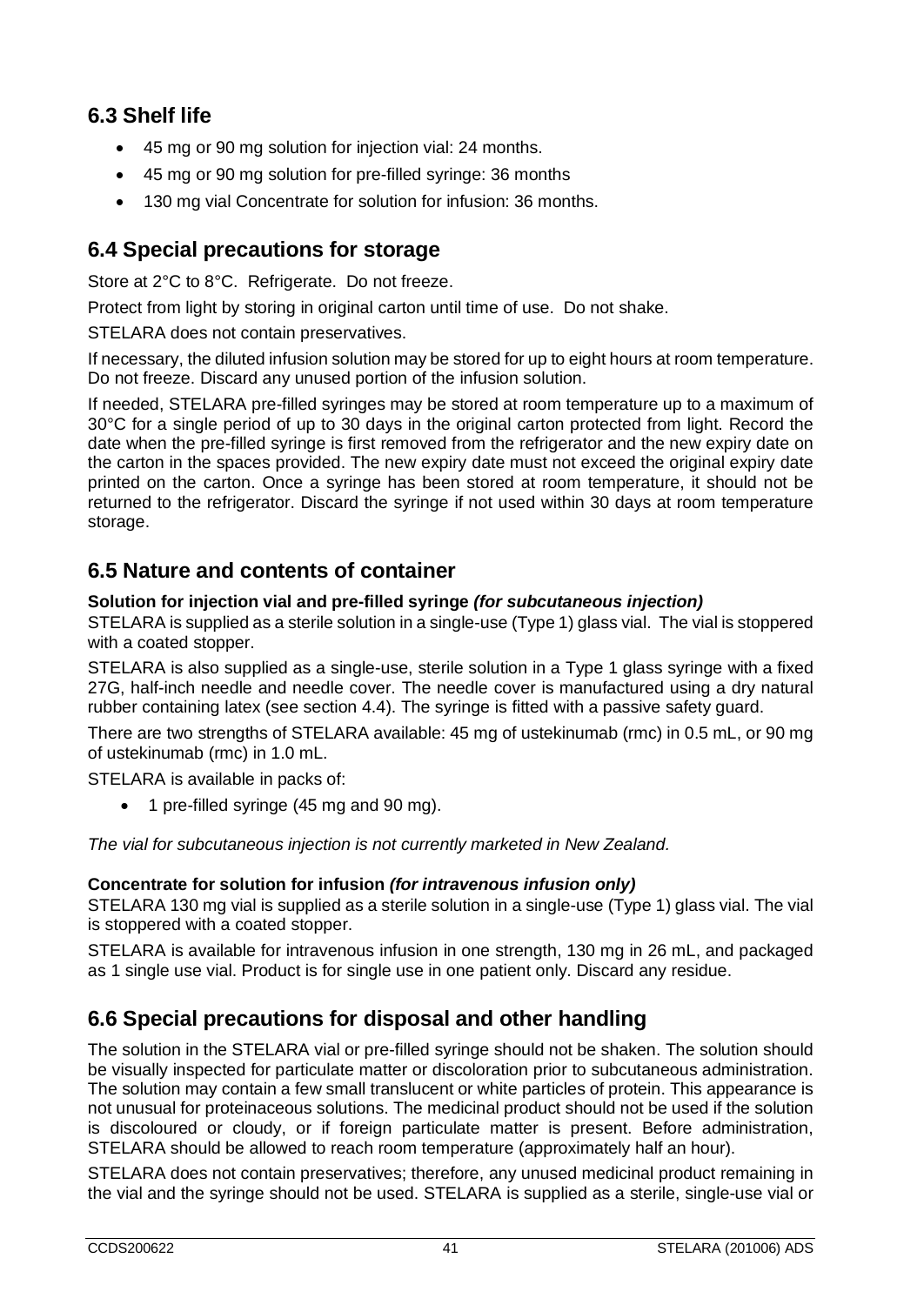single-use pre-filled syringe. The syringe, needle and vial must never be re-used. Any unused medicinal product or waste material should be disposed of in accordance with local requirements.

#### **Instructions for dilution and intravenous infusion of STELARA 130 mg for IV infusion (Crohn's disease and Ulcerative Colitis)**

STELARA 130 mg solution must be diluted and prepared for IV infusion by a healthcare professional using aseptic technique. The IV infusion should be administered by qualified healthcare professionals.

- 1. Calculate the dose and the number of STELARA vials needed based on patient's body weight (see Table 1). Each 26 mL vial of STELARA contains 130 mg of ustekinumab.
- 2. Withdraw and then discard a volume of the 0.9% w/v sodium chloride solution from the 250 mL infusion bag equal to the volume of STELARA to be added (discard 26 mL sodium chloride for each vial of STELARA needed, for 2 vials-discard 52 mL, for 3 vials- discard 78 mL, for 4 vials- discard 104 mL).
- 3. Withdraw 26 mL of STELARA from each vial needed and add it to the 250 mL infusion bag. The final volume in the infusion bag should be 250 mL. Gently invert or swirl the bag to mix the solution. Do not shake.
- 4. Once diluted, the infusion solution may be stored for up to eight hours prior to infusion.
- 5. Visually inspect the diluted solution before administration. Do not use if visibly opaque particles, discoloration or foreign particles are observed.
- 6. Administer the diluted solution over a period of at least one hour.
- 7. Use only an infusion set with an in-line, sterile, non-pyrogenic, low protein-binding filter (pore size 0.2 micrometer).
- 8. Do not infuse STELARA concomitantly in the same intravenous line with other agents.
- 9. Each vial is for single use only and any unused medicinal product should be disposed of in accordance with local requirements.

# **7. MEDICINE CLASSIFICATION**

Prescription Only Medicine

# **8. SPONSOR**

Janssen-Cilag (New Zealand) Ltd Auckland, NEW ZEALAND Telephone: 0800 800 806 Fax: (09) 588 1398 Email: [medinfo@janau.jnj.com](mailto:medinfo@janau.jnj.com)

# **9. DATE OF FIRST APPROVAL**

45 mg or 90 mg solution for injection: 30 September 2010 5 mg/ mL concentrate for infusion: 01 February 2018

# **10. DATE OF PREPARATION**

6 October 2020